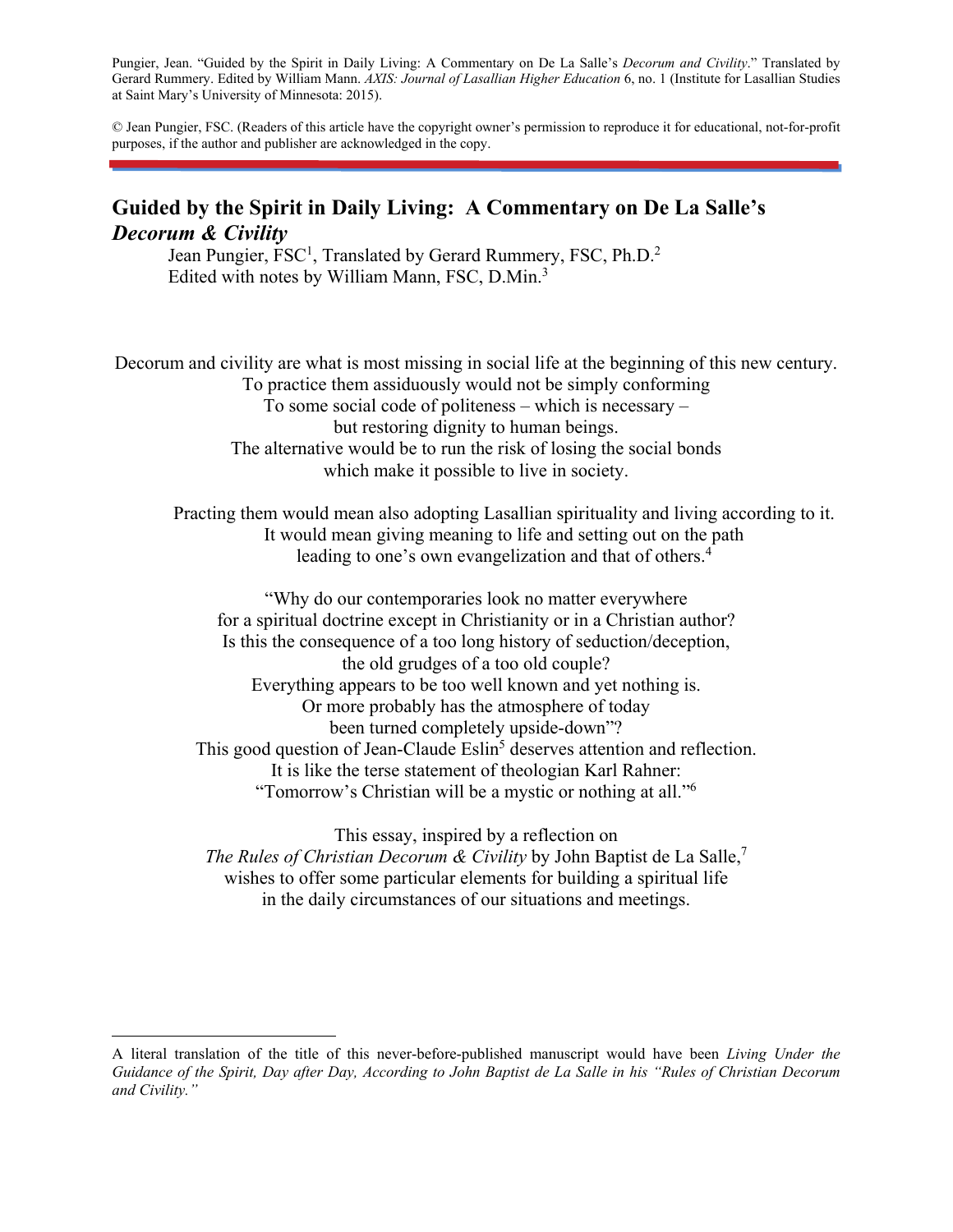# **Table of Contents**

- I. Living by the Holy Spirit at the Heart of Our Human Relationships
- II. The Spirituality of the Lay Person According to *Decorum & Civility*
	- A. What is the lay Christian called to live through these rules?
	- B. How can a lay Christian, according to John Baptist de La Salle, live all one's actions under the guidance of the Holy Spirit?
		- 1. Living according to the rules of decorum & civility in our surroundings
			- a. concerning decorum
			- b. concerning civility
		- 2. Being governed by reason
		- 3. Witnessing to the virtues proper to Christian decorum & civility
			- a. concerning modesty
			- b. concerning respect
			- c. concerning union and charity
		- 4. A spirituality nourished by sacred Scripture
			- a. concerning *Psalms*
			- b. concerning *Ecclesiasticus*
			- c. concerning the Gospels
			- d. concerning the epistles
		- 5. Welcoming the Holy Spirit in the most down-to-earth moments of life
- III. An Example of Lasallian Education in Decorum & Civility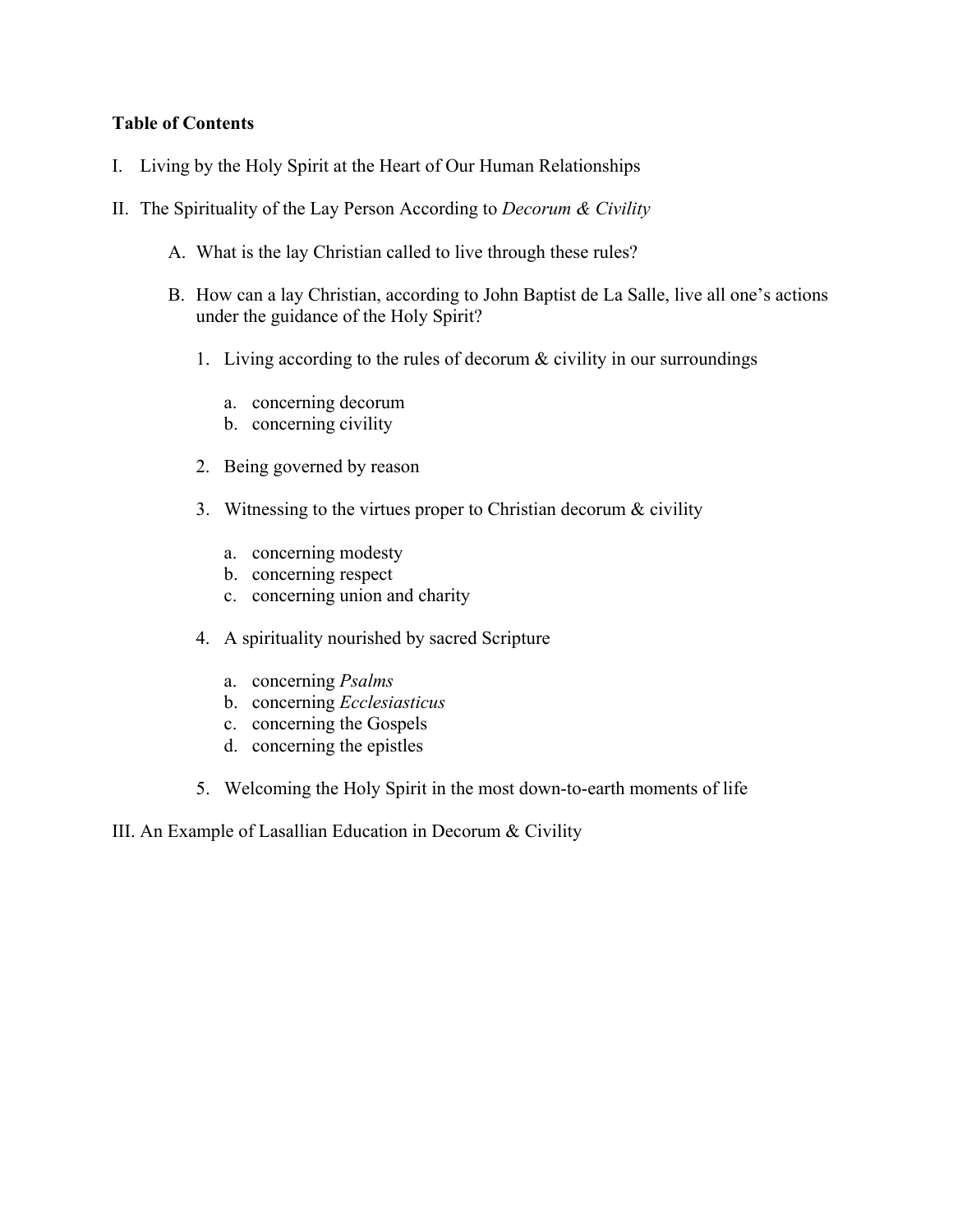# **I. Living by the Holy Spirit at the Heart of Our Human Relationships**

There is no need for us to exaggerate the bold pastoral plan so clearly demonstrated by John Baptist de La Salle in the preface to *The Rules of Christian Decorum and Civility*. 8 This preface is addressed, first of all, to fathers and mothers entrusted with the education of their children and to men and women teachers charged with the instruction of these same children. It is concerned, not with persons committed in Holy Orders or Consecrated Religious Life, but rather with lay people, "seculars," or, as was said in the seventeenth century, with people living "in the age" or "in the world," Christians living their Christian life from day to day. What does this preface say to them?

First of all, there is a very strongly pessimistic judgment on the way "the majority of Christians" view and live the rules of decorum and civility:

> It is surprising that most Christians look upon decorum and politeness as merely human and worldly qualities and do not think of raising their minds to any higher views by considering them as virtues that have reference to God, to their neighbor, and to themselves. This illustrates very well how little true Christianity is found in the world and how few among those who live in the world are guided by the Spirit of Jesus Christ.<sup>9</sup>

Thus, practicing rules of decorum and civility is in effect *practicing a virtue,* a virtue that refers to God, our neighbor and ourselves, a virtue calling us to live and to be guided by *the Spirit of Jesus Christ*. It is here that John Baptist de La Salle points out this requirement – its pastoral boldness – by saying: "Still, it is this Spirit alone which should inspire all our actions, making them holy and agreeable to God."10

This is a truly Lasallian radicalism. "All our actions" have to be "animated by the Holy Spirit." De La Salle insists: "This is an obligation Saint Paul points out to us when he tells us in the person of the early Christians that, since we should live by the Spirit of Jesus Christ, we must also act in all things by that same Spirit."11

But what does living according to the Spirit of Jesus Christ mean in practical terms when it is concerned with faithfulness to "the rules of decorum and civility?" The preface specifies it once again with the same rigor:

> According to the same apostle, since all our actions should be holy, there are none which should not be done through purely Christian motives. Thus, all our external actions, which are the only ones that can be guided by the rules of decorum, should always, through faith, possess and display the characteristics of virtue.<sup>12</sup>

Thus *all our actions should be holy*, that is, *done for purely Christian motives*; and when it is a question of "external actions," the only ones that can be regulated by the rules of propriety, they *should always have and display the character of virtue*.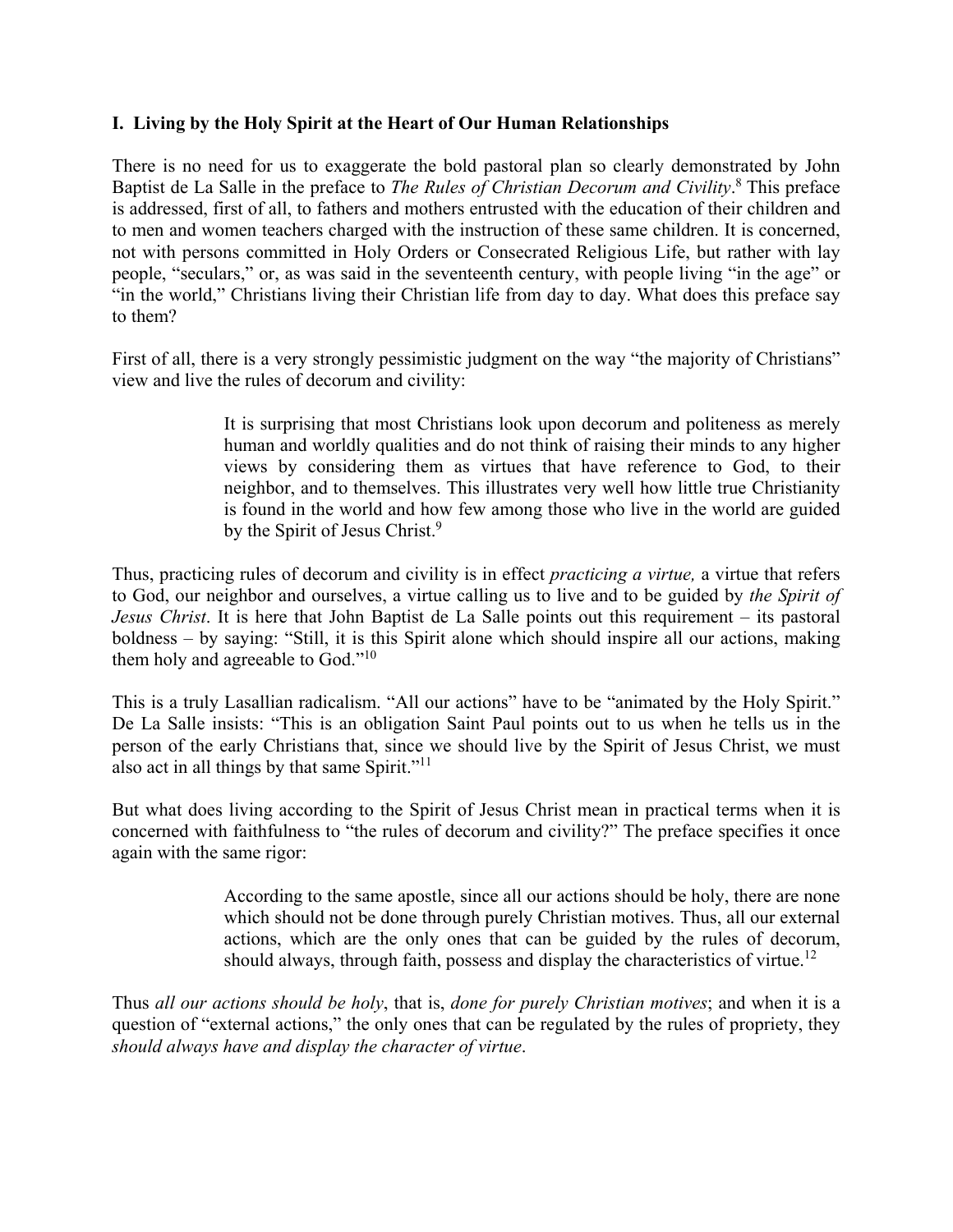What could such a viewpoint of the spiritual order mean in the field of education, in the house, or in the school? There are two considerations for educators, the first being a warning:

> Parents and teachers should never fail, while teaching children the rules of decorum, to remind them that they should observe these only through purely Christian motives that concern the glory of God and one's own salvation. Parents and teachers should avoid telling the children in their care that if they fail to act in a certain way people will blame them, will not have any respect for them, or will ridicule them. Such remarks can only inspire children with the spirit of the world and turn them away from the spirit of the gospel. $^{13}$

The second consideration again demonstrates the boldness of this truly Lasallian pastoral concern. It is an invitation to live "in God's presence" and to bring through these practices of propriety a view of faith with regard to the people with whom one is led to associate. Indeed, whenever fathers, mothers, and teachers wish to lead children to *external practices pertaining to bodily care and simple modesty*,

> they should carefully lead them to be motivated by the presence of God, as Saint Paul did when he made the same point with the faithful of his time, saying that their modesty should be known to all because the Lord was near to them. In other words, children should do these things out of respect for God in whose presence they are. When teaching children and training them to observe the practices of decorum that refer to their neighbor, teachers should urge them to show others those signs of consideration, honor, and respect appropriate to members of Jesus Christ and living temples of God, enlivened by the Holy Spirit.<sup>14</sup>

What a viewpoint of faith!

It is impossible not to agree with the author of the preface, which continues:

If all Christians make it a practice to display goodwill, esteem, and respect for others from considerations of this kind only, and from motives of this nature, they will sanctify all their actions and make it possible to distinguish, as should be possible, between Christian decorum and civility and what is merely worldly or almost pagan. Thus they will live like true Christians, for their external behavior will be conformable to that of Jesus Christ and will correspond with their Christian profession. They will thereby show themselves to be different from infidels and from those who are Christians only in name, as Tertullian remarked when he said that in his time one could know and recognize Christians by their exterior conduct and modesty.<sup>15</sup>

All these considerations of the spiritual or mystical order are, as De La Salle writes, the foundation for Christian decorum and civility. But these realities are lived within the person, in the heart, as the seventeenth century loved to say. Now both decorum and civility are also attitudes, external ways of acting.16 John Baptist de La Salle is very conscious of this, and his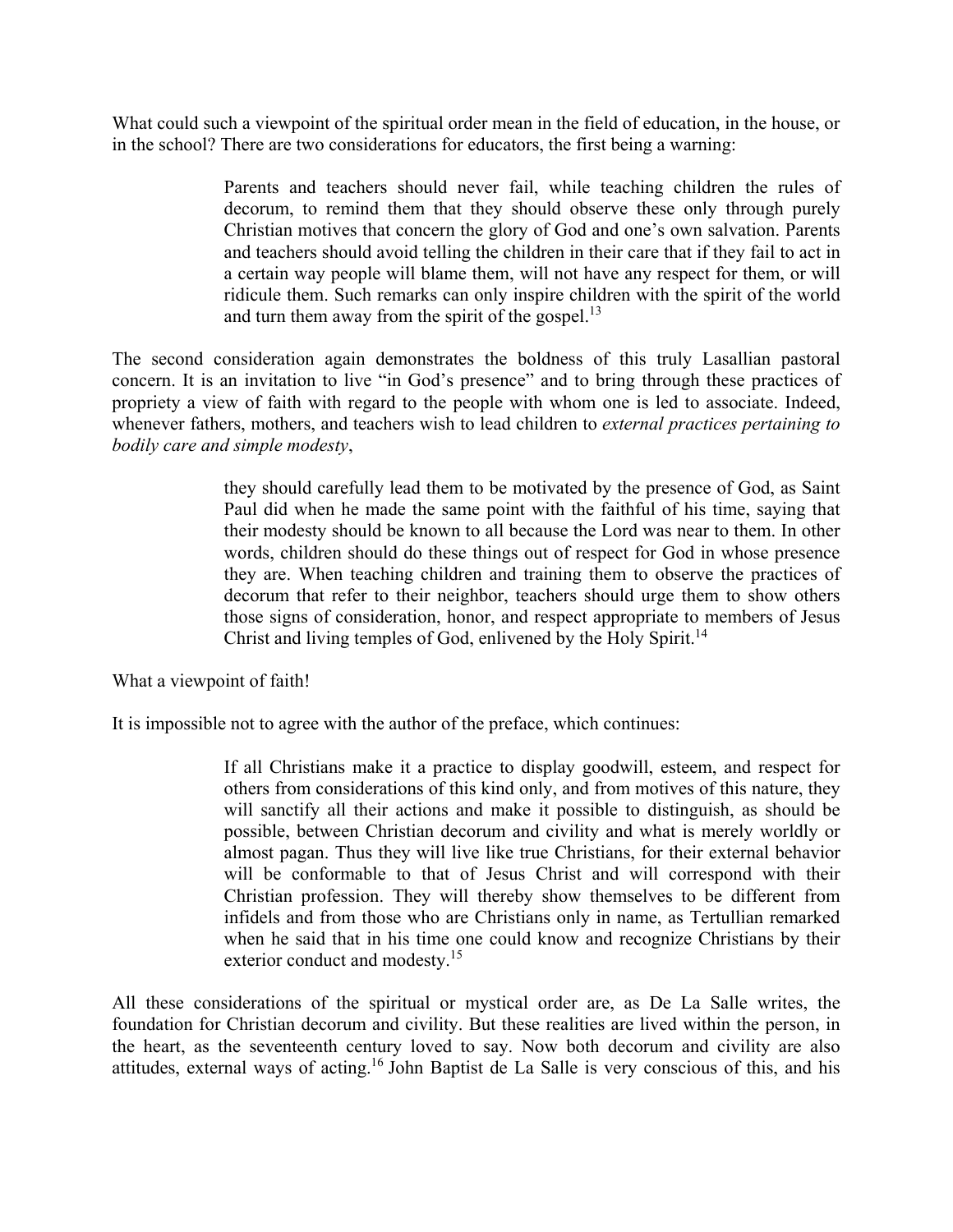preface is used to refer to the characteristics of a Christian way of acting according to the sociocultural realities of the time:

> Christian decorum, then, is that wise and well-regulated conduct which governs what we do and say. It arises from sentiments of modesty, respect, union, and charity toward our neighbor. It leads us to give due regard to proper times and places, and to the persons with whom we have to deal. Decorum practiced toward our neighbor is properly called civility.<sup>17</sup>

"Giving due regard to the times" *. . .* What the preface says about this is just as valuable today. Fashion and behaviors change and evolve, sometimes within a very short space of time:

> In the practices of decorum and civility, we should give due consideration to the times in which we are living, because there are many practices which were in use in past centuries or even in rather recent years which are not now accepted, and whoever follows these will be considered eccentric and far from being regarded as a polite and courteous person.<sup>18</sup>

It is, therefore, necessary today:

to conduct ourselves in matters of decorum according to what is acceptable in the country where we live, or where we happen to be, for each nation has its own particular customs of decorum and civility, and it happens often enough that what is considered improper in one country is regarded as polite and courteous in another $19$ 

Good advice, certainly, for us Europeans<sup>20</sup> who visit or conduct business in China or Japan!

The advice about being careful to places reminds us about behaviors, and how different they are between that required by those present with the king in his apartment and that expected in one's own home with persons known or unknown:

> It is the same thing regarding matters which decorum requires in certain special places but which are completely forbidden in others. What must be observed in the presence of the king or even in the royal apartments must not be done elsewhere because the respect one must have for the person of the king demands that certain signs of reverence be shown when in his house which would be out of place in a private home. $2<sup>1</sup>$

This same passage could be re-written in relation to the hierachical strucures and social environment of today:

> Since, then, we are expected by politeness to have and to show special respect for certain persons which we not owe to others, and since it would even violate decorum to show the same kind of respect to everyone, whenever we meet or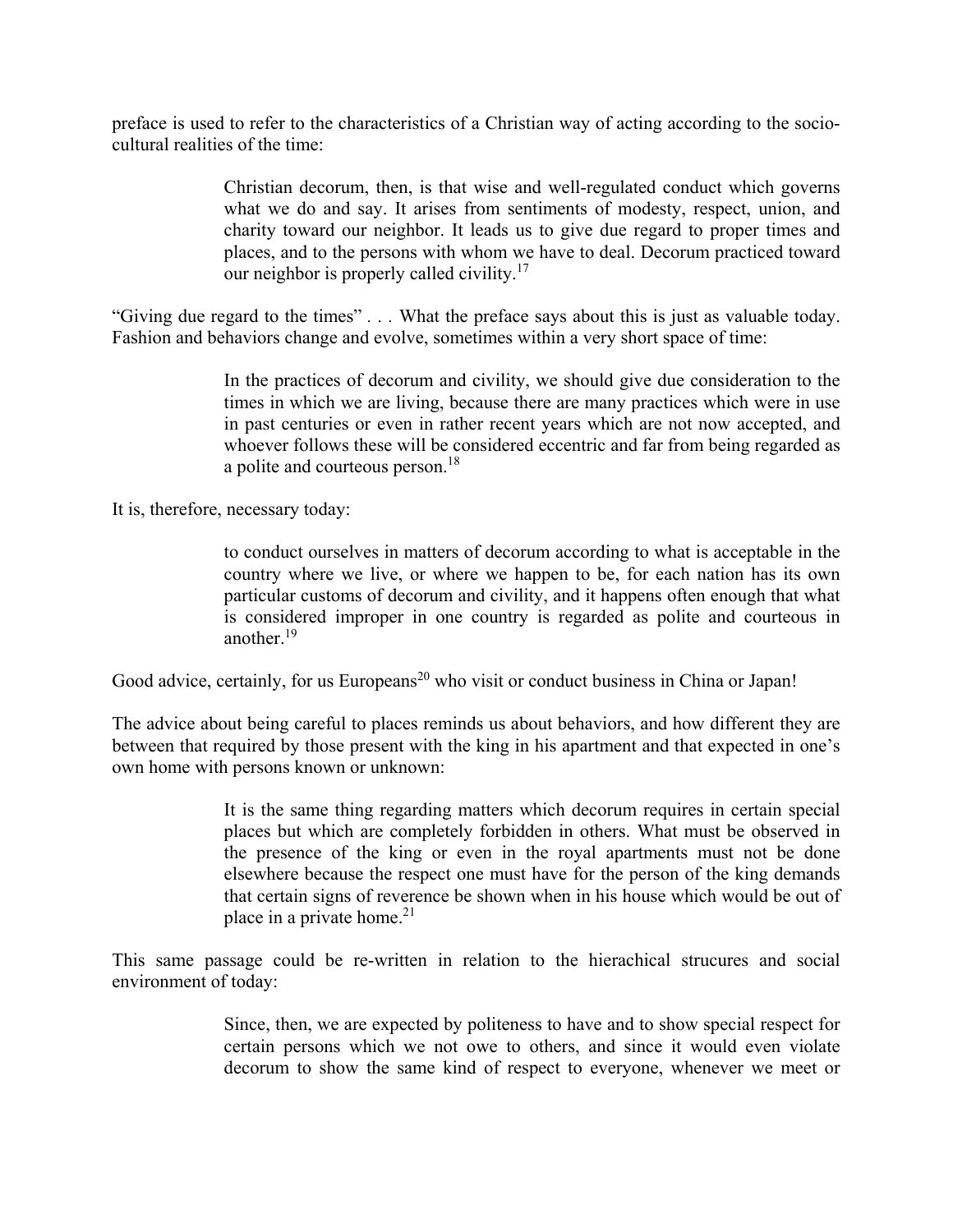converse with anyone of some social standing we must pay attention to rank so as to deal with him and to treat him according to what his rank calls for.

We must likewise consider ourselves and who we are, for whoever is inferior to others is obliged to show submission to those who are superiors either by birth, by official position, or by social rank. We should pay them much greater respect than we would to someone who is our own equal.

A peasant, for example, should show more respect for a lord than would a working man who does not depend upon the lord. Similarly, a working man would show greater respect for a lord than would a gentleman who happened to be visiting that lord. $^{22}$ 

This way of looking at persons [*le regard*] was a very meaningful expression of the sociocultural situation proper to seventeenth-century France. Something of that is still in force today through the different relationships that need to be lived out nowadays from day to day.

After these diverse considerations of a spiritual order or peculiar to decorum and civility, the preface concludes:

> decorum and civility consist only in the practices of modesty and of respect for our neighbor. Since modesty is especially shown in our deportment, and respect for our neighbor in the ordinary acts we usually perform in the presence of others, in this book we intend to treat these two separately. In the first part of this book we examine the modesty which should be shown in the deportment and care of the various parts of the body. In the second part we examine the external marks of respect or special consideration which should be manifested in the various actions of life with regard to all the persons in whose presence we may be and with whom we may have to deal. $2<sup>3</sup>$

At first sight, this preface neatly distinguishes the two planes<sup>24</sup> of all behavior according to the rules of decorum and civility: the plane, let us say, of the interior attitude which recalls that of the great spiritual writers and mystics; and the plane of the concrete attitudes and behaviors of life in a society.

Curiously, these two planes here appear as opposites. Nothing is said, indeed, about the particular Christian motives at the origin of this or that specific behavior. Certainly, there are many related to the culture and customs proper to time and place, but others witness to, and should witness to, a Christian way of behaving. A more lengthy contact with the Lasallian text offers the possibility of measuring to what extent the spiritual and mystical option should inform the life of the lay person, the man or woman of the age, to whom *Decorum & Civility*<sup>25</sup> is addressed.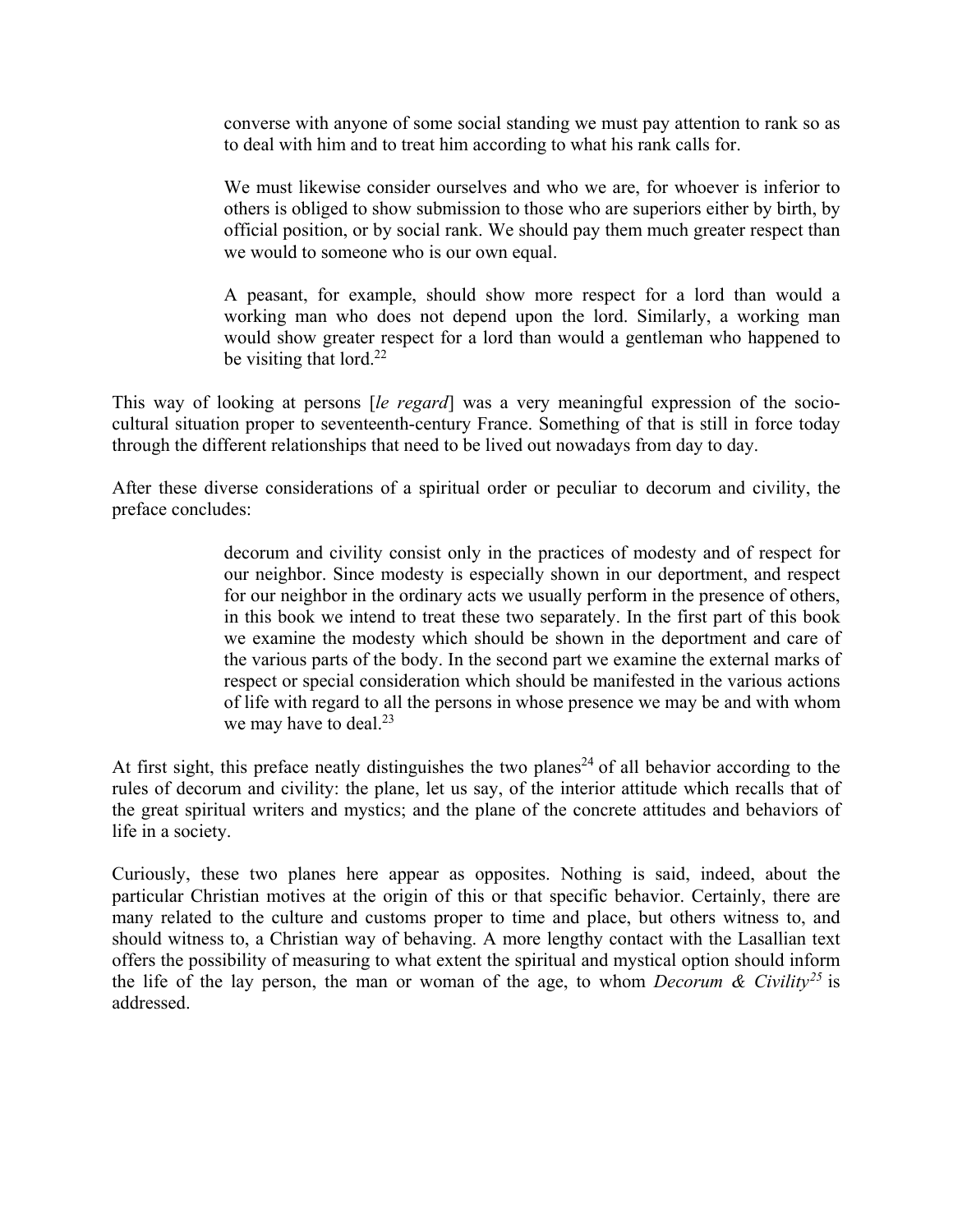# **II. The Spirituality of the Lay Person according to** *Decorum & Civility*<sup>26</sup>

# **A. What is the lay Christian called to live through these rules?**

A very strong text opens *Decorum & Civility* and can, undoubtedly, challenge us. It is De La Salle's portrait of the Christian aware of being a Christian. It is an exceptionally dense text and, moreover, very meaningful culturally, as the portrait of a spiritual person very much of the seventeenth century:

> In a person's deportment there must always be something sedate and even majestic. You should take care, however, that there be nothing in this which suggests pride or arrogance of spirit, for such attitudes greatly displease everyone. What will produce this sedateness is the simple modesty and wisdom that as a Christian you display in all your conduct. You are truly of noble birth, since you belong to Jesus Christ and are a child of God, the Supreme Being. Hence in your exterior, there should be nothing vulgar in his actions or behavior. Everything in you should denote a certain air of nobility and greatness, a reflection of the power and majesty of God whom you serve and who gave you being. This dignified appearance should not flow from arrogance or lead you to prefer yourself to others, for every Christian wishing to act according to the laws of the gospel should show honor and respect to all others, considering them as children of God and brothers of Jesus Christ, and himself as one burdened with sin, for which he should constantly humble himself, placing himself beneath everyone else.<sup>27</sup>

This is a very carefully worked text. De La Salle has polished it carefully. See what it looks like when presented in *a binary structure*:

> In a person's deportment there must always be *something sedate and even majestic*: *but* you should take care, however, that there be *nothing in this which suggests pride or arrogance of spirit,* for such attitudes greatly displease everyone.

> > What will produce this sedateness is the *simple modesty and wisdom* that as a Christian you display *in all your conduct*.

You are truly of noble birth since you belong to Jesus Christ and are a child of God, the Supreme Being.

> *Hence in your exterior*, there should be *nothing vulgar*.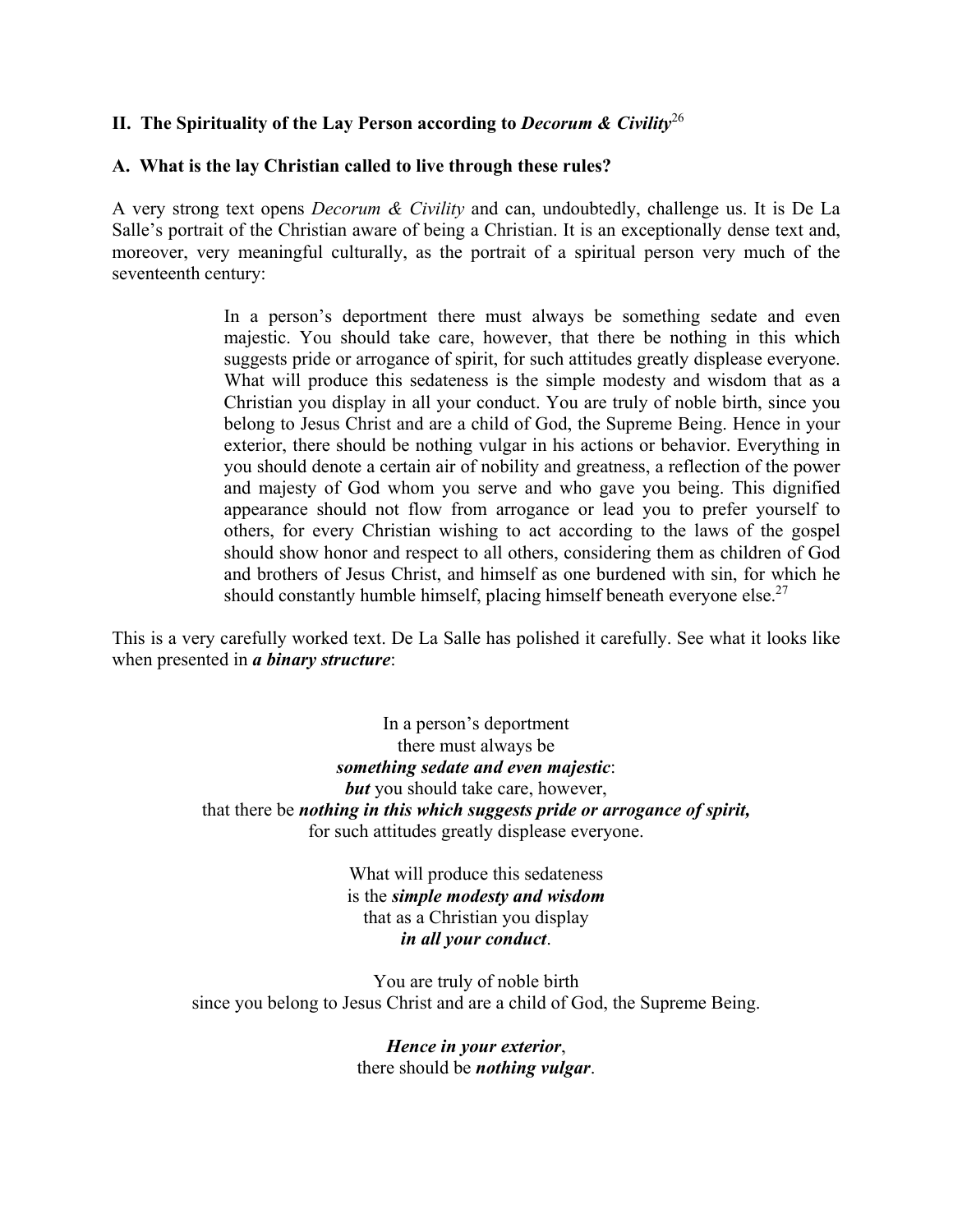### Everything in you should denote *a certain air of nobility and greatness, a reflection of the power and majesty of God* whom you serve and who gave you being.

# *This dignified appearance should not flow from arrogance or lead you to prefer yourself to others*,

for every Christian wishing to act according to the laws of the gospel should show honor and respect to all others, considering them as children of God and brothers of Jesus Christ.

One might wonder "would we express the way we look on ourselves and on others today in the same terms?"<sup>28</sup> First of all, we need to recall that this Lasallian text comes down to us from a culture that is not our own. The socio-cultural reality that John Baptist de La Salle knew was marked by the division into three "orders" – Clergy, Nobility and Third Estate – in which birth played an important part, especially among the nobility. To speak of "noble birth" in the seventeenth century was to refer to the royal family or to the court nobility. Speaking about "all the others," the text refers to a culture different from our own. For the French in general, the others are at least Christians "in name," or as John Baptist de La Salle says, the baptised. The question, then, being asked of us, is how do we see those with whom we are associated, baptized or not  $\ldots$ ?

This, then, is a text to be re-written for the Christians of the  $21<sup>st</sup>$  century by replying to these two questions: (1) who are we with reference to the God of Jesus Christ?; and (2) what are the consequences to be drawn concerning our attitude and behavior and our relationship "with all the others?" In a special way, how will we translate in the here and now, the idea that there is *nothing vulgar in our exterior* and that there *should be a certain air of nobility and greatness* with reference to the *power and majesty of God* whom we serve and who has given us being?

In order to give some direction to this reflection, here are some passages from *Decorum & Civility* which refer to this glance of faith brought to bear on oneself or on the other. The situations invoked are the most common, if not the least expected. But for John Baptist de La Salle all our actions are to be taken into consideration.

> To be agreeable to others, you must not assume a stern or forbidding countenance, nor should you let anything unsociable or shocking appear, nor anything too giddy or resembling a schoolboy. The whole face should reflect an air of seriousness and wisdom.<sup>29</sup>

> It is disgusting to blow your nose into an open hand placed under your nose or to blow it on your sleeve or other parts of your clothing. It is very much against decorum to blow your nose with two fingers, let the mucus fall to the ground, and then wipe your fingers on your clothes. Everyone knows how repulsive it is to see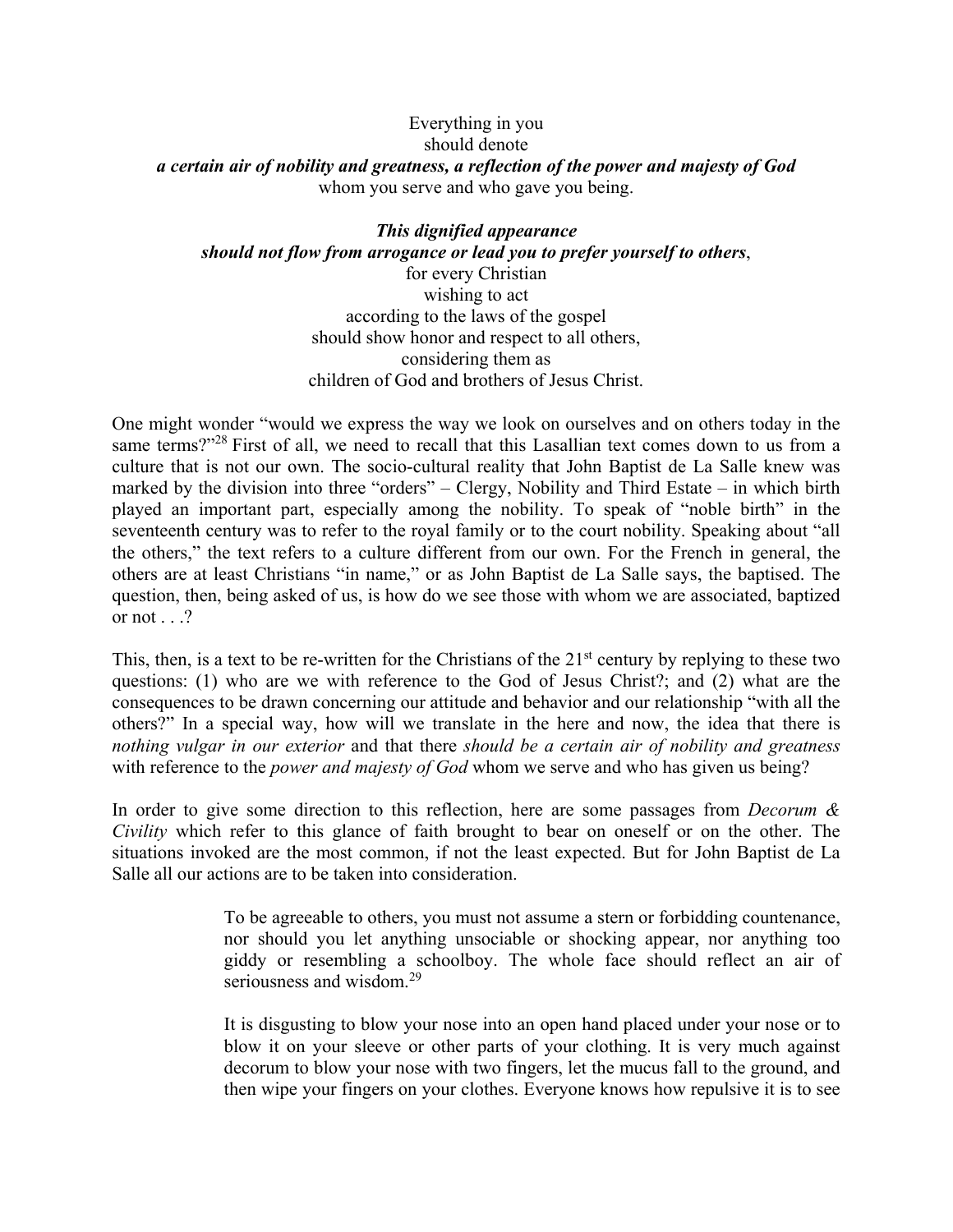such filth on people's clothes, which should always be very clean, no matter how poor they may be, since they are the ornaments of a servant of God and member of Jesus Christ.30

Since you should consider your body only as a living temple where God wishes to be adored in spirit and in truth, and as a living tabernacle which Jesus Christ has chosen as his dwelling place, you should, in consideration of these noble privileges that you enjoy, show such respect for your body. It is these considerations which should make you resolve not to touch your body nor even to look at it without an indispensable necessity.<sup>31</sup>

Decorum also suggests that when going to bed you keep your eyes away from your body and avoid glancing at it. This is something that parents should strive to teach their children so as to help them to preserve the treasure of purity, which they should hold very dear, and at the same time to preserve the great honor of being members of Jesus Christ and persons consecrated to his service.<sup>32</sup>

In your clothing, negligence is not to be avoided less than eccentricity; both of these excesses are equally to be condemned. Affectation is contrary to God's law, which condemns luxury and vanity in your clothing and other exterior ornaments. Negligence in your attire is a sign either that you do not pay much attention to God's presence or that you lack sufficient respect for him. It also shows that you do not respect your own body, which you should honor as a temple animated by the Holy Spirit and the tabernacle which Jesus Christ has the goodness to visit frequently. If you wish to be dressed appropriately, follow the customs of the country and dress more or less like people of your rank and age.<sup>33</sup>

# **B. How can a lay Christian, according to John Baptist de La Salle, live all one's actions under the guidance of the Holy Spirit?**

We can often spontaneously think that living under the motivation of the Spirit leads to unusual, even extraordinary, attitudes and behaviors. Thus this again poses the question, "What is a mystic?" The whole of *Decorum & Civility* depicts the portrait, as it were from the inside, or provides the response to this question by demonstrating it through the most daily realities of personal and social life (the bearings and care of the body, rising and going to bed, clothing, table manners, meetings and conversations, ways of giving and receiving, letters that should be written…).

We will see for ourselves the weight of the rules of behavior in the socio-cultural milieu.<sup>34</sup> We will have occasion to underline their importance, if not their "oppression," in *Decorum & Civility*. But if John Baptist de La Salle knows how to point out from time to time just how "suitable" and even "reasonable" these rules can be, he does not miss the opportunity to give them a spiritual orientation, thanks to the reading of them he offers in the light of scripture, the fathers of the church and sometimes the example of the saints. It is in this way that *Decorum & Civility* can lead to three ways of living civility. All three can be lived by the same Christian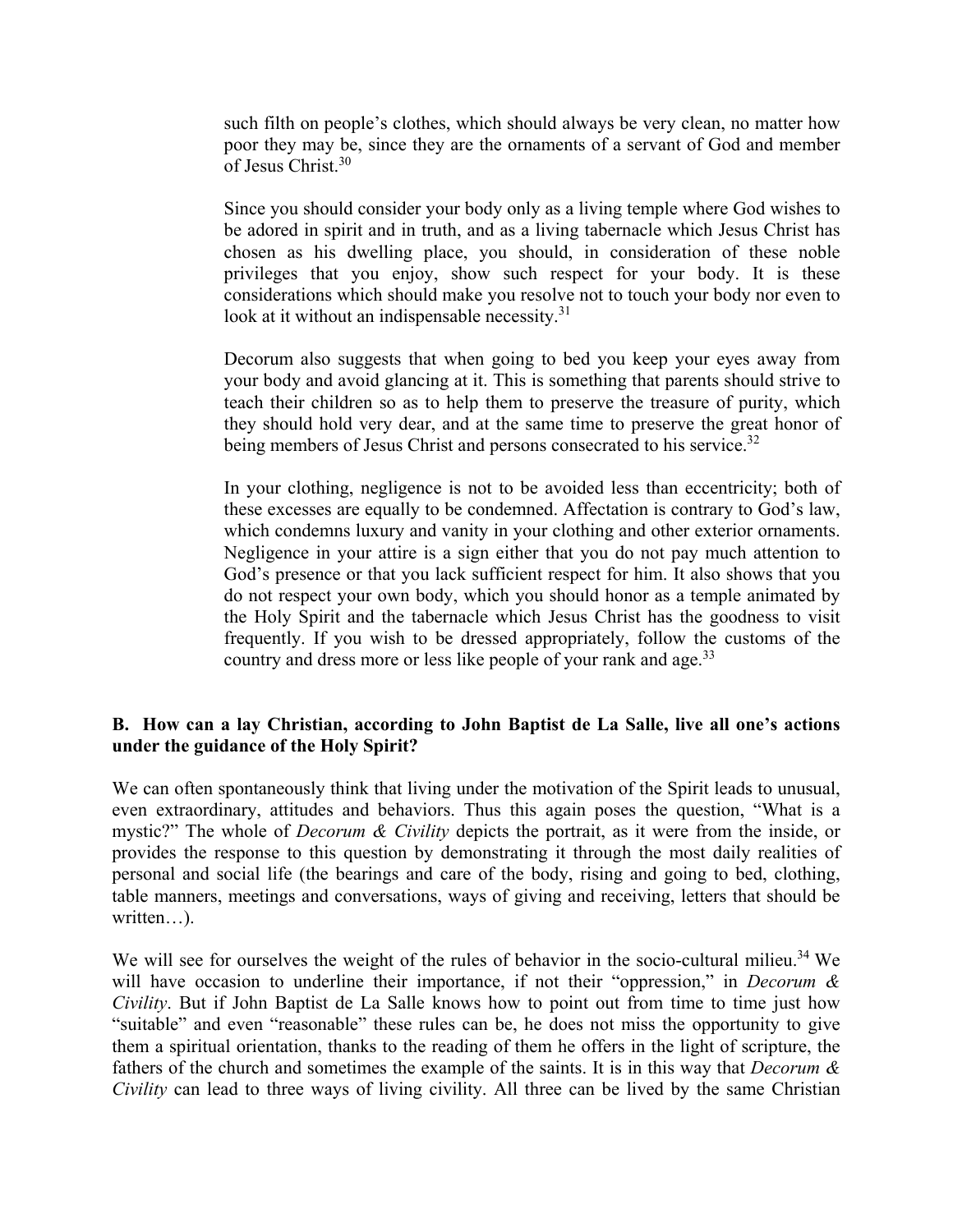according to different circumstances by situating oneself morally and spiritually at different levels according to the following schema.

There are three ways of living the "civility" of which De La Salle writes: (1) by *observing the rules and customs* of polite society; (2) by *aiming at a wise and controlled conduct* as does a person *governed by reason*; and (3) by considering one's body as the chosen dwelling place of God [a living temple and a tabernacle], and consequently honoring everyone as God's children and brothers [and sisters] of Jesus Christ and *witnessing to the virtues proper to Christian decorum and civility*.

**1. Living according to the rules of decorum & civility in our surroundings:** It would undoubtedly be interesting to set out for oneself a list of "rules" which regulate our external attitude ("decorum") and our behavior in the society ("civility") of our particular milieu, supposing that there are such that oblige everyone! In any case, if they do exist, they vary depending on whether a person is alone, with one's family, being received and welcomed, in a drawing room, at a dining table, taking public transport, etc.

Here are some passages taken from *Decorum & Civility* that are capable, perhaps, of drawing our attention to this or that attitude or form of behavior.

#### Concerning decorum:

To hold your head in a proper manner you should keep it erect without bending it forward or letting it lean to the right or to the left. You must be especially careful not to hunch your shoulders nor to turn your head from side to side, for this indicates a flighty mind. Furthermore, making frequent gestures with your head is the sign of a disturbed and confused person. It is also a sign of arrogance if you hold your head in an affected manner.<sup>35</sup>

To be agreeable to others, you should not assume a stern or forbidding countenance, nor should you let anything unsociable or shocking appear, nor anything too giddy or resembling a schoolboy. The whole face should reflect an air of seriousness and wisdom. It is not according to decorum, either, to have a melancholy or peevish countenance, nor should your face ever reflect any passion or ill-regulated affection.36

If you wish to be considered a person of humility and moderation and to appear wise and composed, you should try to keep your eyes calm, peaceful, and controlled. Those whom nature has not blessed with these qualities, and who lack this disposition, should strive to correct this deficiency by cultivating a happy and modest countenance, and must avoid making their eyes even more disagreeable through negligence. $37$ 

It shows that you know nothing about decorum if you point to a place, or to the person you are talking about, or to another person at a distance. As a courteous person, never take the liberty of pulling on your fingers as though to lengthen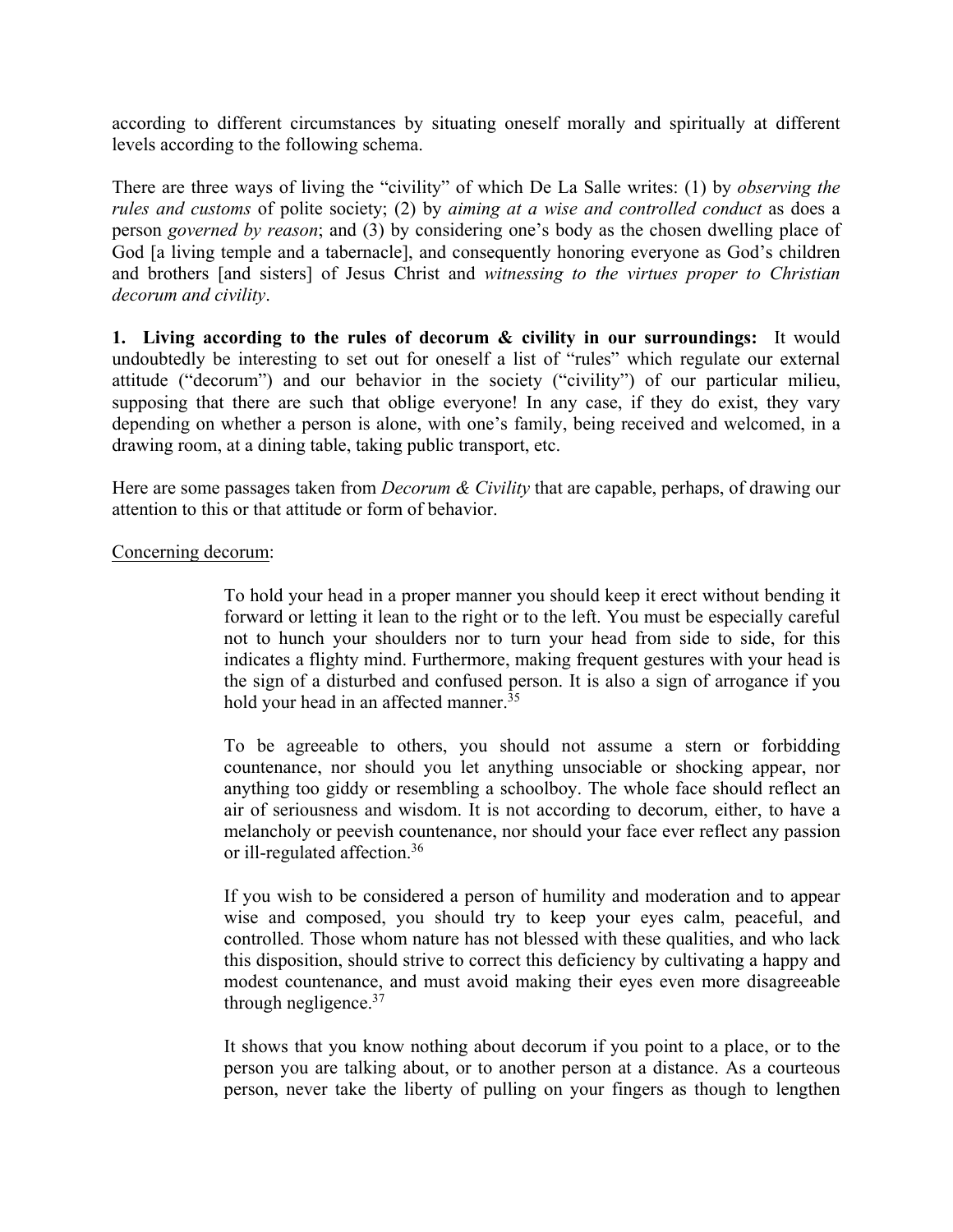them or to make the joints crack. Also, it is ridiculous and suggests thoughtlessness to drum with your fingers; and it is most disgusting to spit on them.<sup>38</sup>

The way to set limits on fashion in clothing and to prevent those who follow fashion from falling into excess is to submit and reduce style to a matter of modesty. This ought to be the rule of conduct for the Christian in everything that concerns external appearance. To be modestly dressed, you should not have any appearance of luxury or vanity.<sup>39</sup>

Decorum does not permit you to hunt through the dish, turning up the pieces to find the one that you prefer, nor does it allow you to take the last remaining piece, nor those which are farthest away. Instead, decorum requires that you take what is nearest to you.<sup>40</sup>

#### Concerning civility:

Recreation ordinarily consists in conversing in an open and frank manner, recounting interesting and pleasant things which provide occasions of laughter and entertainment for the group. You should take care, however, that these stories do not include anything vulgar or anything suggesting a lack of good education. Rather, they should be told in an uplifting manner, which should make the simplest tale striking and interesting, as well as pleasing to others.<sup>41</sup>

When three or more persons are walking together, the middle place should be given to the most distinguished member of the group. The right-hand position is the next most honorable, and the left-hand position is the third most honorable. If the individuals are of about equal rank, they can yield the middle place to each other alternately each time they turn, the one who was in the center simply stepping aside and letting his place be taken by one of those walking with him.<sup>42</sup>

When you are requested to sing or to play an instrument, be careful not to keep playing too long, for you must avoid boring the audience. Finish soon so that you give no one the occasion to say or think, "that's enough."<sup>43</sup>

In visits and conversations, it is a matter of decorum to conform your behavior to that of the person you are visiting and not to try to seem too different. It would be entirely contrary to the respect you should have for those present to remain seated when they stand, to keep on walking when they stop, and to read or, worse still, to fall asleep while they are talking.<sup>44</sup>

If it happens that others do not believe what you say, you should not take it too much to heart, still less should you allow yourself to fall into fits of exaggerated impatience leading to harsh words and reproaches. People who are not convinced by your reasons will certainly not be persuaded by outbursts of passion.<sup>45</sup>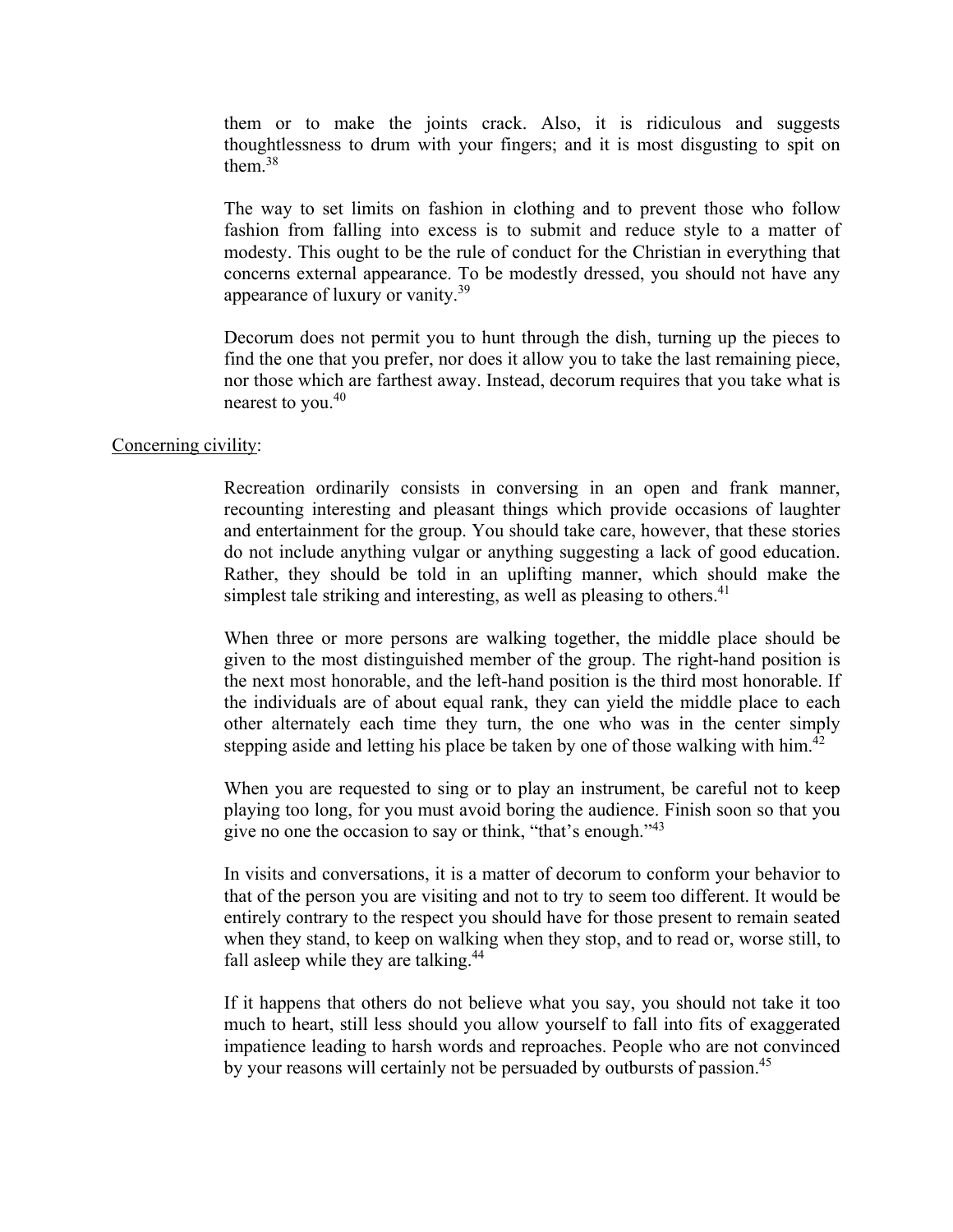Another fault, no less contrary to propriety and to the respect you owe your neighbor, is mockery, making fun of somebody over a defect or weakness, or mimicking him by gestures. There is not much difference between such mockery and an outright insult, except that by insulting people you attack them flagrantly, without any attempt at concealment.<sup>46</sup>

Some people are so full of themselves that they are always telling those with whom they converse what they themselves have done, or what they are doing, letting them know how highly prized their every word and action should be. For you to carry on this sort of conversation would be most disagreeeable and burdensome to others.47

If you believe that the opinion you set forth is correct, you should defend it; but this should be done with such moderation that the person arguing against you may yield without embarrassment. If the reasons the others adduce show you that you are wrong, you should not stubbornly continue upholding a lost cause. With good grace, be the first to admit you are wrong. This is the best way to emerge from the discussion with honor.<sup>48</sup>

**2. Being governed by reason:** John Baptist de La Salle scarcely ever appeals to the reason of the reader of *Decorum & Civility*. Reason, as an intellectual faculty likely to organize attitudes and behaviors in both decorum and civility, is referred to specifically on one occasion to condemn "tightrope walkers":

> Propriety does not allow you to be present at the performance of tightrope walkers, who every day risk their lives as well as their souls simply to amuse other people. They should be neither admired not watched by *reasonable* people, since they do things which ought to be condemned by everyone, even those following the mere light of *reason*. 49

The type of *reasonable person* referred to in this passage is doubtless, in the author's eyes, one criterion of the behavior of a Christian. It could be called *elementary*. A person should at least be *reasonable*. Two other passages include this expression, but it is always to condemn ways of acting that are thought to be ridiculous or childish:

> It would show unbecoming familiarity for two persons to rub or bump foreheads, even in jest; this is something not at all becoming to *reasonable people*. 50

> There are some children who make faces or bulge out their eyes to make themselves look horrible. Others imitate squint-eyed people or those who are cross-eyed in order to make their companions laugh. Sometimes you can find boys who rub their eyes with their fingers; others keep one eye shut like marksmen aiming at a target. All these ways of using your eyes are entirely impolite and rude. No *reasonable people*, no wellborn children, would fail to consider all such behavior as unworthy of persons of good judgment.<sup>51</sup>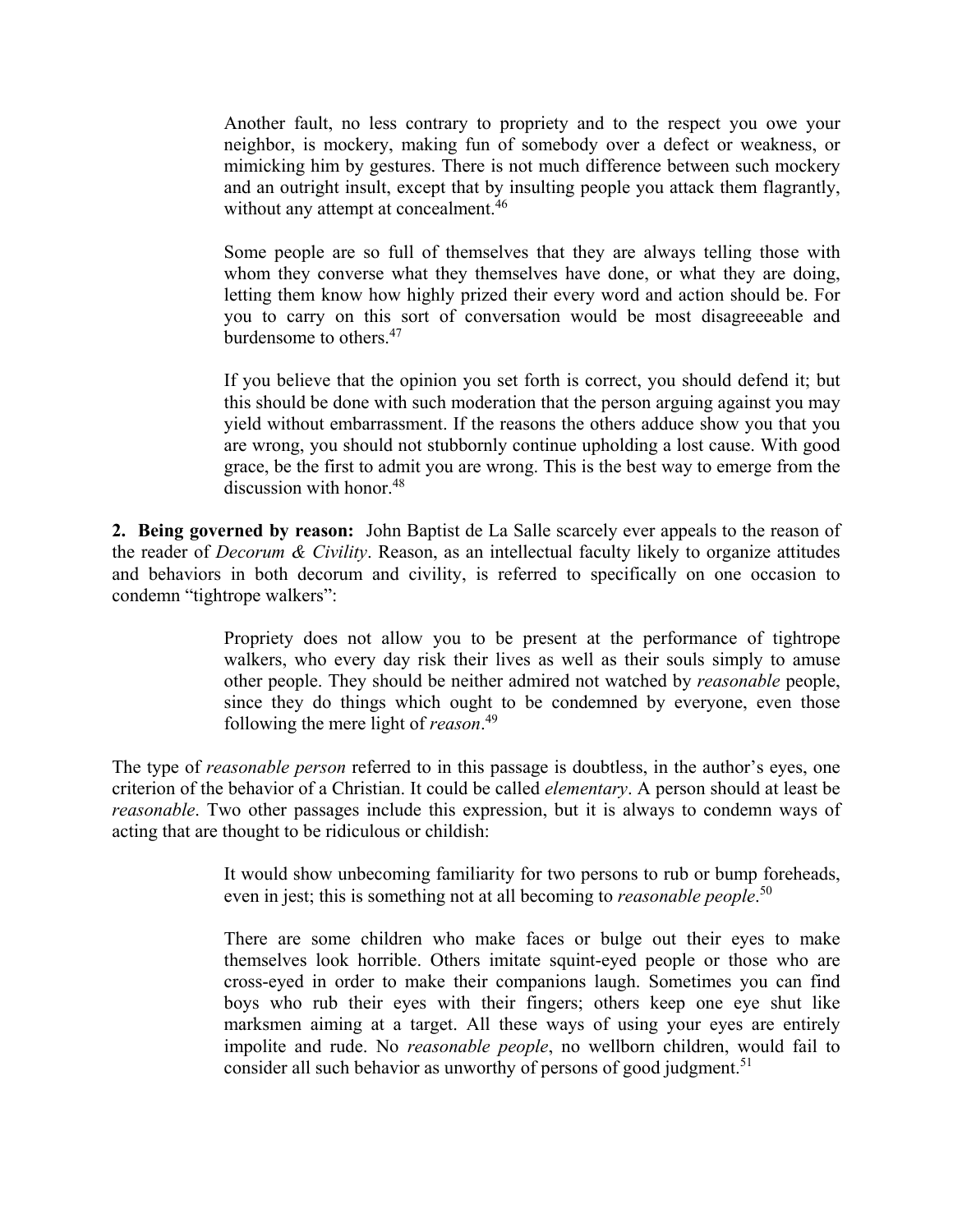A final text speaks of *reasonable sentiment* as follows:

When giving an opinion, you must be careful not to maintain it stubbornly, for you should not be so sure of your ideas as to think them incontrovertible. It would also be very unseemly to argue in order to make your opinions prevail because you should not be so firmly attached to your ideas that you refuse to yield to those of others. You must be very careful not to grow angry or abusive in order to force others to adopt your point of view. It is neither courteous nor wise to use emotion to make others to accept your position as *reasonable*. Nor should you blame others or ridicule what they have said. You show the characteristic of a wellmannered person when you esteem and praise the ideas of others and state your views only because you were asked to give them.52

The *sensible person* closely resembles the *reasonable* one. More intuitively, he "feels" what has to be done. If John Baptist de La Salle recalls this kind of person, it is surely to condemn those behaviors that are against common sense, as in the following passage:

> With regard to the defects of others, either they are natural or they result from bad habits. If they are natural, it is unworthy of a person with good sense and good judgment to laugh at them and make fun of them, since the person who suffers from these defects is not the cause of them. It does not depend on him whether or not he has them, and these same misfortunes could have happened to anyone. If the defects are due to bad habits and you use them as topics for jokes, you are acting in a manner entirely against charity and contrary to the true Christian spirit, which should lead you to have compassion on these persons and help them to correct themselves rather than take these shortcomings as something to laugh about  $53$

But it is also to emphasize just how much *good sense* goes along with the more noble manifestations of heart and spirit:

> It is a sign of a base spirit for you to be attached to clothing and always to seek striking and sumptuous apparel. If you act in this way, you become contemptible to all people with good sense, and, what is far worse, you publicly renounce the promises you made in baptism and abandon the spirit of Christianity. If, on the contrary, you despise all such vain ostentation, you will show that you have a noble heart and a lofty spirit, for you give proof that you are more concerned about ornamenting your soul with virtues than about embellishing your body, and you will show by the modesty of your clothing the wisdom and simplicity of your soul. $54$

Our everyday lives are filled with *common sense and reasonable choices*. Certain already cited passages of *Decorum & Civility* can perhaps lead us to think that sometimes what we judge *sensible and reasonable* is not very down to earth. In any case, John Baptist de La Salle is not one of those *spiritual* writers lost in another world. For him, living according to the Spirit is based on the most familiar kinds of behaving.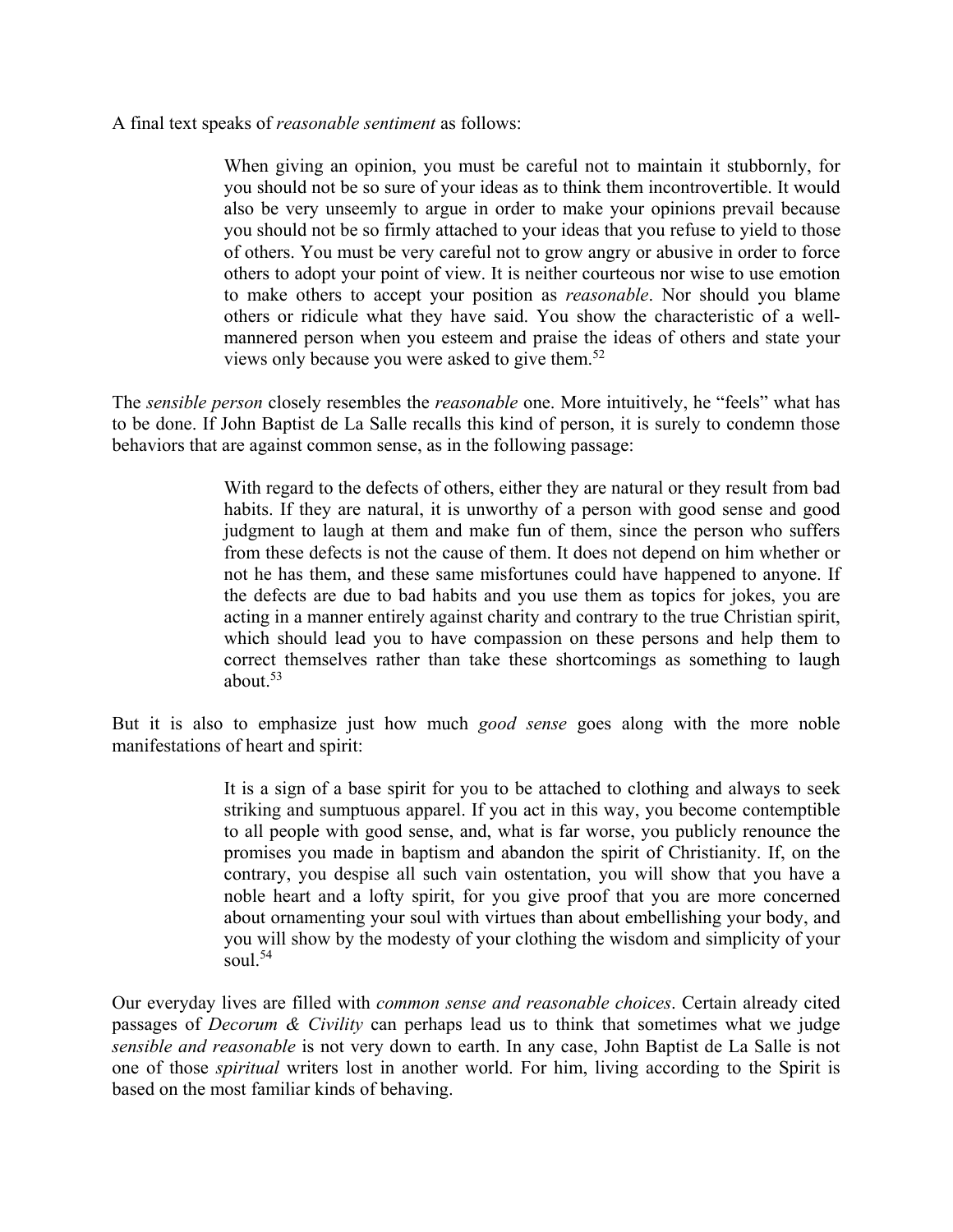**3. Witnessing to the virtues proper to Christian decorum & civility:** In his definition of decorum and civility, John Baptist de La Salle puts in relief the most suitable virtues to show this behavior of Christian decorum and civility:

> Decorum is, then, that wise and well-regulated conduct which governs what we do and say. It arises from sentiments of *modesty*, *respect*, *union, and charity* toward our neighbor. It leads us to give due regard to proper times and places, and to the persons with whom we have to deal. Decorum practiced toward our neighbor is properly called civility.55

# Concerning modesty:

John Baptist de La Salle does not specifically define the Christian virtue of *modesty*, but he does use the word in a number of different and complementary ways when he is treating of decorum and civility.

A first example concerns decorum in our external deportment:

If you wish to have a distinguished appearance and to be esteemed because of the *modesty* that marks you as a wise and well-behaved person, you must learn to control your body in the way prescribed by nature or by custom. You ought to avoid, for this reason, several defects in the way you carry yourself. The first of these defects, which is an affectation and constraint, makes you appear awkward. This is entirely opposed to *decorum and the norms of modesty*. You must also avoid the kind of negligent attitude which betrays slovenliness and indolence in your conduct and which would expose you to contempt because it indicates a meanness of spirit, as well as low birth and poor education.<sup>56</sup>

A second example concerns self-mastery of our desires to experience, to know, and to tell:

Some people are so full of themselves that they are always telling those with whom they converse what they themselves have done, or what they are doing, letting them know how highly prized their every word and action should be. For you to carry on this sort of conversation would be most disagreeable and burdensome to others. To brag or to speak highly of yourself is something which seriously violates decorum, besides being the mark of a small mind. A wise person never speaks about himself except to answer a question. Even then he does so with great *moderation, modesty and reserve*. 57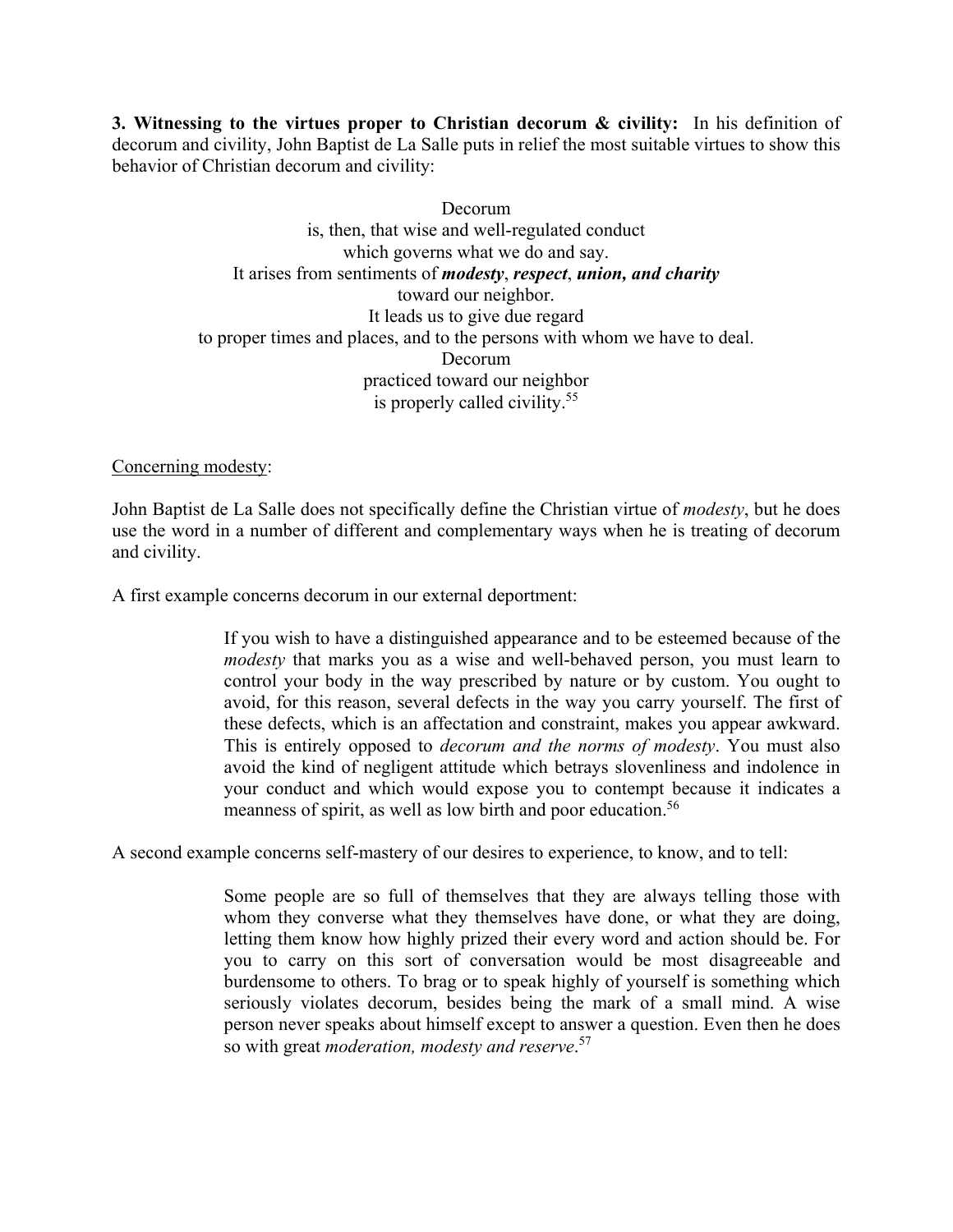A third example concerns controlling our way of being with others:

Another type of compliment is direct praise. This requires you to show much more circumspection and skill than do the other kinds in order to convince people of your sincerity. To make compliments of this sort acceptable, persons whom you are praising must be persuaded that you are convinced of their merits ands that the compliment is sincere and heartfelt. You must not praise persons too far above their real merits and you must not exaggerate, for this is counterproductive. Praise will be reasonable if you base it on sincerity and truth, so that, thanks to the honesty, wisdom, and *moderation* which your words manifest, *modesty* may not be offended either in you who speak or in the one who is being praised.<sup>58</sup>

A fourth example concerns cleanliness and appropriateness of dress:

You should take particular care to keep your clothes very clean at all times. *Modesty and decorum* can never tolerate soiled or unkempt apparel. If you let your shoes, hat, or clothes stay full of dust, you fail against propriety, just as do those who appear outside the home with soiled garments. This is always a sign of great negligence.<sup>59</sup>

This *virtue of modesty*, according to *Decorum & Civility*, is, furthermore, lived in two distinct ways. It has both a private and a public aspect.

For John Baptist de La Salle, *modesty as a private virtue*, is best understood from the perspective of looking with faith at one's body:

> Since you should consider your body only as a living temple where God wishes to be adored in spirit and in truth, and as a living tabernacle which Jesus Christ has chosen as his dwelling place, you should, in consideration of these noble privileges that you enjoy, show much respect for your body. It is these considerations that should make you resolve neither to touch your body nor even to look at it without an indispensable necessity.

> It is proper to accustom yourself to put up with various slight discomforts without twisting yourself, rubbing, scratching, fidgeting, or assuming any unbecoming posture. This kind of behavior and these improper postures are entirely contrary to reserve and self-control.<sup>60</sup>

The preceding two paragraphs do not really have much connection between them<sup>61</sup> except that they concern the body, make us aware of the pastoral interests of the author, and are revelatory of a strict attitude toward everything contrary to *a sense of modesty*:

> When in bed you must try to take a posture so becoming and modest that those who draw near may not be able to distinguish the form of your body. Take care also not to uncover yourself in any way so as not to show any part of your naked body or any part that is not decently covered.<sup>62</sup>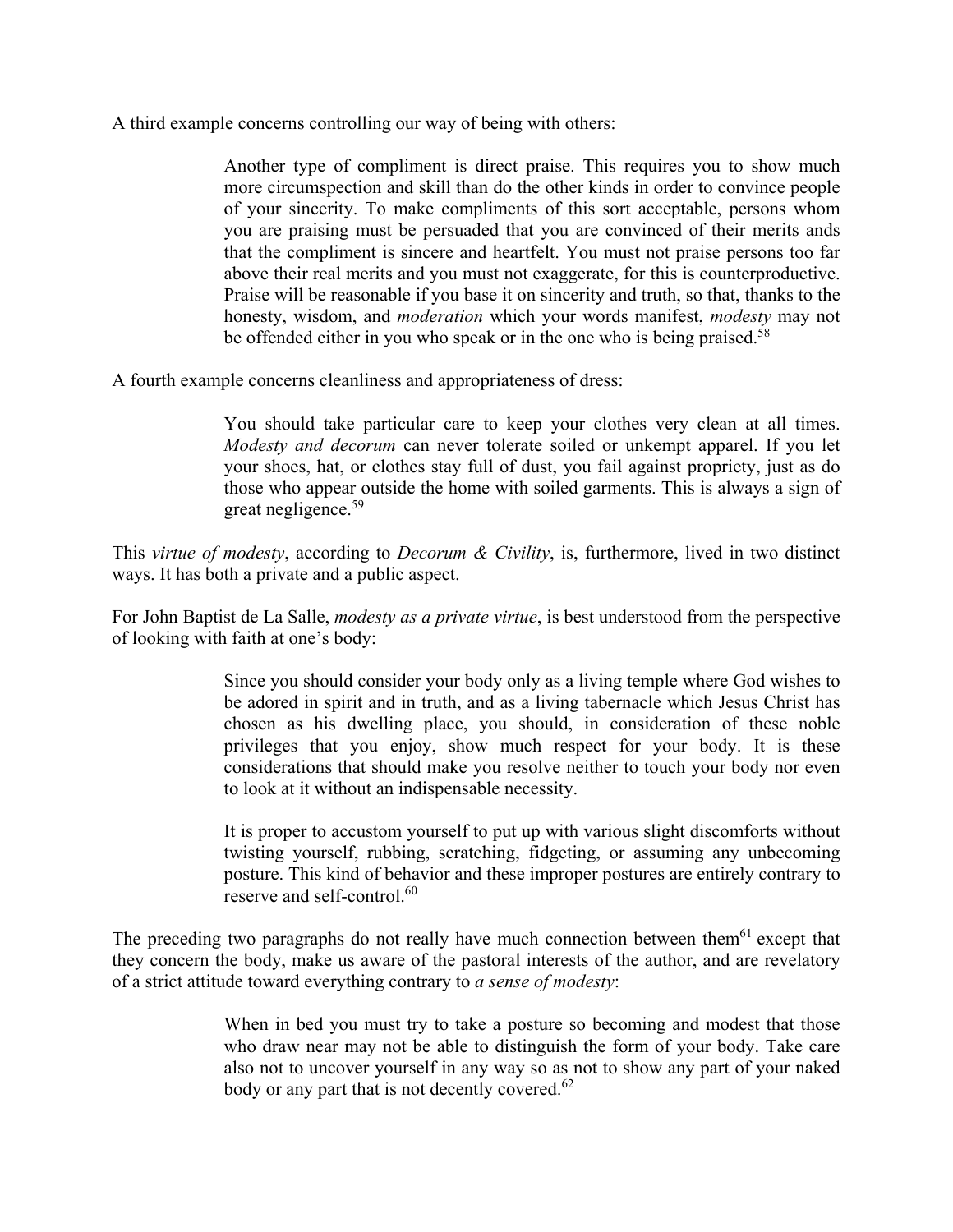Just as you should get up with much *modesty* and in doing so give an indication of your piety, so you should also go to bed in a Christian manner, doing this with all possible propriety only after having prayed to God. To act like this, you must neither undress nor go to bed when anyone else is present. And unless you are married, you must, above all, never go to bed in the presence of anyone of the other sex, for this is entirely contrary to decency and refinement.<sup>63</sup>

Decorum also suggests that when going to bed you keep your eyes away from your body and avoid glancing at it.<sup>64</sup> This is something that parents should strive to teach their children so as to help them to preserve the treasure of purity, which they should hold very dear, and at the same time to conserve the great honor of being members of Jesus Christ and persons consecrated to his service.<sup>65</sup>

Since baptism has made us indeed "members of Jesus Christ and consecrated to his service," the following question can be asked. To what extent can views of faith give meaning to our private actions? What would be such Christian actions for us today?

If for John Baptist de La Salle *modesty* is a virtue which governs our most private behaviour, it must also have a public aspect; and so he also considers *modesty as a public virtue*. The preface of *Decorum & Civility* bases this requirement on an exhortation from the apostle Paul to the Philippians, "let your *modesty* be known to all."<sup>66</sup> The preface, indeed, requires that parents who

> wish to train children in *practices* pertaining to bodily care and *simple modesty* … should carefully lead them to be motivated by the presence of God, as Saint Paul did when he made the same point with the faithful of his time, saying that their *modesty* should be known to all because the Lord was near to them. In other words, children should do these things out of respect for God in whose presence they are.<sup>67</sup>

Born out of this sentiment of the presence of God throughout life, *modesty* is *expressed through* attitudes and *behavior* of decorum and civility. Such attitudes, according to John Baptist de La Salle, originate from truly mystical motives. Teachers and parents, indeed, will commit their children "to signs of consideration, honor, and respect appropriate to members of Jesus Christ and living temples of God, enlivened by the Holy Spirit."<sup>68</sup> We can ask ourselves to what extent such educational recommendations touched the parents of the children of "artisans and the poor" of the eighteenth century<sup>69</sup> and throughout the nineteenth century.<sup>70</sup> Finally, the question can be asked. What kinds of spiritual perspectives could touch us today, adults of the twenty-first century? And if the answer is "yes," to what extent and how?

Let us express this schematically:

knowing oneself to be in God's presence witnessing to others through kindness, honor, & respect as members of Jesus Christ & living temples of the Holy Spirit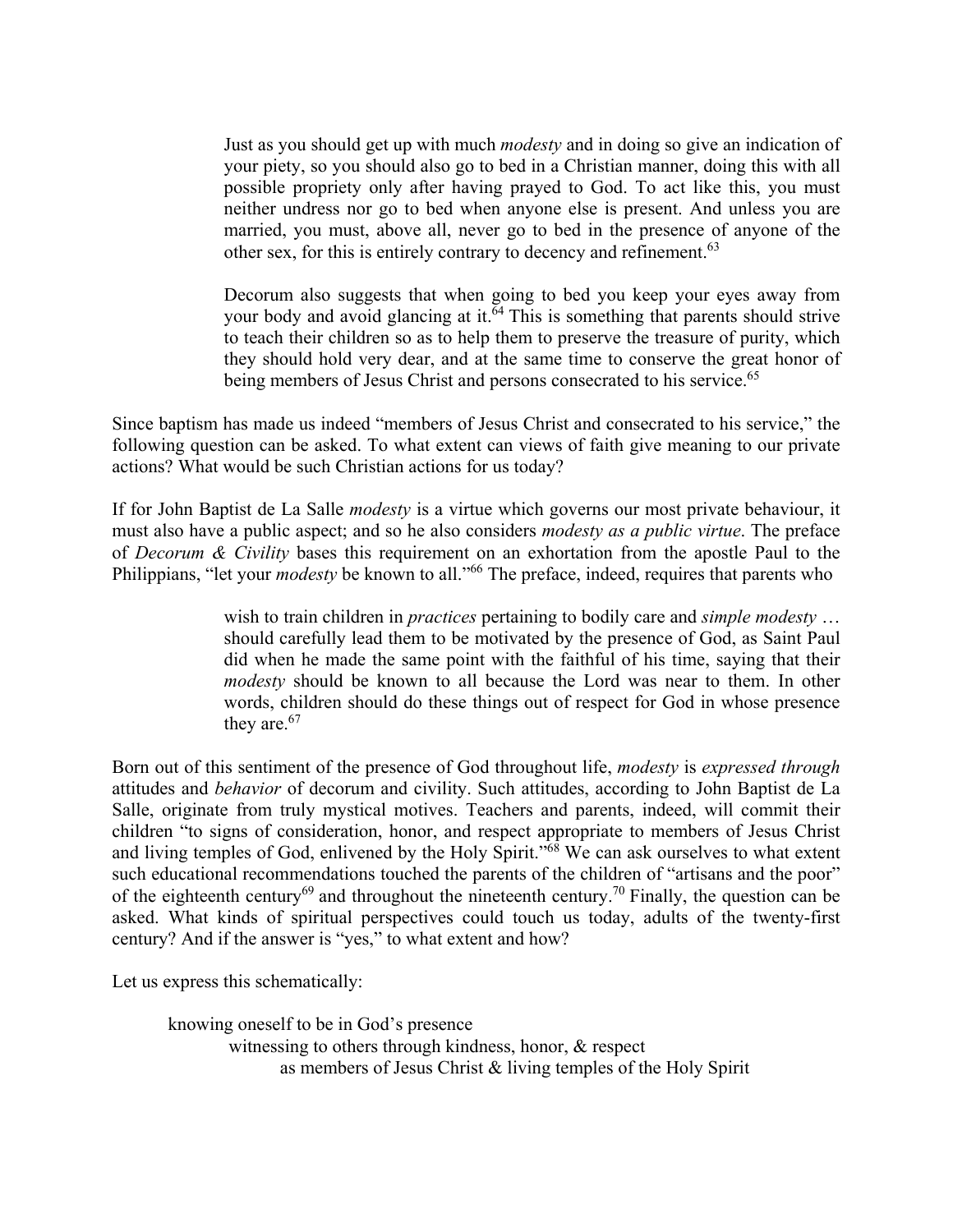It is through this way of *giving witness* that Christian *modesty* becomes apparent to all. Thus:

If you wish to be considered a person of humility and moderation and to appear wise and composed, you should try to keep your eyes calm, peaceful, and controlled<sup>71</sup>

This is why Saint Paul, after exhorting men to avoid the more gross vices into which they fall more easily than do women, goes on to recommend to women to dress modestly, to let reserve and chastity be their adornments, not to wear pearls, gold, jewelry, and sumptuous apparel, and to dress as women who show by their good works that they profess to live lives of piety.

After this exhortation of the great apostle, there is nothing more to be prescribed for Christians than to observe it and to imitate in this matter the early Christians, who edified everyone by the *modesty* and simplicity of their clothing.<sup>72</sup>

*To edify everyone* . . . An invitation to become a true Christian is the meaning of the witness of a life completely impregnated by this *modesty* born from a spiritual way of looking at oneself and others. Thus it is that John Baptist de La Salle gives very great importance to this responsibility to *let* our *modesty be evident*. He even makes this the objective of the first part of his treatise: "the *modesty* you should show in your deportment and in the care of the various parts of your body." $73$ 

What might this *appearance of Christian modesty* mean for us today? Could it be a witness to the mystery within each Christian? If so, under what condition?

### Concerning respect:

If modesty, inasmuch as it refers to control of self, one's body, and one's passions is the virtue proper to decorum for John Baptist de La Salle, then it is *respect controlling social behavior* that is for him the first virtue of civility. Let us recall the preface of *Decorum & Civility* that sets out the precise moral structure of the work:

> In this book, we intend to treat these two [ideas] separately. In the first part of this book we examine the modesty which should be shown in the deportment and care of the body and of the various parts of the body. In the second part we examine the *external marks of respect* or special consideration which should be manifested in the various actions of life with regard to all the persons in whose presence we may be and with whom we need to deal.<sup>74</sup>

These "external marks" are imposed by God himself. In *The Duties of a Christian to God,75* John Baptist de La Salle makes *respect* in virtue of the fourth commandment of God<sup>76</sup> one of the duties owed to persons endowed with authority. By this commandment, God in effect "orders us to honor our parents. The phrase father and mother includes everyone who has authority over us: fathers and mothers, tutors, godparents, guardians, teachers, husbands in relation to their wives, lords, magistrates, prelates, and church pastors."<sup>77</sup>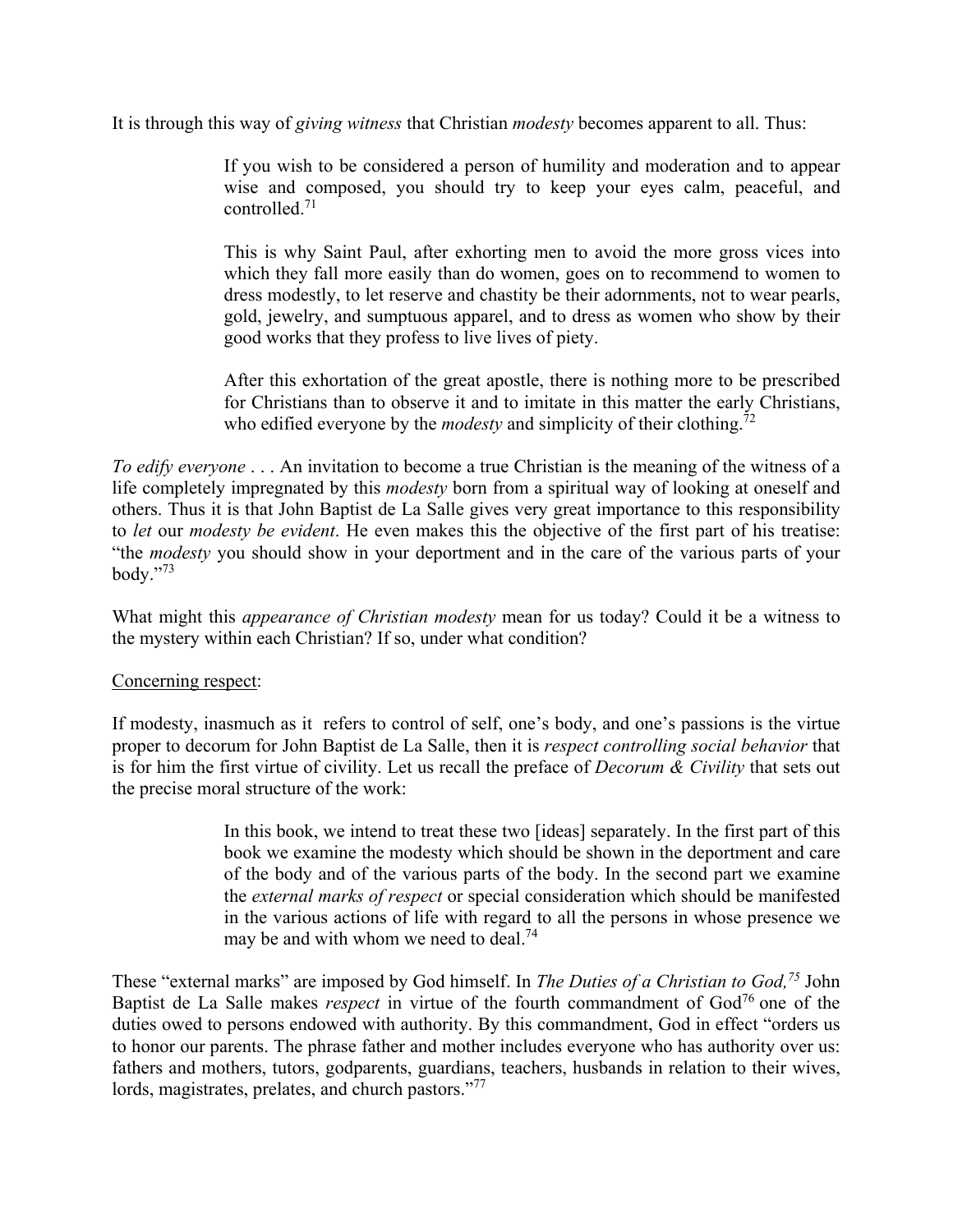As for children, they must fulfill "five duties to their parents: they should love them, *respect* them, obey them, assist them during life, and pray and cause others to pray for them after their death."78

Children should love their father and mother because they should wish for them and do for them all the spiritual and temporal good which they can procure. They should *respect them and esteem them* greatly and should witness to this by their words, by hiding and forgiving them their defects, and by doing nothing in their presence that could shock them or cause them pain.<sup>79</sup>

The duties of members of a diocese with regard to their bishop, of parishoners in relation to their parish priest, and of inferiors to their spiritual superiors "are to love, *respect*, and obey them as they would Jesus Christ" whom they represent, and faithfully pay them their dues and other things due to them. $80$ 

In *Decorum & Civility*, the words *respect*, *to respect*, and *respectful* appear one hundred twentyone times in two different theological contexts.

First, in the proper moral context which has just been mentioned, *respect* is appears as a duty ordained by God. This *respect* is that which is due others and can be exacted socially. It is proportional, one could say, in its external manifestations to the degree of authority of the person who has the right to be shown such *respect*. The fine points of such *respect* are very much related to the socio-cultural and political realities of the period. Thus, one finds in the preface:

> It is the same thing regarding matters which decorum requires in certain places but which are entirely forbidden in others. What must be observed in the presence of the king or even in the royal apartments must not be done elsewhere because the *respect* one must have for the person of the king demands that certain signs of reverence be shown when in his house which would be out of place in a private home.

> We ought to act in our own home differently from the way we act in the homes of others and so, too, in the homes of persons whom we know, as opposed to those we scarcely know.

> Since, then, we are expected by politeness to have and to show special *respect* for certain persons which we not owe to others, and since it would even violate decorum to show the same kind of *respect* to everyone, whenever we meet or converse with anyone of some social standing we must pay attention to his rank so as to deal with him and to treat him according to what that rank calls for.

> We must likewise consider ourselves and who we are, for whoever is inferior to others is obliged to show submission to those who are superiors either by birth, by official position, or by social rank. We should pay them much greater *respect* than we would to someone who is our equal.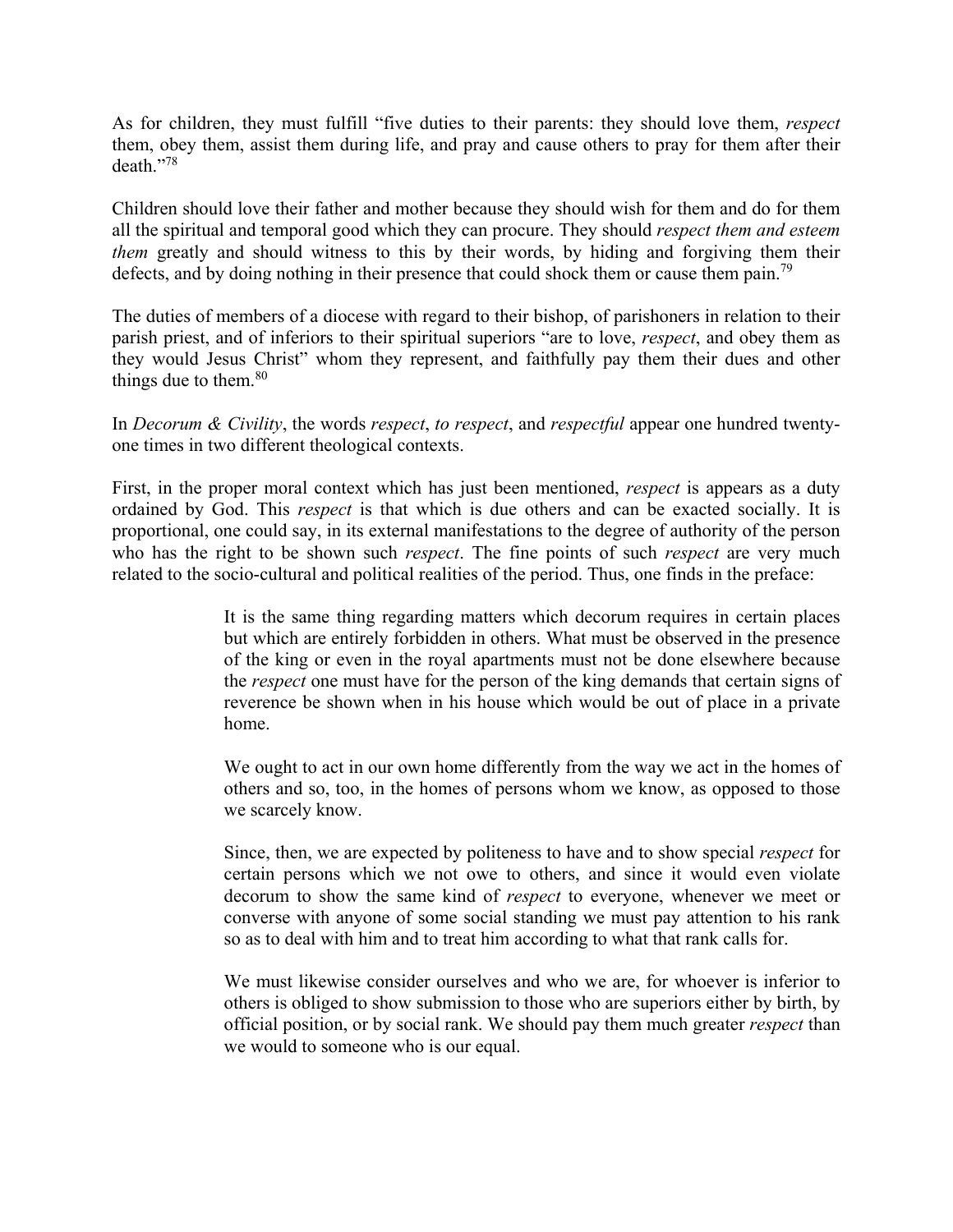A peasant, for example, should show more *respect* for a lord than would a working man who does not depend upon the lord. Similarly, a working man would show greater *respect* for a lord than would a gentleman who happened to be visiting that lord. $81$ 

The vocabulary used in these paragraphs by John Baptist de La Salle is significant. He speaks of *witness* very much more than *respect* toward one rather than to the other, and to show more honor *exteriorly* to one and less to the other. In other places, he appeals to the behaviors and expressions that have become, through usage and conventions, *marks of respect* (here the expression is properly Lasallian!):

> When you propose to visit some person for whom you should have much esteem and whom you would *respect*, be careful to put on clean linen and proper clothes, for this is a mark of *respect*. You should also plan what you wish to say during the visit $82$

> As soon as you are informed that someone to whom you owe much *respect* is visiting, you should go to the door; and if the person has already come in, you should go as far as you need to, to meet him. You should show him as much honor as possible.<sup>83</sup>

> Letters addressed to your superiors should be very *respectful*. Those addressed to your equals should be courteous and always contain some expressions of esteem and *respect*. In letters written to your inferiors, you should give those persons tokens of affection and good will.<sup>84</sup>

The letter of John Baptist de La Salle in 1718 to his brother, Canon Jean-Louis de La Salle<sup>85</sup> is a document which witnesses to the quality of family relationships and to the very strict, not to say, rigid rules that were submitted to in epistolary relationships. On one hand, John Baptist de La Salle is concerned to share in the financial aid of all the family in order to help the children of his brother Jean-Remy, "by the compassion that I have for the miserable state to which they have been reduced" after the burial of their father. He cedes and hands over a great part of the goods he has entrusted to his brother Jean-Louis. The latter, by reason of this letter, will be able to bring about the necessary steps required. On the other hand, John Baptist de La Salle structures the letter according to the rules required by the decorum of the age. The first of these rules requires that, in writing to an equal, you should always make use of *respectful* terms by treating the person to whom you write as if he were above oneself.

Monsieur, my very dear brother,

Since you have pointed out to me in your last letter that a single letter from me will be sufficient to make known my intentions concerning the property that I still own and that is in your hands, I hereby declare that, as of this day, I transfer and cede in favor of the present and future children of my brother, Jean-Remy de La Salle, out of compassion for the wretched state to which they have been reduced, the income from the principal of 2,000 francs invested in the Clergy Fund of the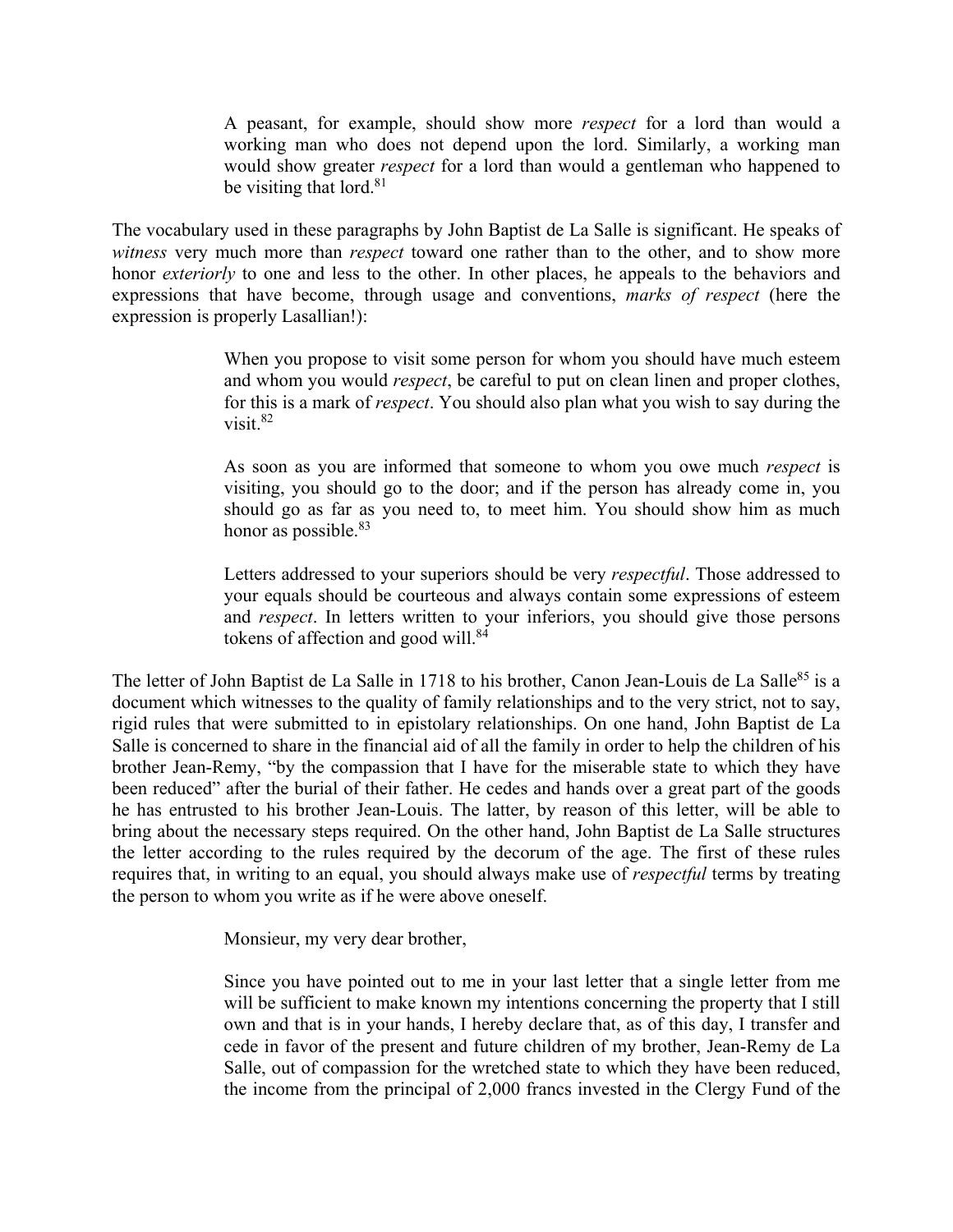Diocese of Rheims. I reserve the right to myself and to those to whom I transfer this right to resume possession of the aforesaid income as I or those to whom I have transferred this right consider it advisable and pay the sum of 2,000 francs into a fund for the profit of the said children.

I also transfer and cede to them: two-thirds of the income payable by the Association of Locksmiths of the same city, the principal being 1,400 francs invested at four percent, the said two-thirds bringing me an income of 38 francs; plus half of the income from the vineyard at Thillois near Rheims, the other half belonging to the said Jean-Remy de La Salle, my brother; together with the rights belonging to me of a house in the village of Trois Puits, near Rheims, part of the estate of a certain Mathieu Menu, deceased.

As from this day the income from the above investments and securities will belong to the said children and is to be received by you, Canon De La Salle of the Church of Rheims, my brother, to be distributed by you at your discretion without your being obliged to render any account to them at any time or for any reason whatever.

I am, with the greatest *respect*, dear brother, your humble and obedient servant,

De La Salle.

This is what John Baptist de La Salle does in this letter. He speaks to his brother as he would to someone who was "simply above him." He addresses him as "Monsieur, my brother," and ends his letter by "I am with the greatest *respect*, dear brother, your humble and obedient servant." Moreover, he allows for a large white space between the title and the beginning of the letter.<sup>86</sup> This space "measures" in some way the difference of quality between the writer and his correspondent.

There are a number of passages of *Decorum & Civility* that set out precisely certain rules:

If you are writing to your own father, you should begin with the word, "Monsieur, my very honored father."87

The word "Monsieur" is written alone at the top of the page on the left, and between this word and the beginning of the letter you should leave a blank space of several lines, more or less, depending on the rank of the person to whom you write. It is better to leave more space than less.<sup>88</sup>

The terms "Monsieur"and "Monseigneur" are also used at the end of a letter, depending on the rank of the person to whom you write. The word "Monsieur" should be written in the middle of the blank space remaining between the end of the letter and the concluding words, "Your very humble and very obedient servant." The expression "Monseignieur" is written as far down on the page as possible; and if in the body of the letter you used a title of honor, then at the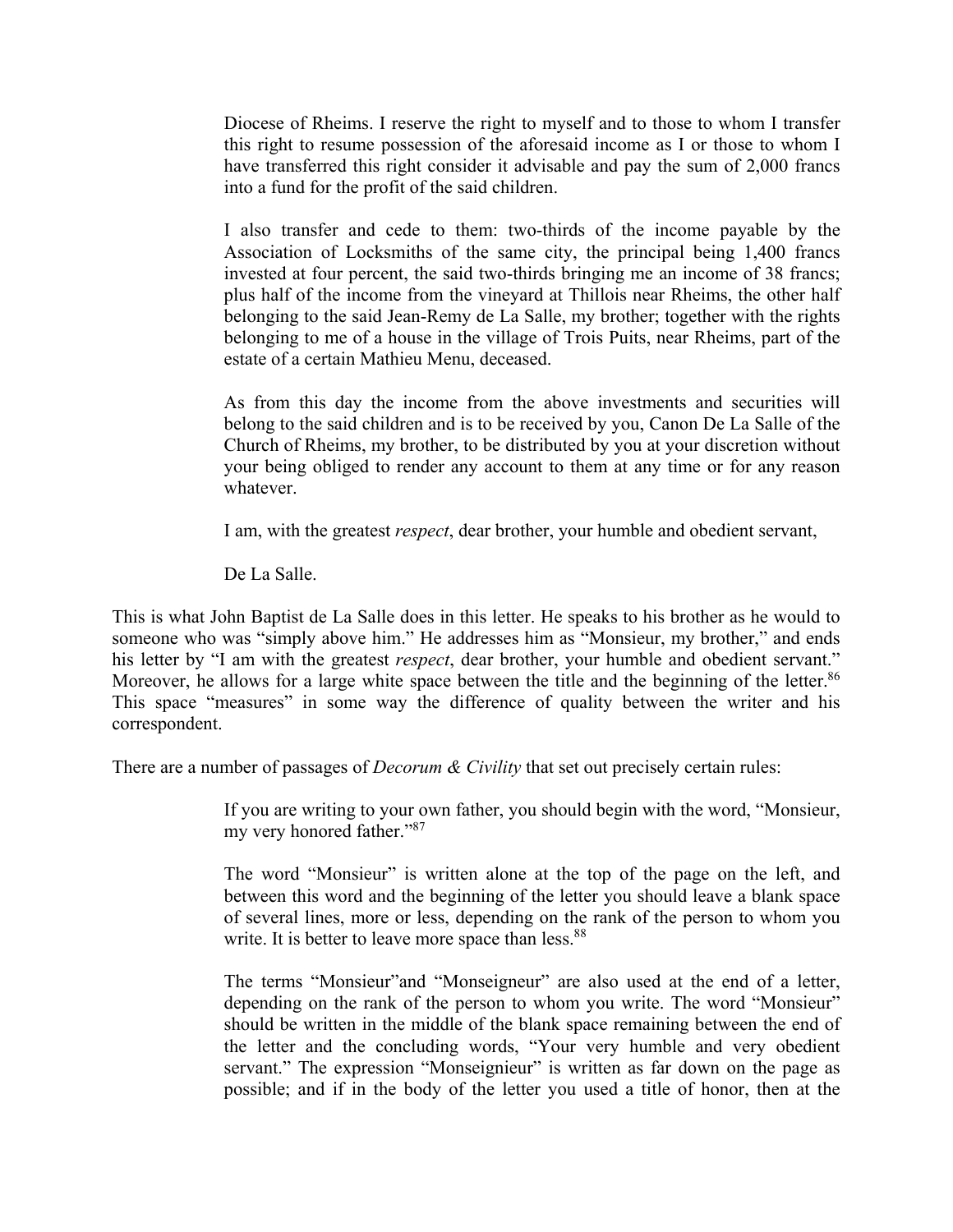bottom of the letter, after "Monseigneur," you immediately write, "Your Highness'" (or "Your Grace's" or "Your Excellency's"), "very humble servant ... and so forth."<sup>89</sup>

All of this undoubtedly raises some questions, worthy of consideration, for readers of this manuscript, who are living in another socio-cultural context some three hundred years after the composition of *Decorum & Civility*. 90 However, in the context of the morality of which we have been speaking for a few pages now<sup>91</sup> – the "external marks" of *respect* imposed by God himself in virtue of the fourth commandment – this duty concerning "fathers and mothers" pervades the whole domain of relationships of submission and authority in social and church life. The text of *Decorum & Civility* unceasingly, like some kind of refrain, refers to "persons who are to be *respected*" and to whom *respect* is "due."

But it is *another form of respect* that has its theological foundations in *the virtue of religion*. These are the relationships we maintain by grace with God, Father, Son and Holy Spirit. This is on the level of being, not on that of morality. It is about what we have become by grace through the action of the sacraments of Christian initiation – baptism, confirmation and eucharist. Much more than very many other spiritual writers of his time, John Baptist de La Salle highlights mystical realities. Throughout *Decorum & Civility*, *self-respect*, *respect* for one's body, and *respect* for the bodies of others is based on theological and mystical considerations. "Children of God," "members of Jesus Christ," "living temples of the Holy Spirit," "living dwellings of Jesus Christ" . . . are so many affirmations of faith, capable of nourishing a profound *respect* for oneself and for a mutual *respect*. Recalling these truths in *Decorum & Civility* can appear from time to time in situations that could be judged of little significance. In fact, for the author, the entire individual and social life needs to be considered from this viewpoint.

*Presence of God & respect for God:* Saint Paul warning the faithful of his time that their modesty should be known to all because the Lord was near, that is to say out of *respect* for the presence of God before whom they were.<sup>92</sup>

> It is highly unbecoming to comb your hair in public, but the offence becomes quite intolerable if you do so in church. That is one place where you should be very neat and clean out of the *respect* you have toward God. This very *respect* makes it imperative that you are already very clean when you enter the church.<sup>93</sup>

> It is altogether against politeness to lean on your elbows while listening to someone talk. It is even more impolite to do so at table, and to adopt this posture while praying would be a gross lack of *respect* for God.<sup>94</sup>

> Put on first the articles of clothing which cover the body most completely, so as to keep hidden the parts that nature forbids us to show. Always do this out of *respect* for the majesty of God, which you should keep constantly before your eyes.<sup>95</sup>

*Children of God, brothers of Jesus Christ:* "Every Christian wishing to act according to the laws of the gospel should show honor and *respect* to all others, considering them as children of God and brothers of Jesus Christ."96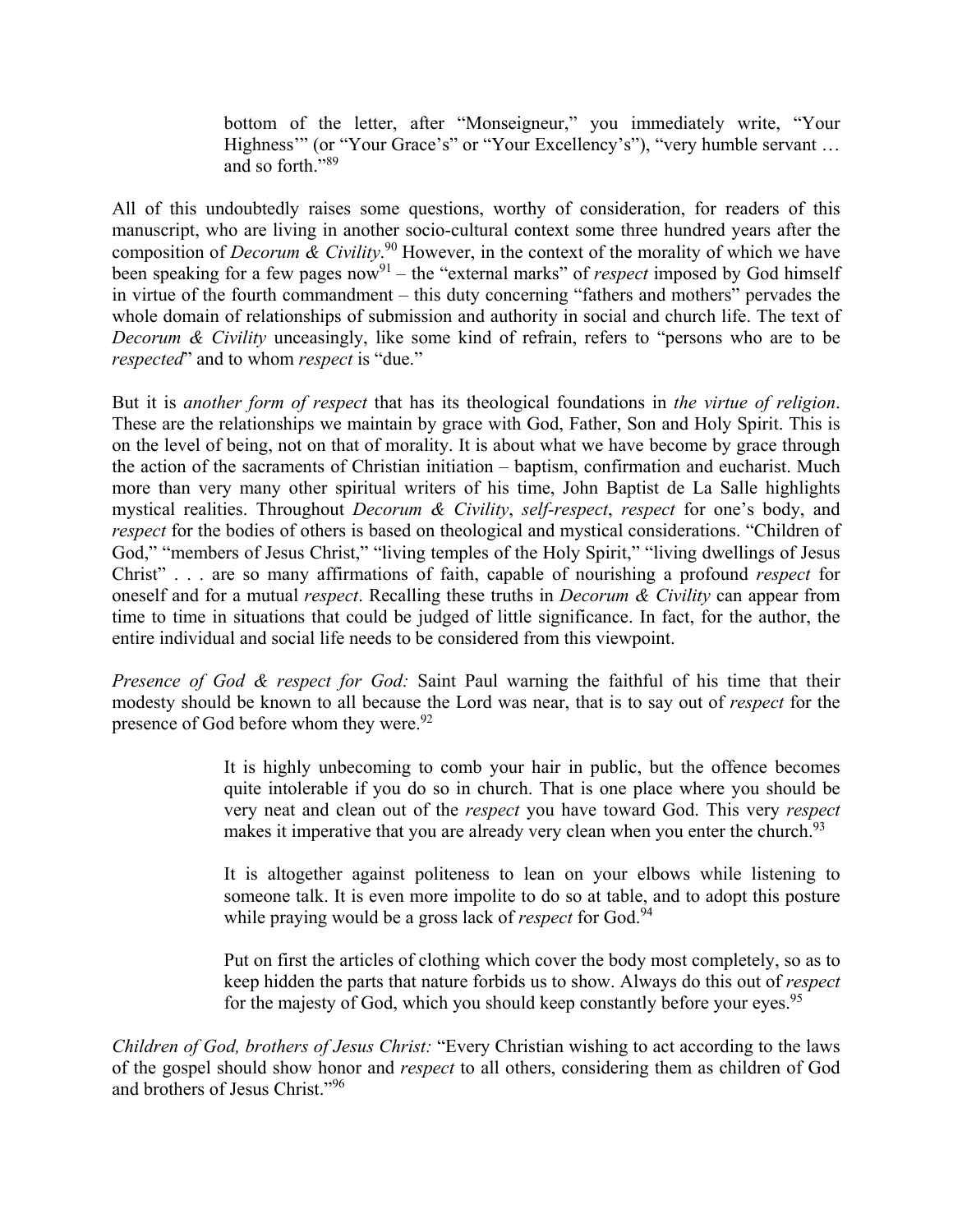*Members of Jesus Christ, temples of the Spirit, and places where God lives:* "Teachers should urge them to show others those signs of consideration, honor, and *respect* appropriate to members of Jesus Christ and living temples of God, enlivened by the Holy Spirit."<sup>97</sup>

> Since you should consider your body only as a living temple where God wishes to be adored in spirit and in truth, and as a living tabernacle which Jesus Christ has chosen as his dwelling place, you should, in consideration of these noble privileges that you enjoy, show much *respect* for your body. It is these considerations which should make you resolve not to touch your body nor even to look at it without an indispensable necessity.<sup>98</sup>

> Negligence in your attire is a sign either that you do not pay much attention to God's presence or that you lack sufficient *respect* for him. It also shows that you do not *respect* your own body, which you should honor as a temple animated by the Holy Spirit and the tabernacle which Jesus Christ has the goodness to visit frequently.99

It is rare to find texts of such a profound spiritual depth in politeness manuals of the seventeenth and eighteenth centuries.

Once again, this undoubtedly raises some additional questions, worthy of consideration, for readers of this manuscript, who are living in another socio-cultural context some three hundred years after the composition of *Decorum & Civility*. 100

# Concerning union and charity*:*

In his preface to *Decorum & Civility*, John Baptist de La Salle, speaking of the "sentiments" proper to decorum and civility notes both modesty and respect, which have been treated. But he speaks also of *affection*, *union*, and *charity* toward one's neighbor. He is always concerned, and particularly so here, to give witness to a "Christian civility" at the heart of relationships lived according to the appropriate socio-cultural time and place. It should not be surprising to notice that, as with modesty and respect, *affection*, *union* [we link *affection* and *union* in this analysis], and *charity* are also to be situated in a more spiritual, even mystical context, rather than in a moral one. This means that when *Decorum & Civility*'s author speaks of *affections*, he is thinking not so much about *natural affections* as he is about *affections conformable to those of Jesus Christ*; and when he speaks of *union* and *charity*, the reference point needs to be those "sentiments" spread through the soul by the Holy Spirit.

*Decorum & Civility* refers only eleven times to *affection*, but it does so always in a Lasallian context. There are *affections*, are too natural, too "singular," condemned by John Baptist de La Salle:

> In company, some persons speak only of what they like and even of things which they particularly cherish. If they are fond of a dog, a cat, a bird, or some other animal, they make these pets the constant subject of their conversation. They even speak to their pets from time to time in the presence of strangers and occasionally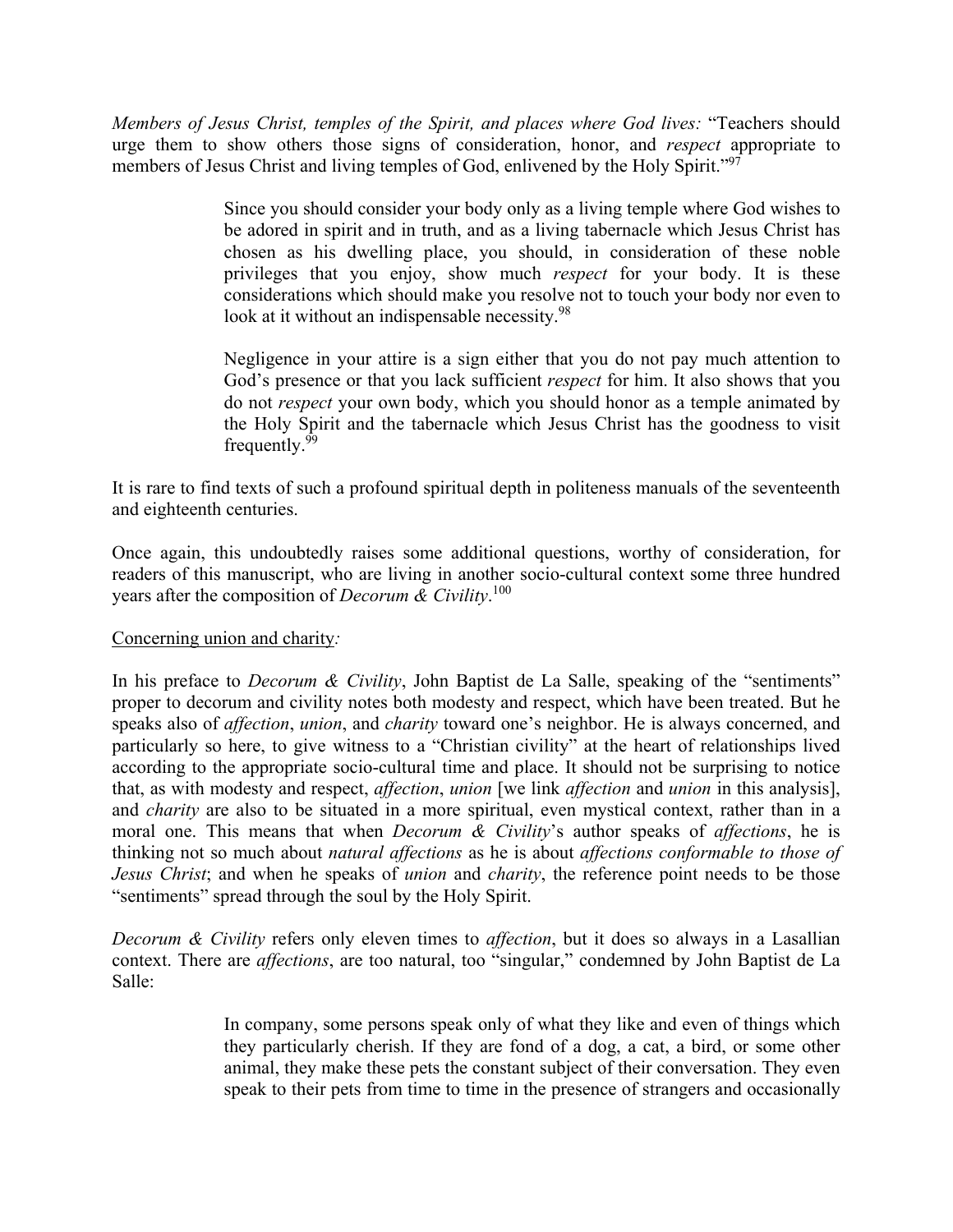interrupt conversations for this, and often fail to pay attention to what others are saving.<sup>101</sup>

There are *unbalanced affections* that are also to be condemned: "It is not according to decorum, either, to have a melancholy or peevish countenance, nor should your face ever reflect any passion or ill-regulated *affection*."102

But there are also *affections* which should have some external manifestation "in the various actions of life with regard to all the persons in whose presence we may be and with whom we may have to deal." $103$  These external marks cannot be given without, however, taking into account the rules imposed by the social milieu and the culture. Thus, it is necessary to show *affection* both to an inferior and on the occacion of receiving benefits:

> Letters addressed to your superiors should be very respectful. Those addressed to your equals should be courteous and always contain some expressions of esteem and respect. In letters to your inferiors, you should always give those persons tokens of *affection* and good will.<sup>104</sup>

> There are several ways of giving compliments. One is by expressing the emotion of joy over something fortunate that has happened to someone you meet or visit, or by showing a person who has experienced misfortune signs of the sorrow you feel over his plight. Or you may thank someone for the benefits you have received from him and express the gratitude you feel toward him by assuring him of your *affection*, faithful friendship, and devotedness.<sup>105</sup>

A *mark of affection* governed by strict rules is that of "offering the hand," or what we would call today a handshake:

> If you owe respect to a person, you are never permitted to offer your hand as a sign of esteem or *affection*. This would be to fail in the respect due to that person and to act with undue familiarity. However, if a person of high rank or in some way superior to you takes your hand, you should consider this a real honor and immediately return the honor, accepting this favor as a notable sign of kindness and good will. $106$

Let us end this brief look at *affection* in *Decorum & Civility* with a passage that shows delicacy and *charity* for everyone:

> when you hear someone spoken ill of, civility requires that you try to excuse his defects and to say something good about him by showing him in a favorable light and by speaking with appreciation of something he did. This is the way to acquire the *affection* of others and to make yourself agreeable to all.<sup>107</sup>

Civility is needed . . . and the gospel as well! It is here that, in order to enter fully into John Baptist de La Salle's thought, we should look at his catechism, *The Duties of a Christian*, where in treating of the eucharist he writes: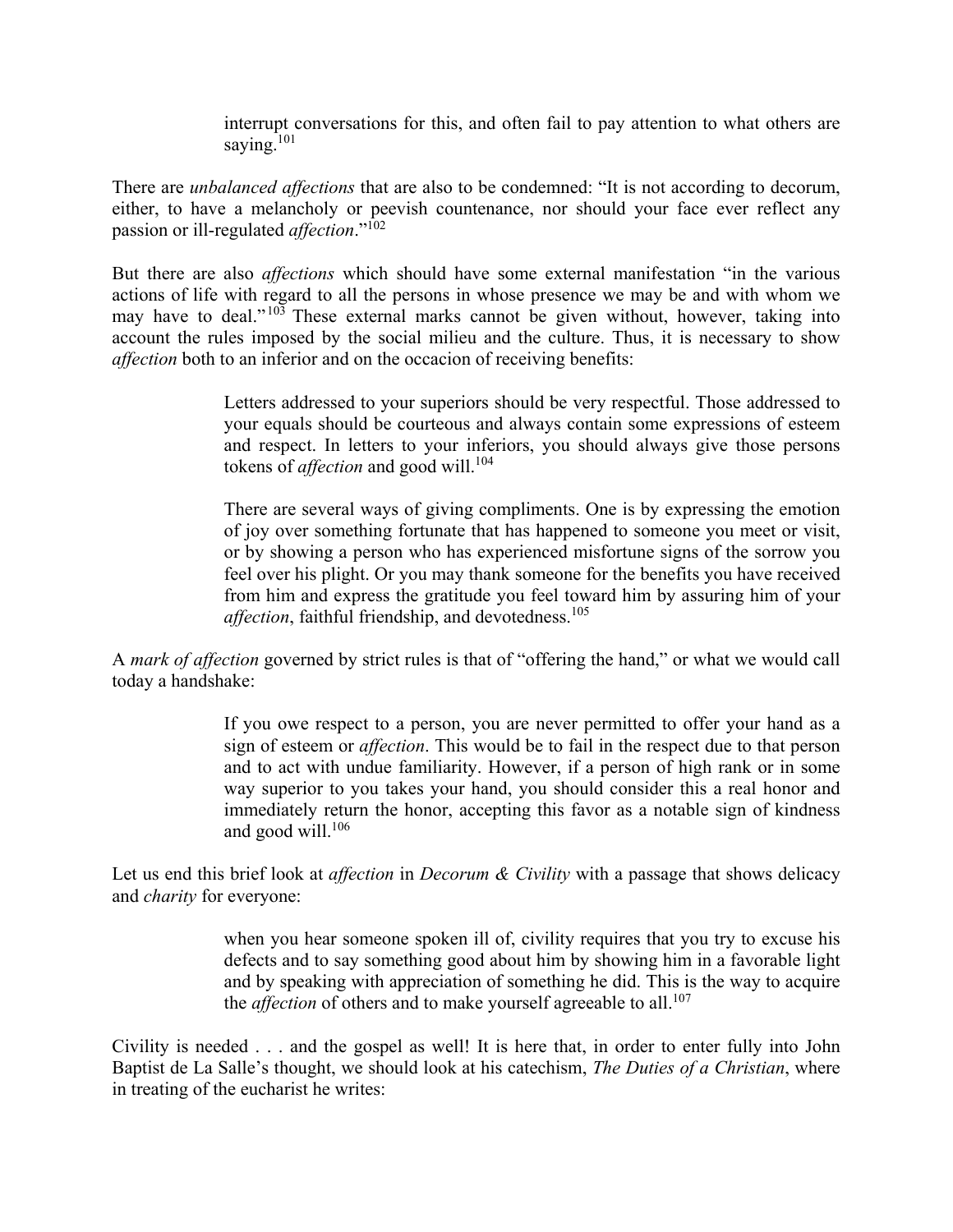In instituting this sacrament, Jesus Christ has shown his love for us in a very special manner, for he unites us entirely to him in the closest and most excellent union that we can possibly imagine. He gives himself to us as our food which results in the most intimate union found in nature. He does not change himself into us, but he changes us into him, insofar as this is possible, through the reception of this sacrament. He does not change our substance, but he alters our *affections* and our way of life to make them like his. Just as bodily food provides a certain vigor to all parts of the body, so too the body of our Lord, while remaining whole within us, diffuses in our soul and body a certain spirit of divine life $108$ 

This is a spiritual perspective close to his heart. He translates it into a prayer that can nourish our life in relation to Jesus Christ and his Spirit. So, in communion with his body, Jesus Christ does not change himself into us but changes us into himself, not by changing our substance but rather our *affections* and customs. He does this to make them conform to his own. John Baptist de La Salle offers us here a mystical orientation to what is an essential part of Christian civility, *affections* and "customs."

For a Christian moralist, the human relationships which govern decorum and civility have *charity* as their ultimate law. John Baptist de La Salle, as we have already noted, says this in his definition of decorum: "Christian decorum is, then, that wise and well-regulated conduct which governs what we do and say. It arises from sentiments of modesty, *respect*, *union*, and *charity* toward our neighbor. It leads us to give due regard to proper times and places, and to the persons with whom we have to deal."<sup>109</sup>

John Baptist de La Salle speaks of *union* and *charity*. Here again, we would remain on the surface of his thought if we allowed ourselves, to use his own language, only "natural" sentiments. For him, there is a necessary link between love of God and love of neighbor, between the *union of people with God* and their *union with one another*. Let us consult once again his *Duties of a Christian* to see his theological and spiritual choice and his most intimate convictions:

> We must not be satisfied with loving God; we must also love our neighbor. This is the second commandment of the new law that our Lord proposes to us; it is like the first, he says, because it includes it. Saint James tells us that whoever does not love his neighbor while claiming to love God is a liar, for if we do not love our brother or our sister, whom we see, how can we love God, whom we do not see?

> When we say that we must love our neighbor, we mean that we must love all people, our neighbor as well as our brothers and sisters, for we are all children of one Father. This does not mean, however, that we must love them all equally. Some we should love more than others, namely all true Christians who live according to the law and the teachings of Jesus Christ. They belong to us in a far more special manner than the rest of humanity; they are our brothers and sisters through the divine birth they experienced in baptism, which made them God's children. Others are our brothers and sisters only through their merely natural and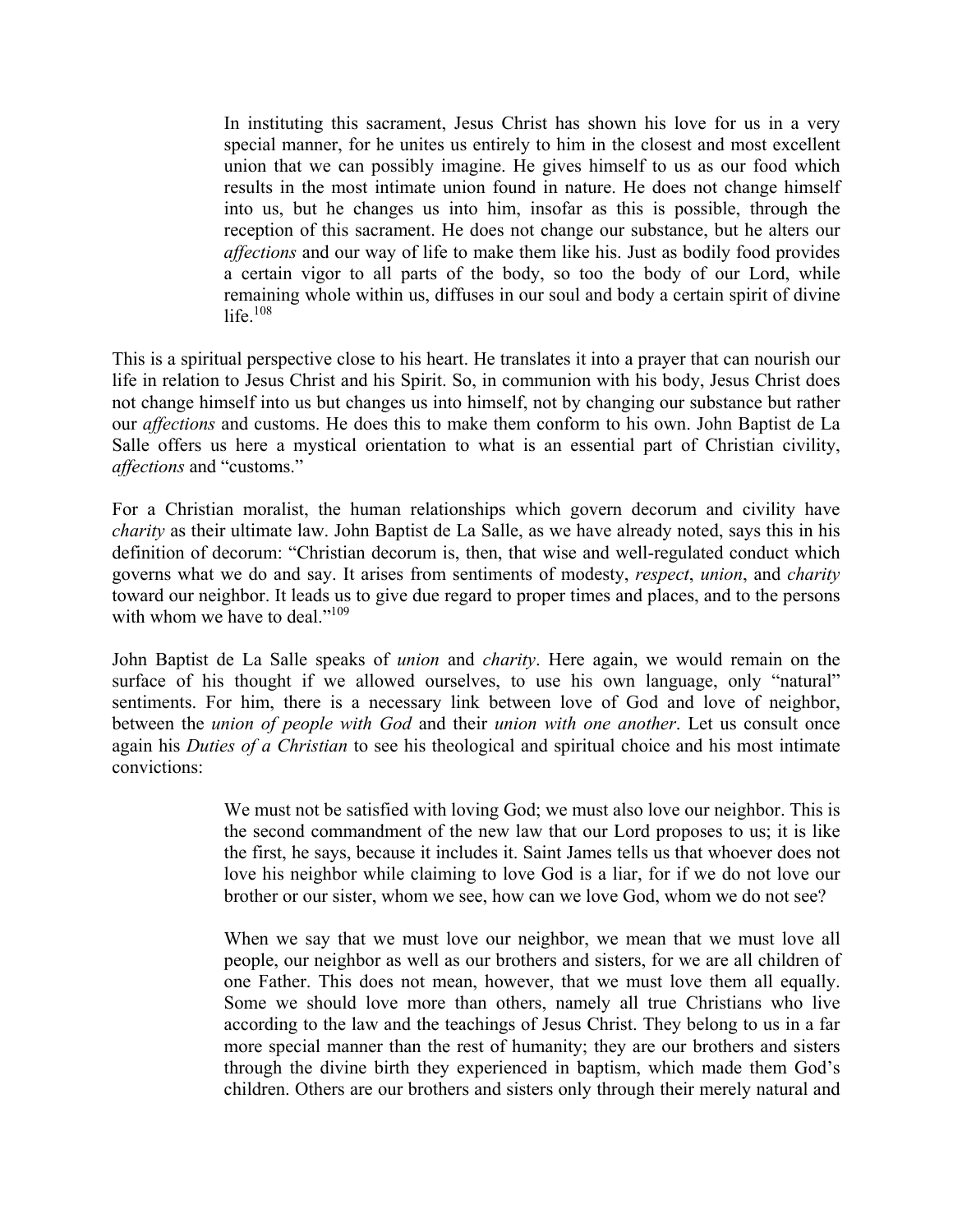human birth. We have contracted another *union*, a much stronger one, with Christians because we are all members of Jesus Christ and of the church, and make us but one body with them. The Holy Spirit, by giving life to the church, produces this *union* among the faithful and joins them all closely to Jesus  $Christ<sup>110</sup>$ 

We find again in this text the same viewpoint that John Baptist de La Salle wishes us to have toward one another in *Decorum & Civility*, a Trinitarian viewpoint. Let us, once again, express this schematically:

we are all descendants of the same Father we should live according to the law and maxims of Jesus Christ it is the Holy Spirit who unites us with Jesus Christ

Looking on "the other" in faith leads us to love our neighbor, to love everyone. This love inspires an even stronger love, a love that provokes an "even stronger" love, because it finds its source in this brotherhood born of baptism, a *union* called to enlarge the body of Jesus Christ which is the church.

If there is a hierarchy in this *union* it is, first of all for John Baptist de La Salle, in relationship with the quality of the spiritual life of the persons. We are obliged to love more than others "all true Christians who live according to the law and the teachings of Jesus Christ."111

Certainly, the priority given to *this profoundly spiritual union* in no way excludes our duty of loving those who are our own family: "We are obliged to love our parents in a special way because they gave us life and brought us up. We should show them deep gratitude for all the benefits we have received from them. God wills us to fulfil these duties to them and also to love our near relatives more than other people."112

The word *union* is found only five times in *Decorum & Civility*. As we have already seen, it occurs, however, in the definition of decorum and civility. Other uses refer us to what are in no way exceptional circumstances but ones of deeply affective and spiritual meaning. There is the handshake given to a friend: "It is sign of friendship and special regard to place your hand in another's as a gesture of politeness. Therefore, as a rule do this only with a person of the same social rank, since friendship can exist only between persons who are in no way inferior or superior to one another."<sup>113</sup>

There are visits to be paid: "Christian decorum is inspired by *charity* when during a visit you contribute to the salvation of a neighbor in whatever way possible, or render him some temporal service, pay him your respects if you are of lower social rank than he is, or maintain with him a truly Christian *union*."114

Let us note here these two emphases: "to contribute to the salvation of a neighbor" and "to maintain a truly Christian *union* with him." And there is, finally, the kiss which should rediscover all its primitive Christian meaning: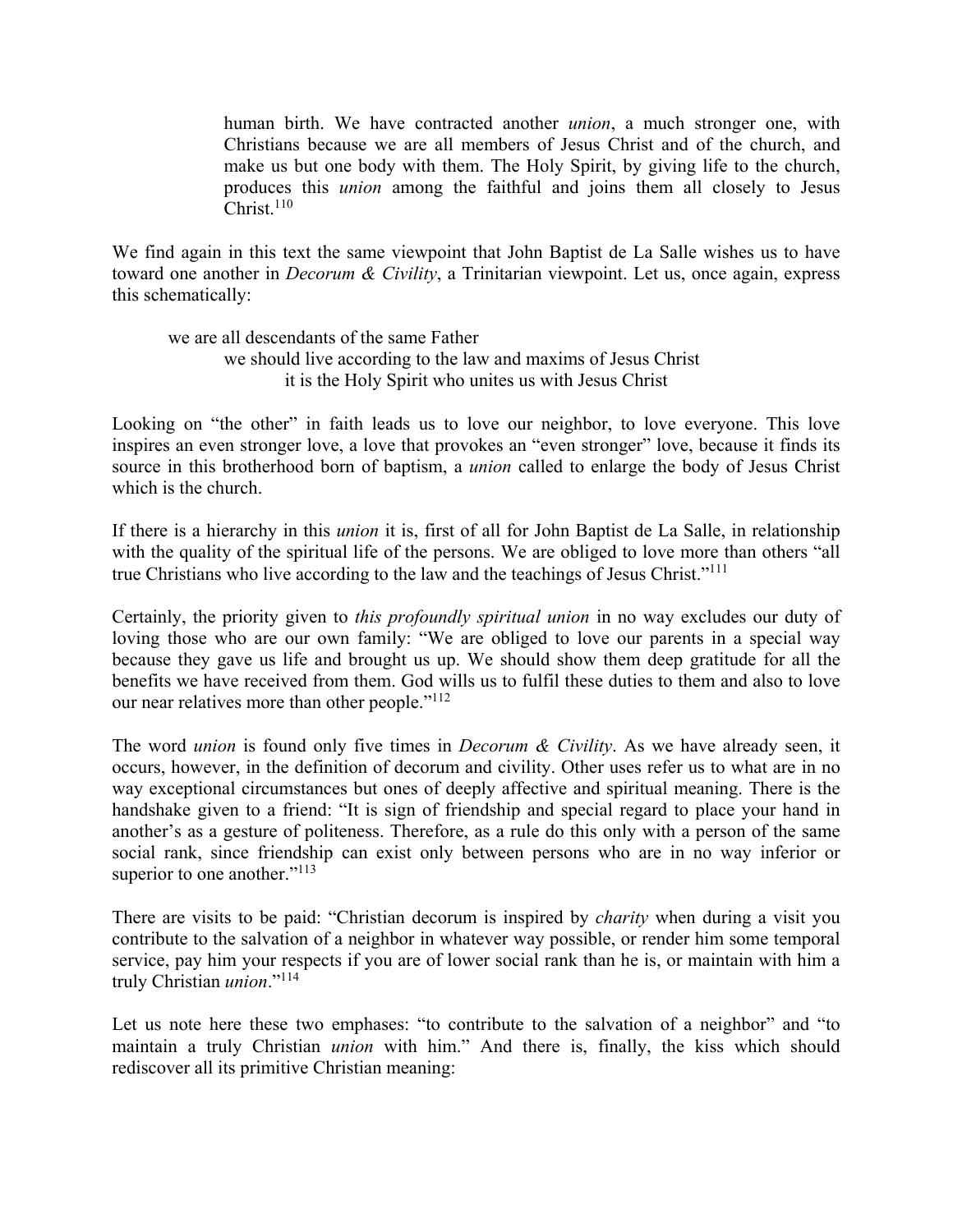A kiss is still another form of greeting, but a kiss is ordinarily exchanged by persons who are very close to each other, such as relatives or very special friends. The kiss was much used in the early church among the faithful as an outward sign of their very deep *union* and of perfect *charity*. Thus Saint Paul exhorted the Romans and all the others to whom he wrote to use this greeting.<sup>115</sup>

These texts are few but rich in their human and spiritual implications.

Of the fifteen references to *charity* in *Decorum & Civility*, four are inspired by the document's sources. The most profoundly spiritual are certainly Lasallian. They range indeed from the consideration of faults against *charity* to the contemplation of Jesus Christ who, through his views, words and human gestures, revealed the love of the Father for humankind.

There are occasions where there is a lack of *charity*: "faults against decorum committed when you speak against the *charity* due to your neighbor":

> Civility is so demanding in what refers to your neighbor that it does not allow you to scandalize anyone in any way and never allows you to speak ill of anyone . . . If you do not wish to say anything good about them, you should say nothing.<sup>116</sup>

> It is also quite rude, as well as a great fault against *charity* toward your neighbor to remind someone of events in which he did not do very well, or to say things that can disturb or embarrass the person you are speaking to. $117$

> An insult is most shocking to decorum as well as to *charity*. Our Lord very expressly condemns it in the gospel. Such words should never be found on the lips of a Christian, since they are extremely improper for a person who has the least claim to being well-educated. You must never insult anybody, and you are never permitted to say or to do anything that might lead to such conduct.<sup>118</sup>

Some behaviors are against true *charity*:

[Saint Paul] recommends that feasts should be neither extravagant nor dissolute; in other words, that there should not be too great an abundance and a diversity of food and that no excesses be committed. In this the rules of decorum are in accord with those of Christian morality, which we must never allow ourselves to forsake, not even to please or show consideration for our neighbor, for this would be an example of ill-regulated *charity* and of purely human respect.<sup>119</sup>

But there also attitudes which *charity* inspires:

Whenever someone has said or done something which is out of place, and you notice that this person spoke without reflecting and is already aware of it and embarrassed when he thinks of himself and of what he said, you should pretend to have noticed nothing. And if he excuses himself, it would be prudent and *charitable* for you to interpret the incident in a favorable light. Never poke fun at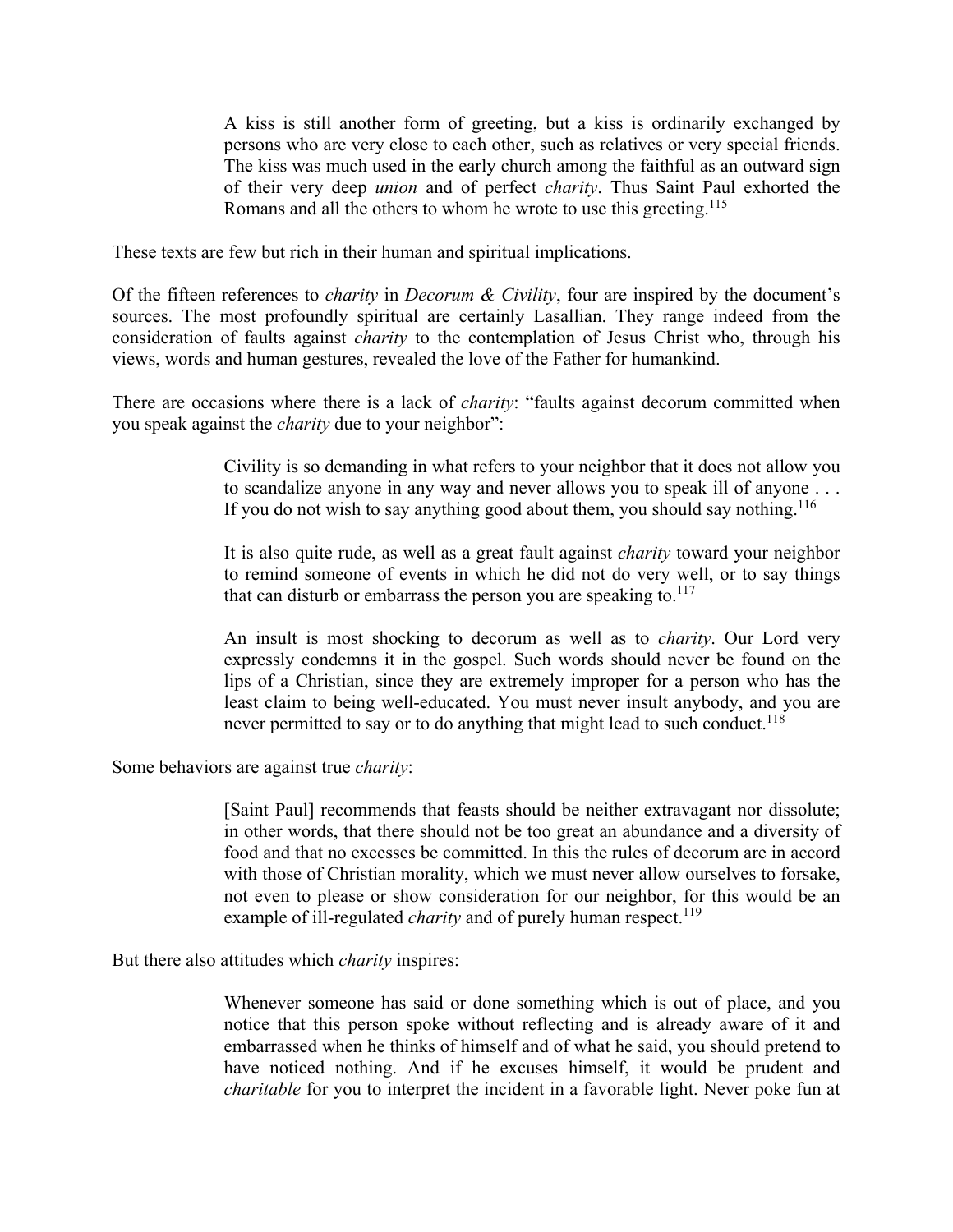someone who proposed something a little unreasonable, and still less should you treat him with disdain, for it may be that you youself did not correctly understand what he had in mind. Finally, it is never proper for an educated person to embarrass anyone.<sup>120</sup>

With regard to the defects of others, either they are natural or they result from bad habits . . . If the defects are due to bad habits and you use them as topics for jokes, you are acting in a manner entirely against *charity* and contrary to the true Christian spirit, which should lead you to have compassion on these persons and help them to correct themselves rather than take these shortcomings as something to laugh about. $121$ 

Let us note the gospel character of the view taken in this last text from *Decorum & Civility* with regard to the person with "bad habits." It is not a judgment of disapproval that his moral misery arouses, but rather one of "compassion," the relieving word or gesture, which helps to correct. Here we are at the very heart of the Christian message. Here, in a special way, there is Someone to contemplate.

The transition is from the moral attitude – practising the virtues – to the mystical. Conforming oneself to Jesus Christ is almost spontaneous with John Baptist de La Salle. Thus it is that he invites us to "follow the example" given in the gospel by Mary and Elizabeth, sacred images and, to the people who lived in the Middle Ages, the purest form of "courtesy."

> Even the Most Blessed Virgin, although she lived a very retired life, paid a visit to her cousin Elizabeth, and it would seem that the holy gospel relates this in some detail precisely so that this example may serve as a model for us. Jesus Christ also paid visits several times out of simple *charity* since he was certainly not obliged to do so. $122$

Jesus Christ is certainly a model for us to imitate, but what we need to share are the perspectives and motives for so acting:

> To understand clearly and to ascertain correctly the occasions when you should make visits, you must be convinced that Christian decorum should be governed in this matter only by justice and *charity* and that it obliges you to make visits only out of necessity, to show someone a token of your respect, or to cultivate *union* and *charity*. 123

> It was always for one or other of these reasons and with some such motives that Our Lord Jesus Christ acted in all the visits he made. He did so to convert some soul to God, as when he visited Zacchaeus; to raise the dead to life, as when he went to Saint Martha's after the death of Lazarus and when he accepted the invitation of the chief of the synagogue; and to cure the sick, as when he went to Saint Peter's home and to the Centurion's. He performed all these miracles only to win hearts to God or as a token of friendship and good will, as in the last visit he made to Saints Martha and Mary Magdalene.<sup>124</sup>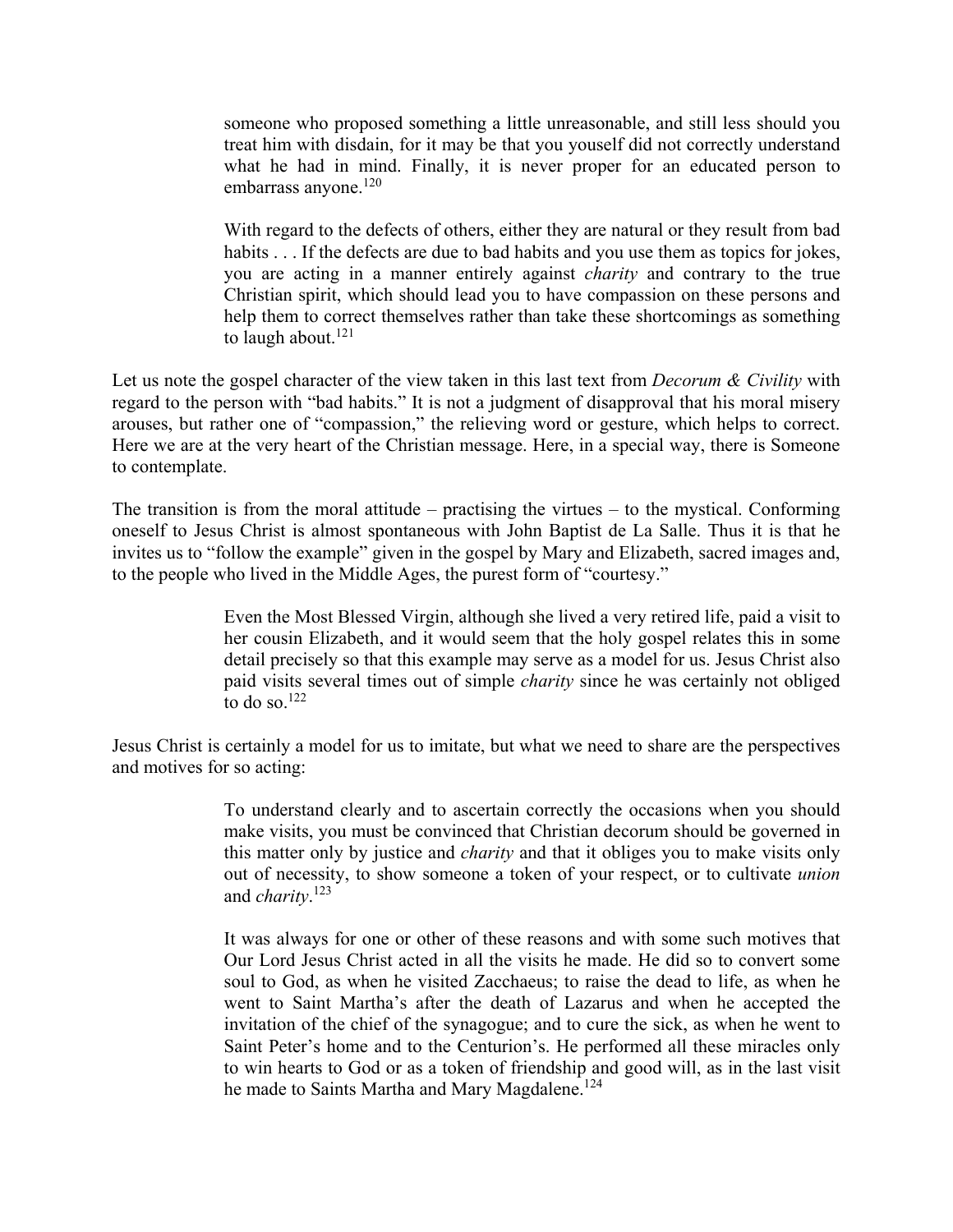We live in another socio-cultural context from that evoked by all these citations from *Decorum & Civility*. Once again, this undoubtedly raises some additional questions worthy of consideration.125

**4. A spirituality nourished by sacred Scripture:** The basic orientation of *Decorum & Civility* is given in the very first lines of its preface. It is inspired by the letters written or inspired by Saint Paul. Let us view, then, some passages from *Decorum & Civility*. Immediately following each passage written by De La Salle will be found indented and in italics a corresponding scripture passage. In this way, we hope to show clearly the scripture that nourishes both the text under consideration and its underlying message.

De La Salle: "It is surprising that most Christians look upon decorum and politeness as merely human and worldly qualities . . This illustrates very well how little true Christianity is found in the world and how few among those who live in the world are guided by the Spirit of Jesus Christ $"$ <sup>126</sup>

Saint Paul: *"If then, we live by the Spirit, let us also work by the Spirit."*<sup>127</sup>

De La Salle: "Still, it is this Spirit alone which should inspire all our actions, making them holy and agreeable to God. This is an obligation Saint Paul points out to us when he tells us in the person of the early Christians that, since we live by the Spirit of Jesus Christ, we must also act in all things by that same Spirit."128

Saint Paul: *"Live by the Spirit, I say, and do not gratify the desires of the flesh*."129

De La Salle: "According to the same apostle, since all our actions should be holy, there are none which should not be done through purely Christian motives. Thus, all our external actions, which are the only ones that can be guided by the rules of decorum, should always, through faith, possess and display the characteristics of virtue."130

Saint Paul: *"And whatever you do, in word or deed, do everything in the name of the Lord Jesus, giving thanks to God the Father through him*."<sup>131</sup>

These are a few of the explicit references to Saint Paul's letters. These references are frequent in *Decorum & Civility*, as they are elsewhere in all the spiritual writings of John Baptist de La Salle. The context of these references could be a grid for reading the whole work and for understanding the whole of our lives as Christians. As for example, consider the following passage from the letter to the Galatians:

> For you were called to freedom, brothers and sisters; only do not use your freedom as an opportunity for self-indulgence, but through love become slaves to one another . . . Live by the Spirit, I say, and do not gratify the desires of the flesh. For what the flesh desires is opposed to the Spirit, and what the Spirit desires is opposed to the flesh; for these are opposed to each other, to prevent you from doing what you want . . . Now the works of the flesh are obvious: fornication, impurity, licentiousness, idolatry, sorcery, enmities, strife, jealousy,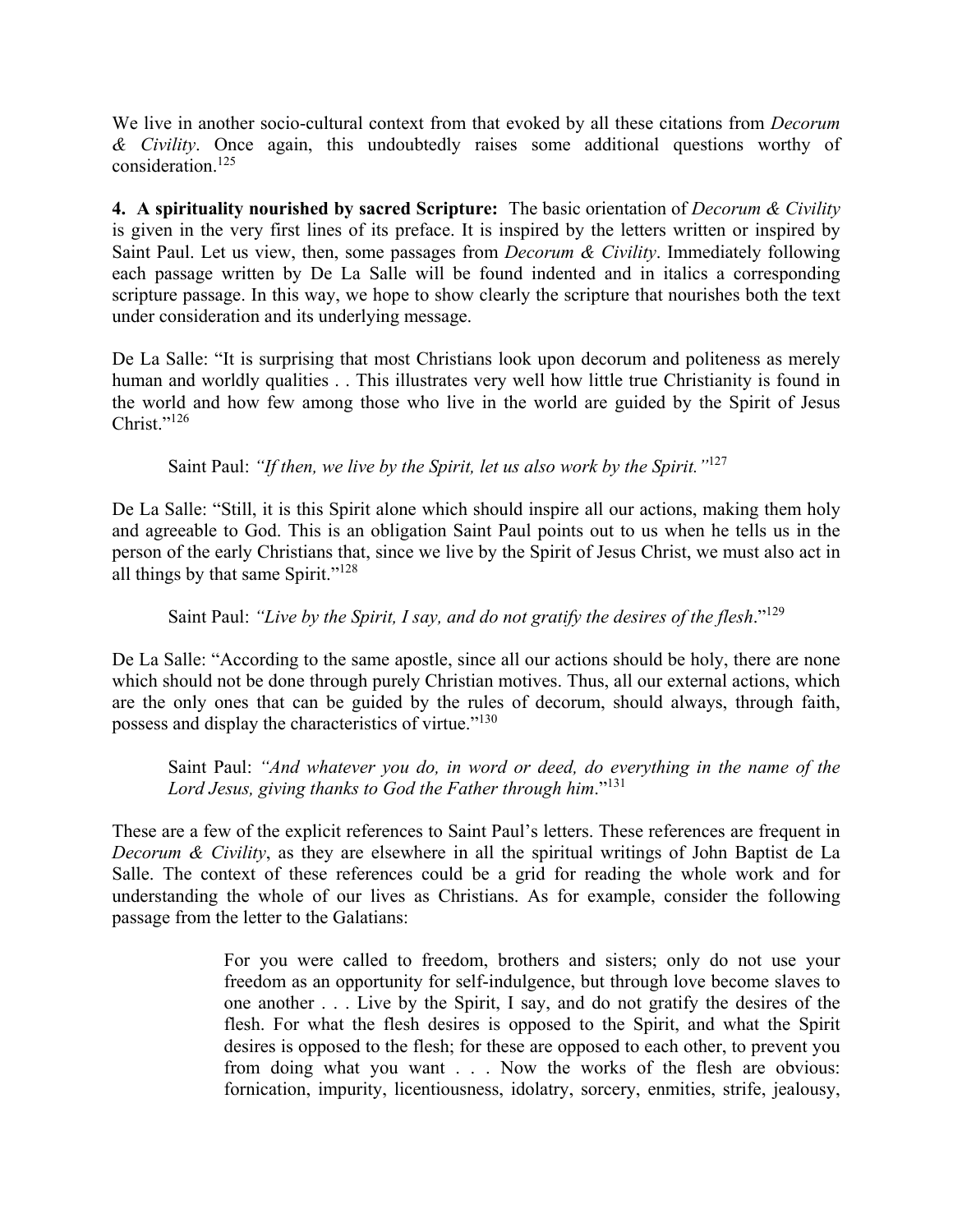anger, quarrels, dissensions, factions, envy, drunkenness, carousing, and things like these.

But the fruit of the Spirit is love, joy, peace, patience, kindness, generosity, faithfulness, gentleness, and self-control . . . If we live by the Spirit, let us also be guided by the Spirit.<sup>132</sup>

Let us also cite here some further passages from *Decorum & Civility* that John Baptist de La Salle has enriched from biblical sources. They will tell us something about the way in which John Baptist de La Salle makes them literally his own, we could think, from his perspective of faith and his personal attitudes and behaviors.

### Concerning Psalms*:*

There are only three references to the book of Psalms found in *Decorum & Civility*. They each recommend ways of acting that touch on both decorum and civility:

De La Salle: "Since the mind is naturally inclined to want to see everything and to know everything, it is very necessary to watch over yourself and to refrain from these mannerisms. Often address God in these words of the Royal Prophet: My God, turn my eyes aside and let them not rest on useless things."<sup>133</sup>

### Psalms: *"Turn my eyes from looking at vanities. Give me life by your decrees."*<sup>134</sup>

De La Salle: "It is quite proper both for your health as well as for the good of your soul to go to bed no later than ten o'clock, and to get up no later than six in the morning. Say to yourself the words of Saint Paul and repeat them to those whom laziness keeps in bed: The time has come for us to rise from our sleep, the night is past, and the day has dawned. Thus you may address God in the words of the Royal Prophet: O God, my God, I watch for you from the break of day."135

Saint Paul: *"It is now the moment for you to wake from sleep, for salvation is nearer to us*  now than when we became believers; the night is far gone, the day is at hand. Let us then *lay aside the works of darkness and put on the armor of light."*<sup>136</sup>

Psalms: *"O God, my God, I watch and wait for you until the dawn."*<sup>137</sup>

De La Salle: "In the same vein, the Royal Prophet, also instructed in the rules of decorum as he was in true piety, says that if you wish to live a life of happiness you should keep watch over your tongue so that you speak no falsehood."<sup>138</sup>

Psalms: *"Who is the man who looks for a happy life, and who desires to sees his days filled with blessings? Guard your tongue from all evil; may your lips utter no deceptive word."*<sup>139</sup>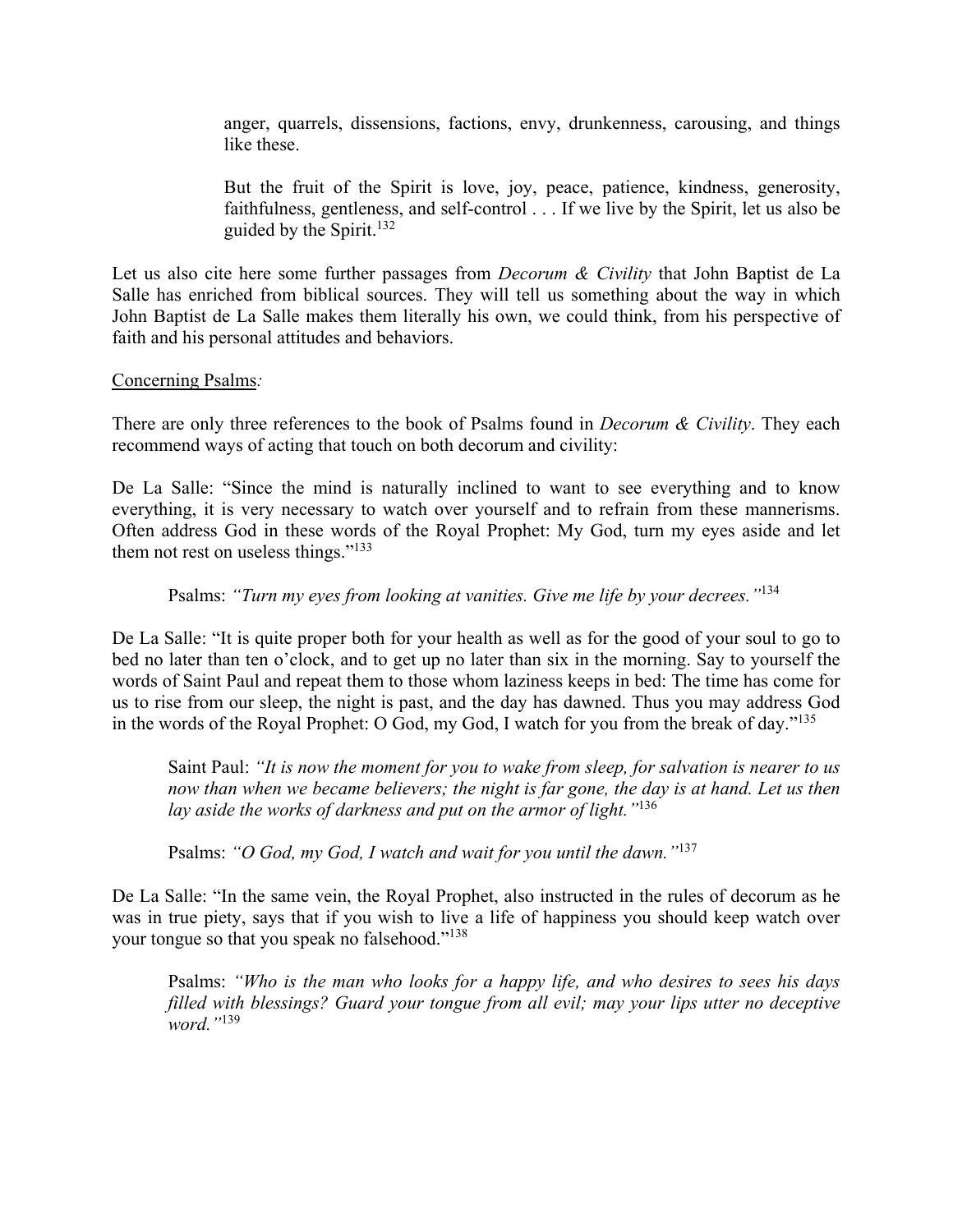### Concerning Ecclesiasticus*:*

There are twenty-five pages in *Decorum & Civility* that make reference to Ecclesiasticus, or the "Wise Man" as John Baptist de La Salle liked to say. There are, in all, some fifty verses taken entirely or in part from this book of the Old Testament. De La Salle does not restrain his praise when he speaks of the sacred author of this book. Indeed, the "Wise Man," writes De La Salle, "says very well,'' "speaks strongly concerning," "says with reason," "says very well," "expresses in an admirable way . . ." Here the author of *Decorum & Civility* is thinking more of the expression than of the content. But perhaps, he appreciated the translation of the bible he was using. It was by one of the Messieurs de Port-Royal,<sup>140</sup> Master Sacy,<sup>141</sup> who emphasizes in his foreword the "excellence and usefulness" of Ecclesiasticus:

> There is no aspect of virtue which is not treated by this admirable book. It is a universal morality, combatting all the vices and leading to all the virtues which form the customs of persons of every age, sex and condition. Each can find there his duties to God, to himself, to his family, to this country, to his superiors, inferiors, friends, and enemies. Truth is made known here in a pleasant fashion in the spirit under all kinds of forms, because the author of this book presents here with wonderful wisdom, a quite divine mixture of sentences, exhortations, prayers, eulogies, and examples . . .

Here are some parallel passages from *Decorum & Civility* and Ecclesiasticus<sup>142</sup> ("the Wise Man," in the words of De La Salle). These Lasallian texts reveal a very close way – one might be inclined to say literal way – of reading the text of the bible.

De La Salle: "The Wise Man says that it is by the look on his face that you can tell a man of good judgment. People should try to show they are agreeable by the expression on their face, and at the same time, their exterior appearance will edify their neighbor."143

Ecclesiasticus: *"You know a person by seeing him, and you can tell a man of good sense from his face."*<sup>144</sup>

De La Salle: "The Wise Man gives us a number of important suggestions about the manner in which we should behave at table if we are to eat with propriety and with decorum. (1) He tells us that we should not give in to intemperance as soon as we are seated . . . (2) He adds that we should not be the first to reach for the food, leaving this honor and mark of preeminence to the most distinguished person in the gathering. (3) He forbids us to eat hurriedly. It is impolite to eat with avidity, for this is the way a glutton would act. (4) He insists that we partake of what is served like a temperate person, eating only with restraint and moderation. This still lets us take whatever we need."<sup>145</sup>

Ecclesiasticus: "*If you are seated at a great table do not allow yourself to be led to intemperance of the mouth. We should not be the first to reach for the food."*146 "*Do not eat hurriedly."147* "*Eat what is set before you as a temperate person for fear that you make yourself disagreeable by eating too much."*<sup>148</sup>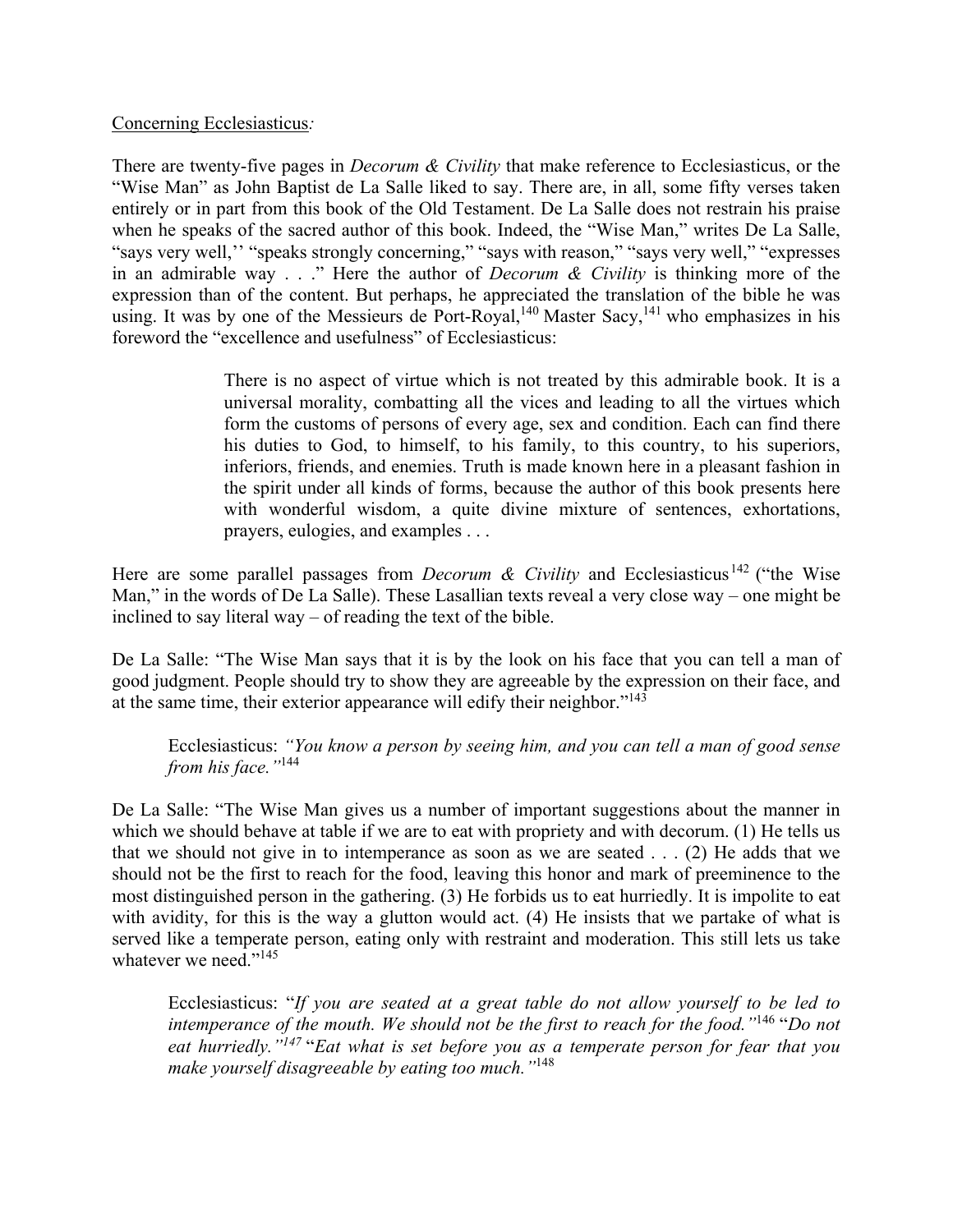De La Salle: "You must be particularly circumspect in your words when someone has entrusted you with a secret. It would be very imprudent to divulge it, even if you urge the one to whom you repeat the matter to keep it to himself, and even if the one who confided the secret to you has not asked you not to mention it to others. For, as the Wise Man says so correctly, if you reveal the secrets of a friend, you lose all credibility and will soon be unable to find any close friends. He considers this fault as being much worse than speaking injuriously to your friend, for, as he says, even after harsh words reconciliation is possible, but if you have been base enough to betray a friend's secrets, there can remain no hope of reconciliation, and you will try in vain to recover the lost friendship."149

Ecclesiasticus: *"Whoever betrays secrets destroys confidence and will never find a congenial friend."*<sup>150</sup> *"You will not catch him again . . . For a wound may be bandaged, and there is reconciliation after abuse, but whoever has betrayed secrets is without hope."*<sup>151</sup>

De La Salle: "The Wise Man declares that when you hear slander you should hedge your ears with thorns, and adds that you should keep so far away from slander that you never hear an evil tongue."152 "Thus, according to the same Wise Man's counsel, if you have heard something unfavorable about your neighbor, you should, if you wish to act with decorum, let the story be buried in your own heart."153

Ecclesiasticus: *"As you fence in your property with thorns, so make a door and a bolt for your mouth."*<sup>154</sup>

De La Salle: "If you are well-informed about something you wish to talk about or someone else is talking about, you may speak or give answer appropriately; otherwise, you should keep your hand over your mouth."<sup>155</sup>

Ecclesiasticus: "*If you know what to say, answer your neighbor, but if not, put your hand over your mouth.*"156

De La Salle: "It is a sign of a mean and slovenly spirit if you cannot endure an insult, and a Christian should not show any resentment or even experience any. The Wise Man advises you to forget all the slights you may experience from your neighbor."<sup>157</sup>

Ecclesiasticus: "*Do not get angry with your neighbor for every injury and do not resort to acts of insolence."*<sup>158</sup>

For both Sacy and John Baptist de La Salle, these actions are not merely a matter of decorum and civility. These actions are the means by which the Holy Spirit is made manifest in the most common actions of daily living.159

### Concerning the Gospels:

While John Baptist de La Salle has made a close study of the book of Ecclesiasticus, he is even more at his ease in his references to this or that passage from the gospels. His personal life and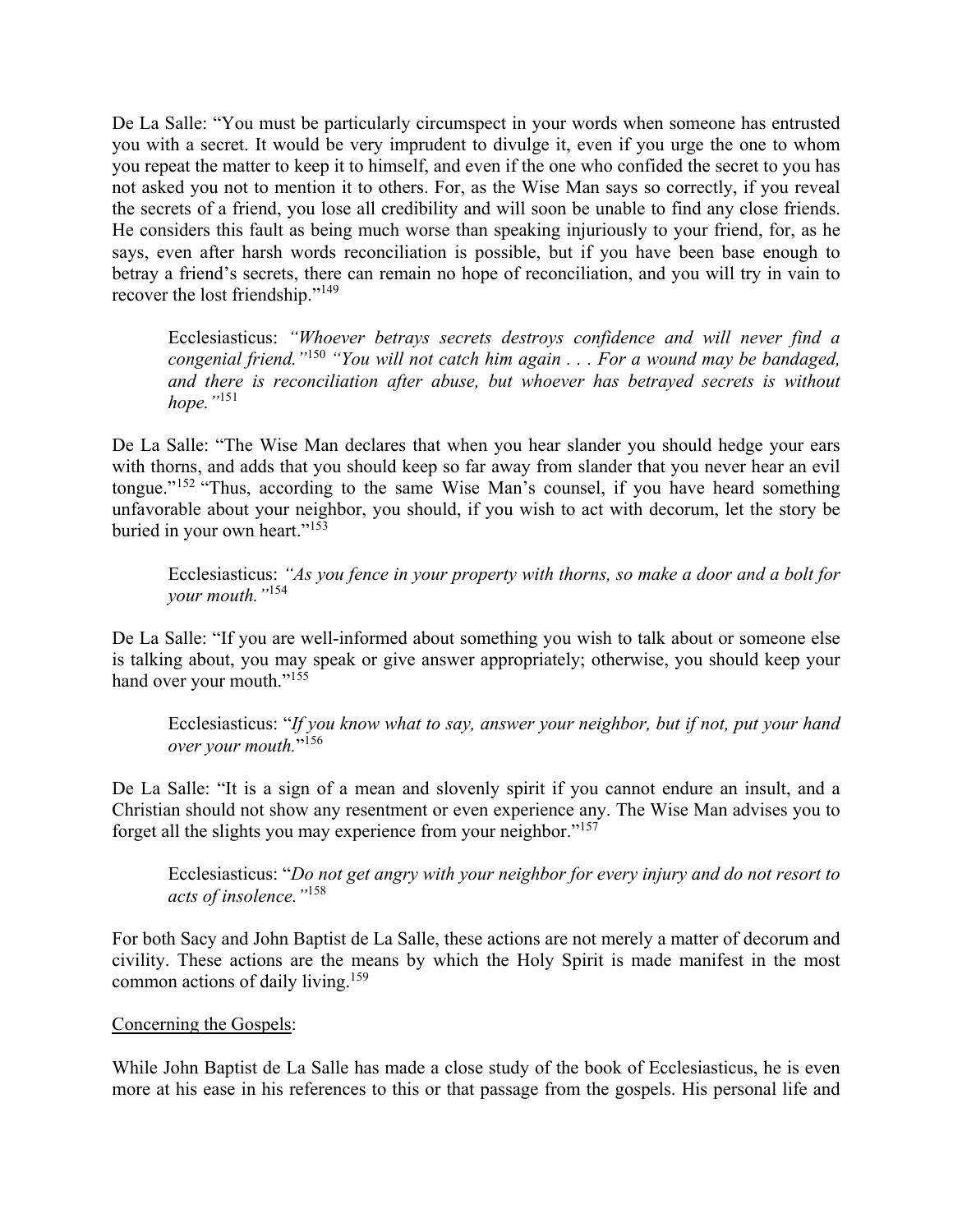his pastoral practice is lived out in the light of these texts.<sup>160</sup> The result is that, in the passages from *Decorum & Civility* that refer the reader to this or that action or words of Jesus, John Baptist de La Salle makes very few direct quotations from one or other translation from his time. Rather, he seems to cite them spontaneously from memory.

In the twenty or so gospel references that are found in *Decorum & Civility*, the majority refer to ways of acting that could be considered common sense or reasonable. Here are some examples:

De La Salle: "The first effect of excess in eating, according to the words of Christ himself, is that it dulls the heart."161

Gospel: *"Be on guard so that your hearts are not weighed down with dissipation and drunkenness."*<sup>162</sup>

De La Salle: "Although, as Our Lord tells us in the gospel, to eat with unwashed hands is not something which defiles a person, it is still a point of courtesy for you always to wash your hands before eating."<sup>163</sup>

Gospel: *"These are what defile a person, but to eat with unwashed hands does not defile."*<sup>164</sup>

De La Salle: "Our Lord also invited his apostles to rest awhile with him after they had returned from the various localities where he had sent them to preach the gospel."165

Gospel: *"The apostles gathered around Jesus and told him all they had done and taught. He said to them, Come away to a deserted place all by yourselves and rest a while."*<sup>166</sup>

Other passages from the Gospels, referred to by John Baptist de La Salle, call us to forms of behavior that are spiritual or more precisely "evangelical." For example:

De La Salle: "You should limit yourself, as Jesus Christ advises you in the gospel to saying, 'This is so' or 'This is not so.' And if you wish to add some emphasis to your words, it is sufficient to say something like 'I assure you, Sir, that this is how it is' without saying anything more."<sup>167</sup>

Gospel: "*Let your word be Yes, Yes or No, No; anything more than this comes from the evil one."*<sup>168</sup>

De La Salle: "To slap a man's cheek is to give him a grave insult. In the world it is considered an intolerable insult. The gospel urges us to endure this and suggests that Christians who seek to imitate Jesus Christ in his patience should be willing and even ready to turn the other cheek and receive another blow after having been struck. It forbids us to strike first; only some violent rage or a feeling of vengeance would lead us to do that."169

Gospel: *"But I say to you. Do not resist an evildoer. But if anyone strikes you on the right cheek, turn the other also."*<sup>170</sup>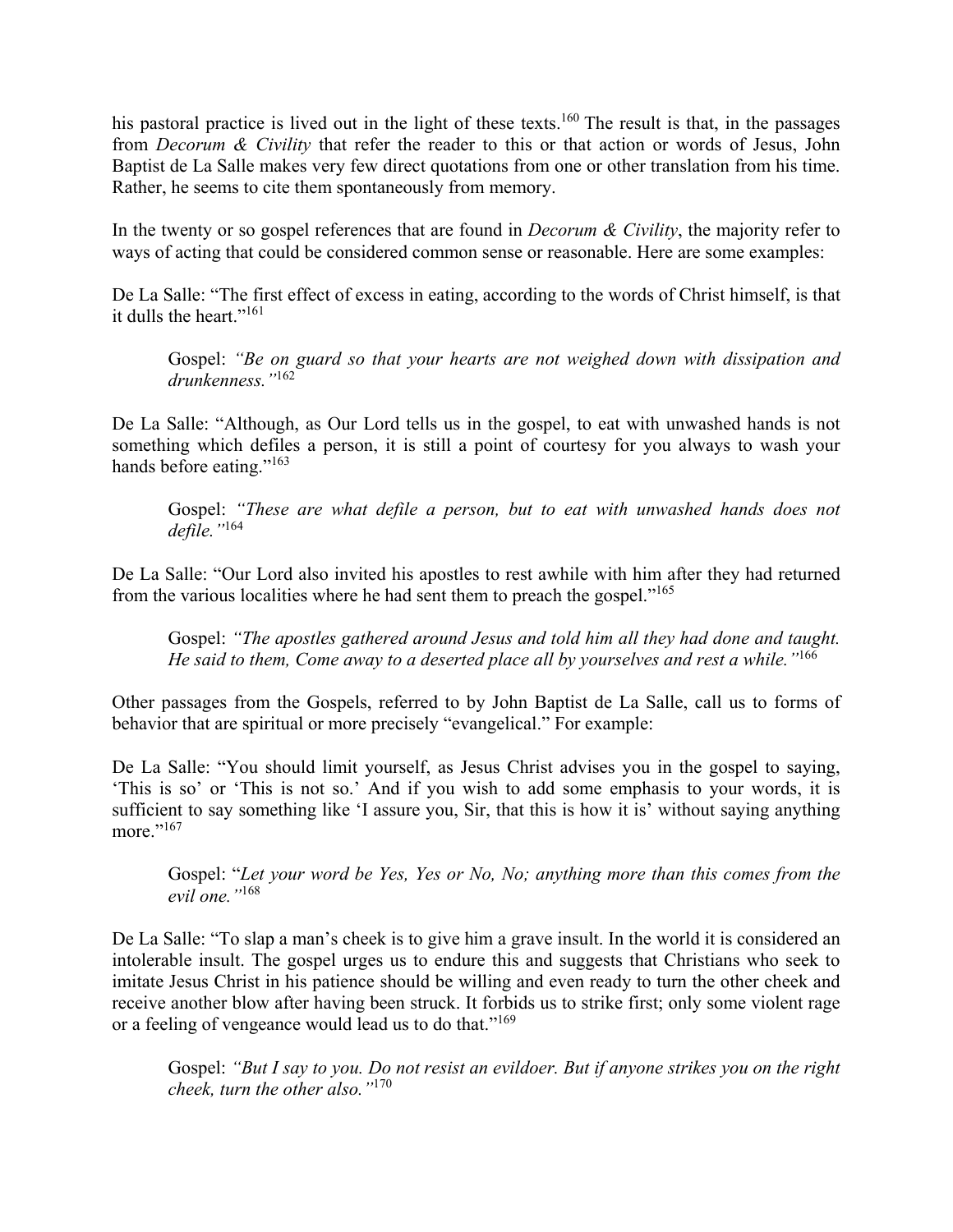De La Salle: "Since you should consider your body only as a living temple where God wishes to be adored in spirit and in truth, and as a living tabernacle which Jesus Christ has chosen as his dwelling place, you should, in consideration of these noble privileges that you enjoy, show much respect for your body."171

Gospel: *"The hour is coming and is now here, when the true worshippers will worship the Father in spirit and in truth."*<sup>172</sup>

Gospel: *"Jesus answered him, Those who love me will keep my word, and my Father will love them, and we will come to them and make our home with them."*<sup>173</sup>

De La Salle: "Jesus Christ wants you not only to pardon your enemies but also to do good to them, no matter what the wrong or displeasure they have caused you."<sup>174</sup>

Gospel: *"But I say to you, love your enemies and pray for those who persecute you and calumniate you."*<sup>175</sup>

De La Salle: "Christian decorum is inspired by charity when during a visit you contribute to the salvation of a neighbor in whatever way possible, or render to him some temporal service, pay him your respects if you are of lower rank than he is, or maintain with him a truly Christian union. It was always for one or the other of these reasons and with somer such motive in mind that Our Lord Jesus Christ acted in all the visits he made."<sup>176</sup>

Gospel: *"A man was there named Zacchaeus, a chief tax collector and he was rich. He was trying to see who Jesus was but on account of the crowd he could not, because he was short of stature. So he ran ahead and climbed a sycamore tree to see him because he was going to pass that way. When Jesus came to the place, he looked up and said, Zaccchaeus, hurry and come down for I must stay at your house today."*<sup>177</sup>

Concerning the epistles:

The epistles – these "letters" addressed by the apostles to the first Christian communities – frequently concern the realities of daily life. This gives them a meaning well beyond matters of decorum and civility. Saint Paul, particularly, multiplies his appeals to live as persons of faith, as spiritual persons, as mystics, always aware of being in God's presence and witnessing to it. A person can only be invited, as John Baptist de La Salle does in *Decorum & Civility*, to deepen the meaning of these texts. Let us cite a few passages:

De La Salle: "This illustrates very well how little true Christianity is found in the world and how few among those who live in the world are guided by the Spirit of Jesus Christ."178

Epistles: "*Live by the Spirit, I say, and do not gratify the desires of the flesh."*<sup>179</sup> *"If we live by the Spirit, let us also be guided by the Spirit."*<sup>180</sup>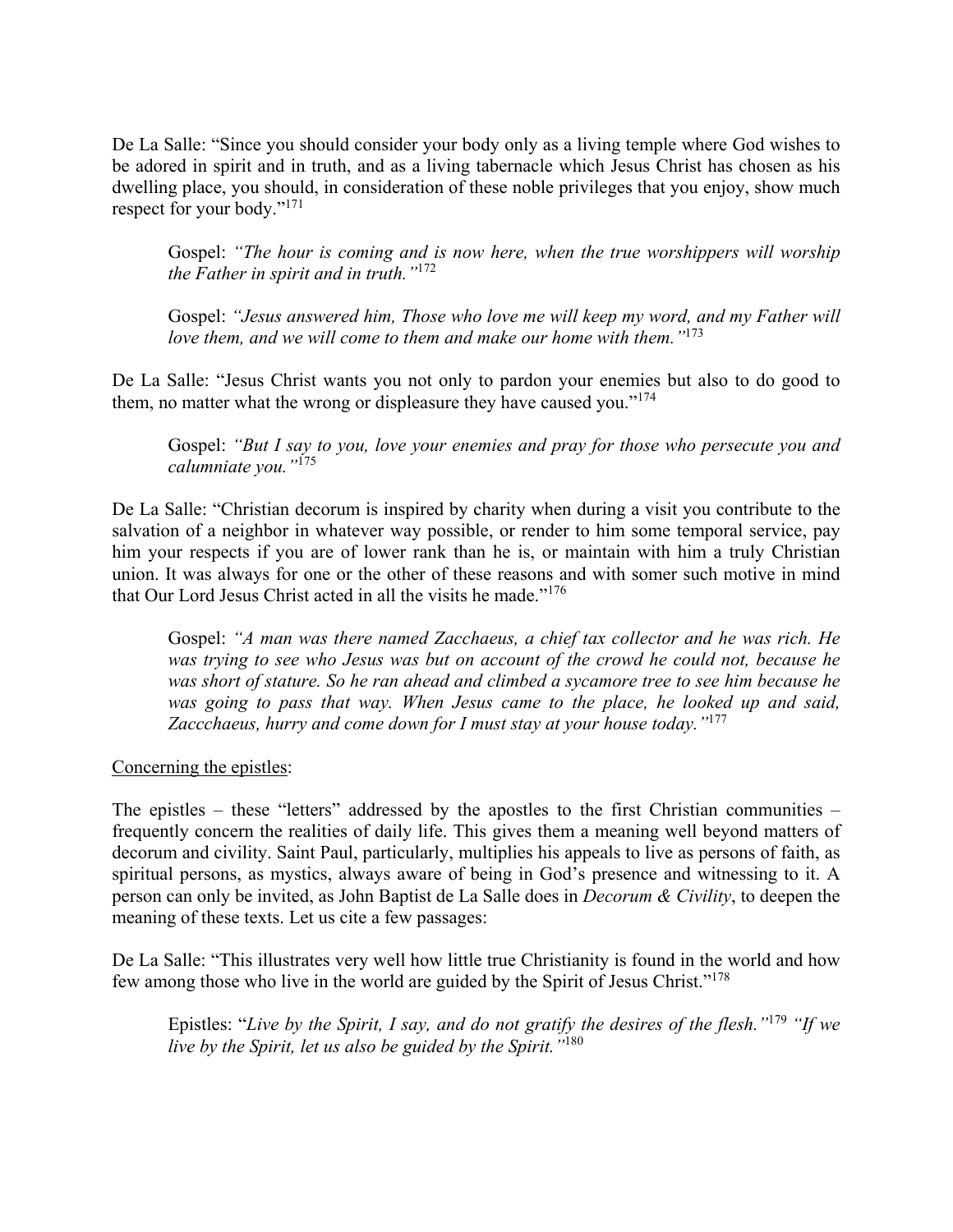De La Salle: "Rather follow Saint Paul's advice. Lay aside, he says, the works of darkness, and walk, that is, act with decorum, as we should during the day. Make use of the weapons of light; devote the night to sleep and use the day to do all your work."<sup>181</sup>

Epistles: *"The night is far gone, the day is at hand. Let us then lay aside the works of darkness and put on the armor of light."*<sup>182</sup>

De La Salle: "Since you should consider your body only as a living temple where God wishes to be adored in spirit and in truth, and as a living tabernacle which Jesus Christ has chosen as his dwelling place, you should, in consideration of these noble privileges that you enjoy, show much respect for your body."183

Epistles: *"Do you not know that your body is a temple of the Holy Spirit, who is in you, whom you have received from God, and that you are not your own."*<sup>184</sup>

De La Salle: "This is why Saint Paul, after exhorting men to avoid the more gross vices into which they fall more easily than do women, goes on to recommend to women to dress modestly, to let reserve and chastity be their adornments, not to wear pearls, gold jewelry, and sumptuous apparel, and to dress as women who show by their good works that they profess to live lives of piety."<sup>185</sup>

Epistles: *"I wish, then, that in every place the men should pray, lifting up holy hands without anger or argument, also that the women should dress modestly and decently in suitable clothing, not with their hair braided, or with gold, pearls, or expensive clothes, but with good works, as is proper for women who profess reverence for God."*<sup>186</sup>

De La Salle: "It is so natural for people to seek pleasure in eating and drinking that Saint Paul, teaching early Christians to perform all their actions for the love and glory of God, felt obliged to mention eating and drinking specifically  $\ldots$ <sup>"187</sup>

Epistles: "*So whether you eat or drink, or whatever you do, do everything for the glory of God."*<sup>188</sup>

De La Salle: "If you wish to be agreeable to others in speaking, you should say something that may edify."<sup>189</sup>

Epistles: "*Let no evil talk come out of your mouths, but only what is useful for building up, as there is need, so that your words may give grace to those who hear."*<sup>190</sup>

De La Salle: "It is impolite and even ridiculous for you to watch the people passing by in order to see if they will greet you. You should always be the first in offering greetings as well as in other matters of courtesy, as Saint Paul advises."191

Epistles: *"Love one another with mutual affection; outdo one another in showing honor."*<sup>192</sup>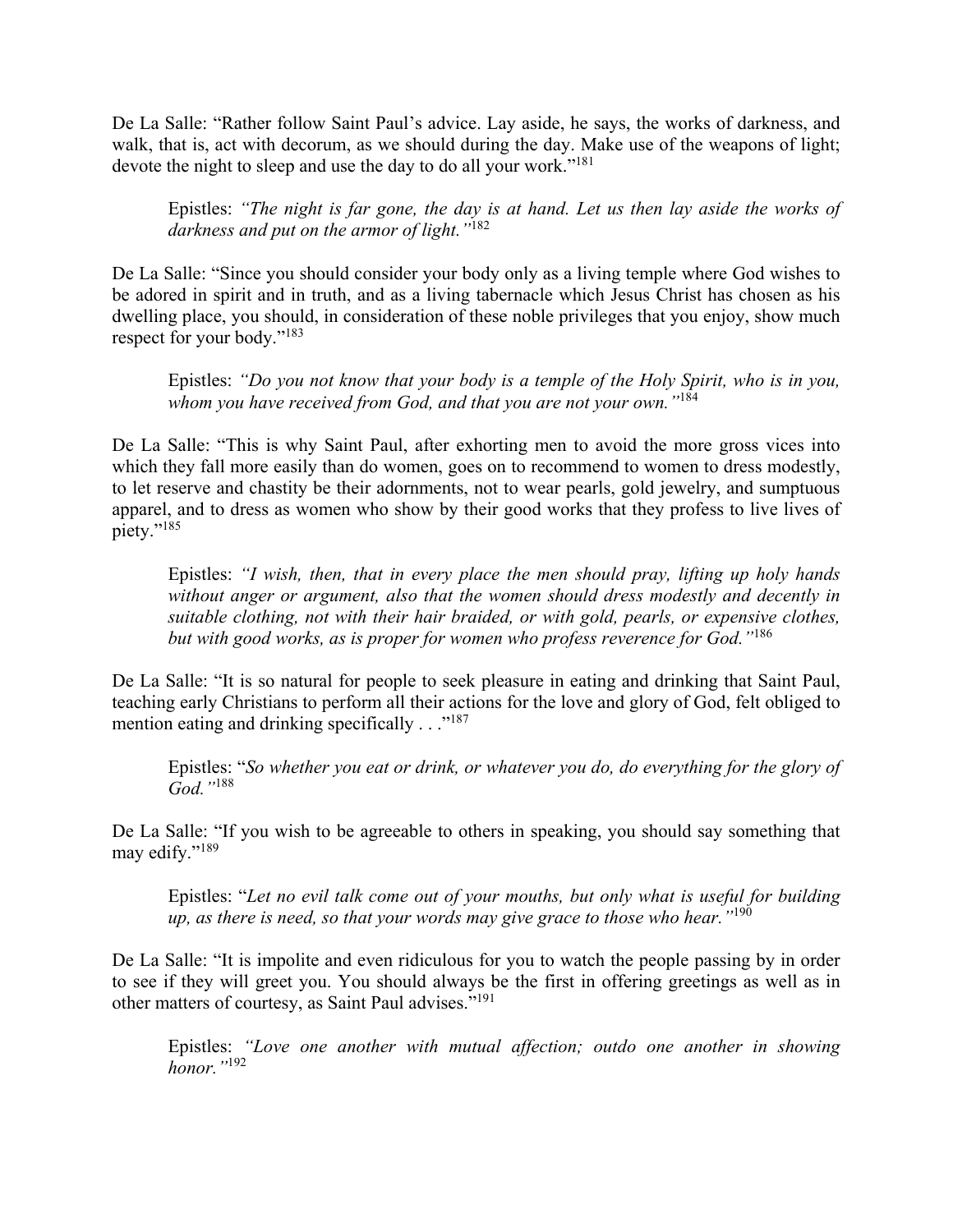Along with other people of his time, John Baptist de La Salle likes to find in the bible the "rules" of behavior, "maxims" to direct one's conduct, meaningful "marks" of the piety one should profess.193

**5. Welcoming the Holy Spirit in the most down-to-earth moments of life:** As we have said, John Baptist de La Salle, with an almost unbelievable boldness, invites lay Christians – children and parents, artisans and poor, masters and mistresses – not only to live and to be guided "according to the Spirit of Jesus Christ," but to act in such a way that it is "this Spirit alone" which animates "all" their actions. It is from this perspective that he composes a complete work treating of the thousand and one circumstances and situations of daily life. And, yet, one could be somewhat astonished to see within the pages of *Decorum & Civility* that there is not greater reference to the presence of the Spirit, so strongly emphasized in the preface. Nothing is said, moreover, on the way of preparing oneself to receive the Spirit and to receive it effectively.

It could be thought that for this to happen, according to John Baptist de La Salle, it is enough to enter into the moral and spiritual persepctives of his treatise. And what are these perspectives? Let us present this *welcoming the Spirit in daily living* schematically:

being nourished by Scripture [*analyzing the situation according to reason*] imitating Jesus Christ & the saints practicing the virtues [*taking into account rules & customs*]

Even if John Baptist de La Salle wished to make *Decorum & Civility* a profoundly spiritual work, he also wanted to limit himself to the domain proper to decorum and civility. We should not be astonished, therefore, if certain essential aspects of spirituality find no echo in these pages, in particular his understanding of prayer.

Now John Baptist de La Salle, without doubt, wished to educate his Brothers and the children in the schools to a profound Christian prayer. With this in view, he composed for their reflection and use another book entitled *Religious Instructions and Exercises of Piety for Use in the Christian Schools*. 194 This book, among others, complemented the education and formation in Christian living that is the subject matter of *Decorum & Civility*.

Certain of the prayers contained in *Religious Instructions* are appropriate for nourishing a life lived under the guidance of the Spirit. Reflected on in leisure, they can build up a spiritual process leading to welcoming the Spirit of Jesus Christ. The following example, typically Lasallian by the direct character of certain questions (all, every, in order to…), offer the opportunity during the period of prayerful thanksgiving after receiving Holy Communion<sup>195</sup> to ask for the Spirit and for the grace to welcome it, throughout the whole day. The text, which is here presented in a form which highlights its structure and its various movements, is drawn from *Religious Instructions*.

> I do not understand, O my Savior, how I can desire you to come to me, filled as I am with so many defects and imperfections that you can with difficulty suffer me in this wreteched state.<sup>196</sup>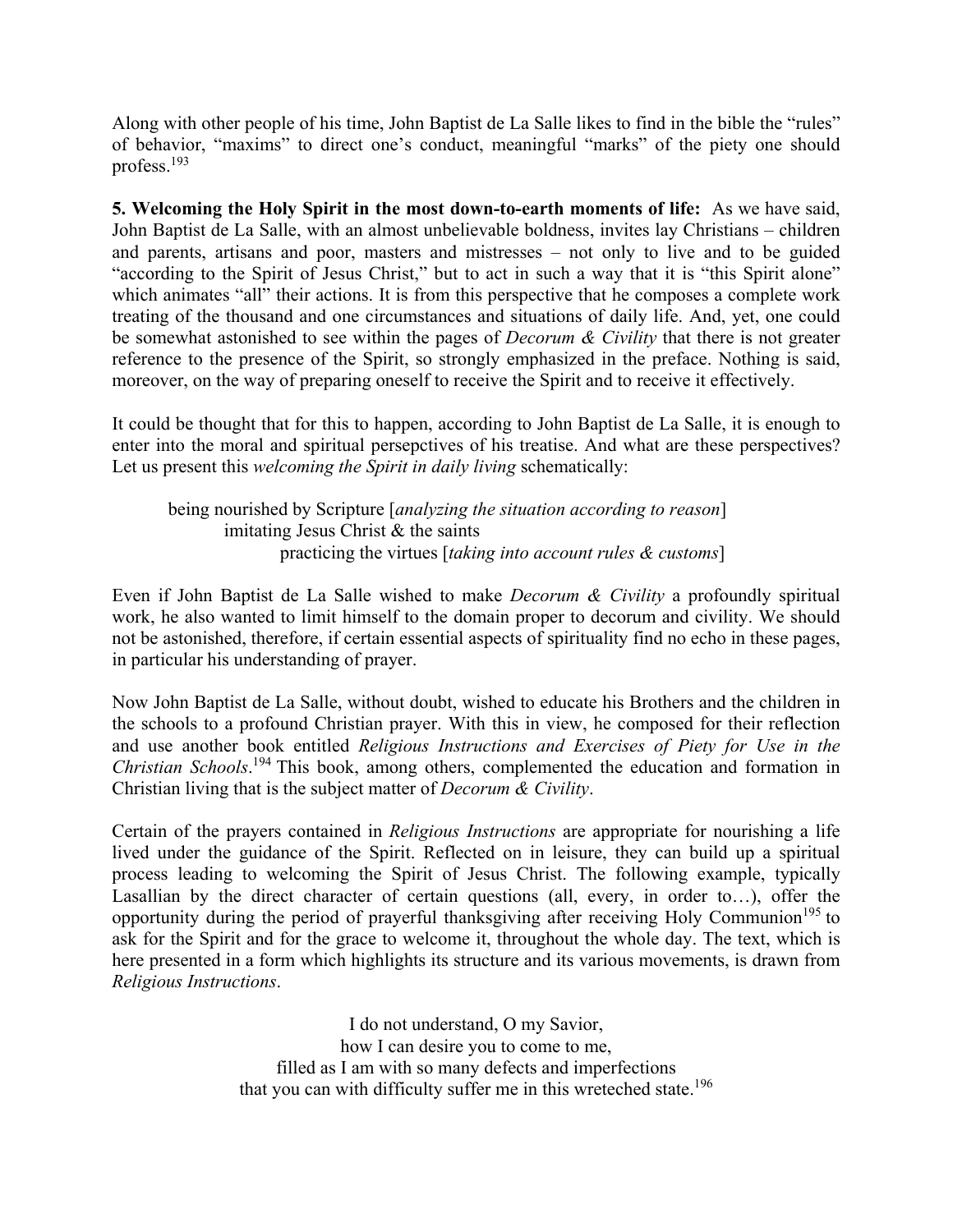But when I think that my heart has been consecrated to you and that your divine Spirit took possession of my soul in Baptism;<sup>197</sup> *when I think that I am bound to live and to let myself be guided by this divine Spirit*, and when I consider that although I cannot receive Confirmation<sup>198</sup> a second time to welcome him after losing him, I can receive Communion many times,even daily, so that you may pour him out upon me.

> This thought, O my Jesus, keeps me from losing heart in spite of all that is wrong with me. *Come, then, and take possession of my heart once again*, <sup>199</sup> *and leave in it your Holy Spirit* as a pledge of your love. *May he govern its every motion*, *restrain all its passions*, *and leave in it no inclination except for what is good*. I look forward to this precious moment; I hope you will afford me this consolation, and this is what makes me cry to you, "Come, come, do not delay," For I sorely need your help.<sup>200</sup>

Another prayer, proposed by John Baptist de La Salle from the same source, invites the reader to enter into the attitude and feelings expressed by the priest during the Mass.<sup>201</sup> The following prayer, then, is suggested for the moment when the celebrant addresses God this request: "Lord Jesus Christ, you said to your apostles, I leave you my peace, my peace I give you; look not on our sins, but on the faith of your church, and grant us the peace and unity of your kingdom where you live forever and ever."

> My God, after begging you for peace with you, let me also ask for peace with my neighbor, for I will not be agreeable to you unless I am united in love with others. I can achieve this union only through meekness and patience. Give me, I pray you, these two virtues, and let me speak and act with everyone only in an affable manner. May I suffer patiently and for your love the wrongs, injuries, and affronts that may be offered to me. $202$ Do not let me take to heart any mistreatment. Do not let me be wounded by anything said or done to me; but may I be content with whatever others do to me.<sup>203</sup>

This prayer recalls for us the key words in *Decorum & Civility* that define and characterize relationships among Christians. The words, ceratinly, but also the moral and spiritual climate of the work, for this prayer speaks of *union* and of *affection*, of what the virtues of gentleness and patience require, of kindness in words and attitudes, patient suffering of wrongs, curses, and insults for the love of God. It recalls also the "stoical" notes that appear here and there in *Decorum & Civility*, such as "that nothing may cause me difficulty, and that I am not shocked by anything . . ."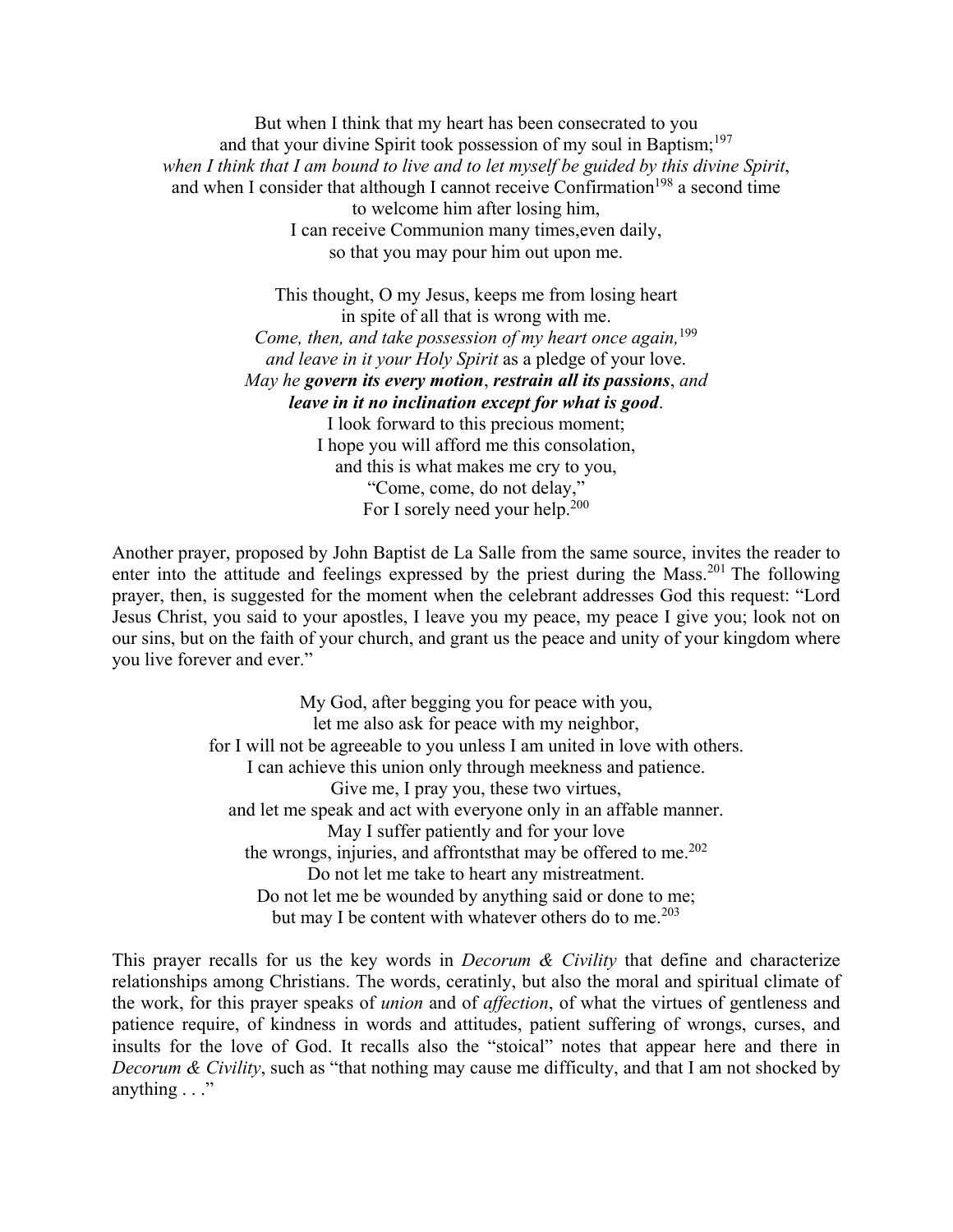Pray for what you will have to live, day after day in God's presence, under the inspiration and movement of the Spirit. Such here, once again, is John Baptist de La Salle's message. This is an adventure, he proposes, to be attempted and pursued with complete inner freedom!

# **III. An Example of Lasallian Education in Decorum & Civility**

The book that we have been considering, *Decorum & Civility*, served in the time of the Lasallian origins as a reading book for those pupils of the schools of John Baptist de La Salle who knew how to read very well in French.204 The following passage from *The Conduct of the Christian Schools* exemplifies, in one quite extraordinary instance, how the very practice of Christian decorum and civility proposed in *Decorum & Civility* was daily inculcated in the pupils.

> Teachers should take care that the students bring their breakfast and afternoon snack with them every day. A little basket will be set in an appointed place in the classroom, into which the children when they are so piously inclined may put what bread they have left over, to be distributed among those of them who are poor. Teachers will see that they do not give away any of their bread unless they have enough left for themselves. Those who have bread to give will raise their hands, showing at the same time the piece of bread which they have to give, and a student who has been appointed to receive those alms will collect them. At the end of the meal, the teacher will distribute the bread to the poorest and will exhort them to pray to God for their benefactors.

> Teachers will also take care that students do not throw either nuts or shells on the floor, but will have them put them into their pockets or into their bags.

> Students must be made to understand that it is desirable that they eat in school in order to teach them to eat with propriety, with decorum, and in a polite manner, and to invoke God before and after eating.<sup>205</sup>

This passage is very significant in regard to the pastoral role of the school as John Baptist de La Salle wished it to be, a place where the whole person was to be educated. Through the school – in this instance through the breakfast taken in the school – pupils learn, on one hand, to live according to "the rules of decorum and civility" in an epoch and an environment (which was not perhaps that from which the children came), and, on the other hand, to live as "true Christians" according to practical rules. Certainly there were prayers, before and after these snacks, gratitude for gifts received, but also a meal open to the other person, to the poor . . .

Take note of what is not said, that in this text, these children live as Christians under the movement of the Holy Spirit, as the preface of De La Salle's *Decorum & Civility* invites. But recall that the text itself will be read and commented on, perhaps, by a Lasallian teacher living the very spirituality of John Baptist de La Salle.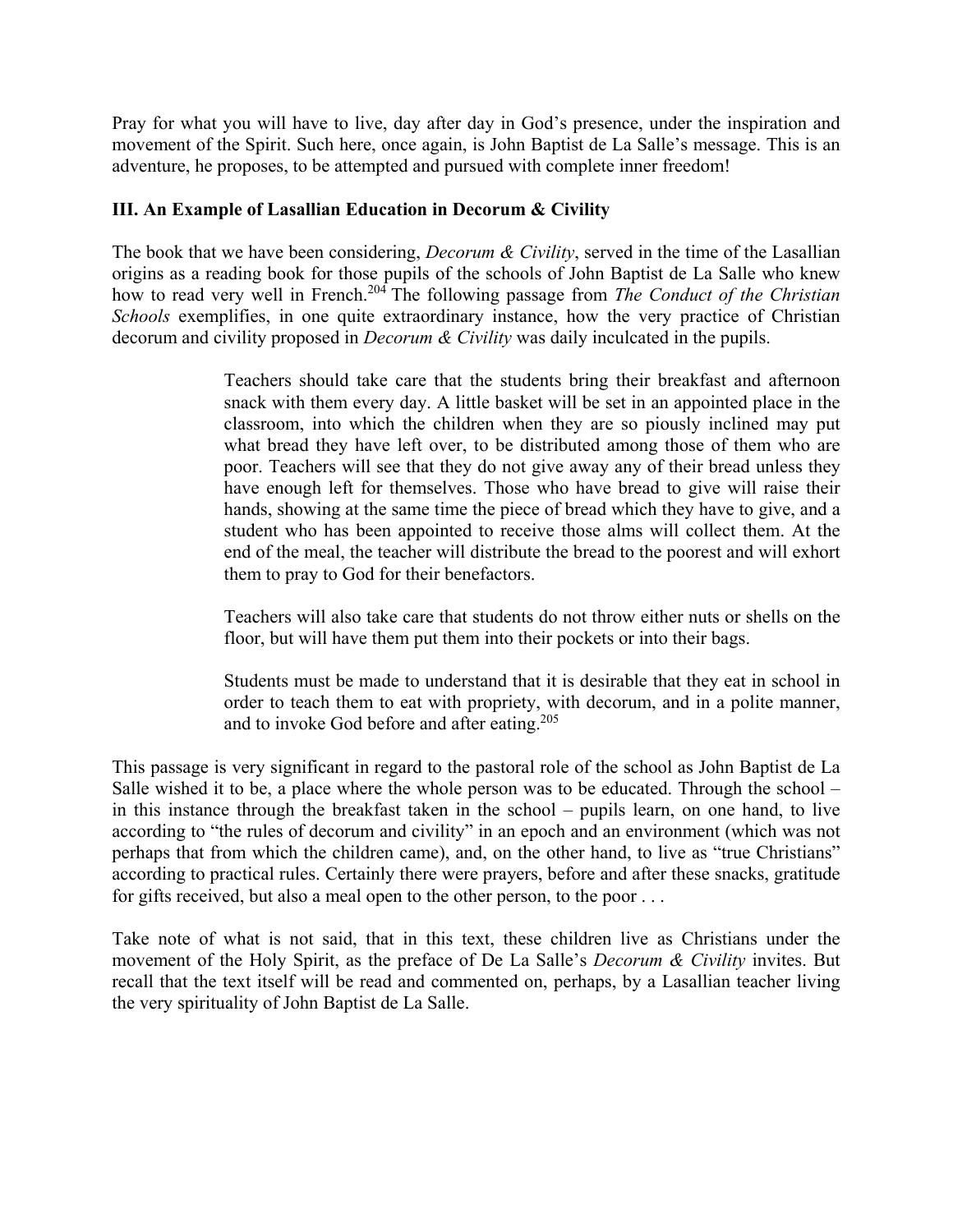#### **Notes**

1. Jean Pungier, FSC (1920-2011) was for many years the director of a catechetical center in France and authored numerous catechetical texts. He was from 1977 to 1985 one of the principal presenters on Lasallian topics at the International Lasallian Center (CIL) in Rome. His major study of De La Salle's *The Rules of Christian Decorum and Civility* has been published as *Cahiers lasalliens #58, #59, & #60*; and also published in English is his "Decorum and Christian Civility" in *Lasallian Themes I* (Rome: Brothers of the Christian Schools, 1992), 143-156.

2. Gerard Rummery, FSC, holds a doctorate in religious education from Lancaster University in England. He is the former director of the International Lasallian Center (CIL) in Rome and was twice elected to the General Council of the Brothers of the Christian Schools (1986-1993 & 1993-2000).

3. William Mann, FSC, who received a Doctor of Ministry degree from Colgate Rochester Divinity School (1990), serves as the president of Saint Mary's University of Minnesota since 2008. He is a former Vicar General of the Brothers of the Christian Schools (2000-2008).

4. Léon Lauraire, FSC. *MEL Bulletin, 12. The Conduct of Christian Schools: A Human and Christian Educational Plan.* (Rome: Brothers of the Christian Schools, 2004), page 34.

- 5. *Christus* 186 (2000): 137.
- 6. *Theological Investigations*, XX, page 149.

7. We will make use of some passages from our study on John Baptist de La Salle's *Decorum & Civility* in *Cahiers lasalliens* #58, #59, & #60 (Rome: Brothers of the Christian Schools).

8. John Baptist de La Salle, *The Rules of Christian Decorum and Civility*, translated by Richard Arnandez and edited by Gregory Wright (Romeoville, IL: Lasallian Publications, 1990). See "Introduction" by Gregory Wright on pages xi-xxiii.

9. *Decorum & Civility,* page 3.

10. *Decorum & Civility,* page 3.

11. *Decorum & Civility,* page 3.

12. *Decorum & Civility,* page 3.

13. *Decorum & Civility,* page 3.

14.*Decorum & Civility,* page 4.

15.*Decorum & Civility,* page 4.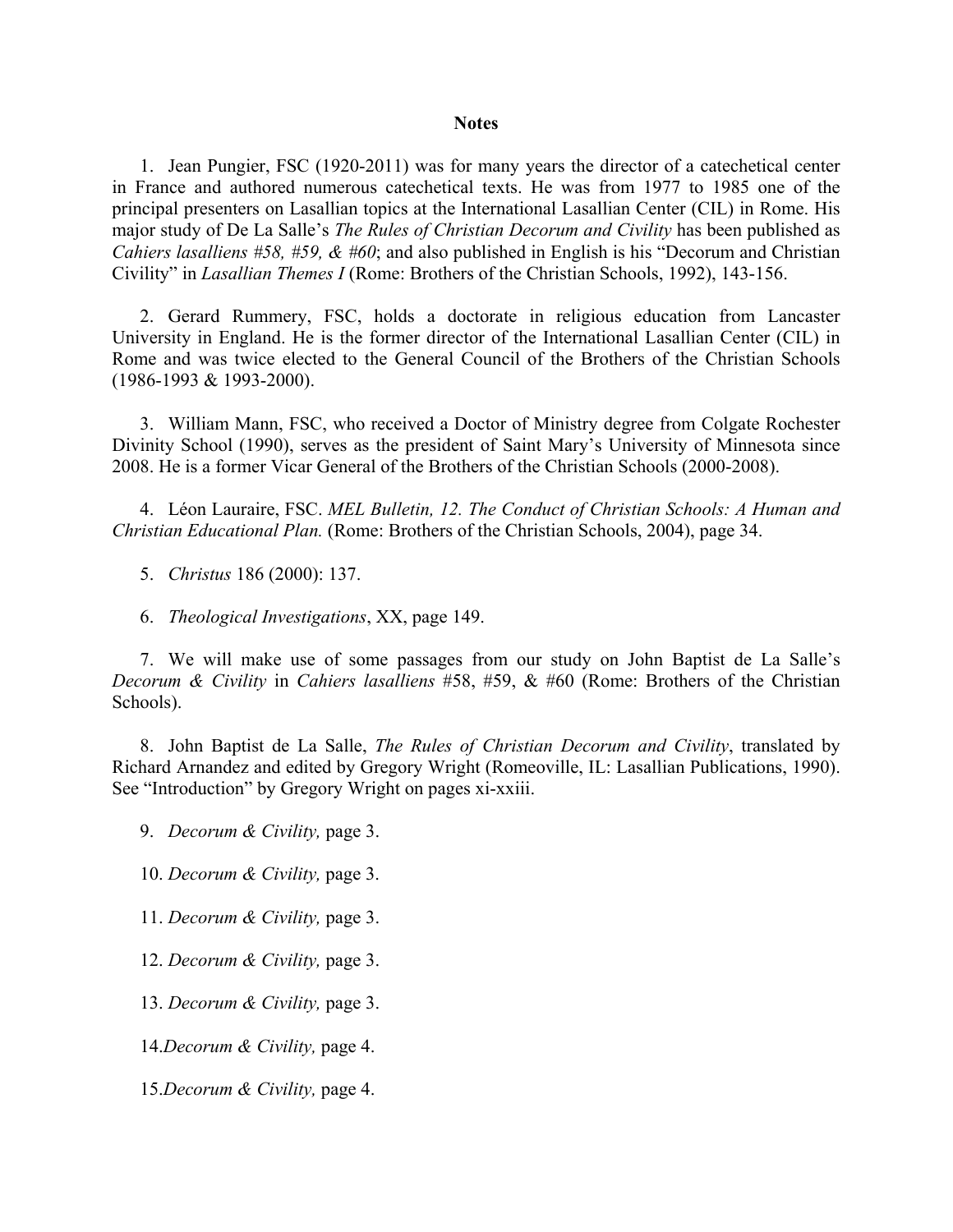16. For more about "social distinctions that governed acceptable behavior in treatises on urbane courtesy," consult *The Cultural Uses of Print in Early Modern France* by Roger Chartier and tranaslated by Linda G. Cochrane (Princeton, NJ: Princeton University Press, 1987), pages 88-91.

17. *Decorum & Civility,* page 4.

18. *Decorum & Civility,* page 4.

19. *Decorum & Civility,* pages 4-5.

20. Note that the author is a Frenchman, and hence European.

21. *Decorum & Civility,* page 5.

22. *Decorum & Civility,* page 5.

23. *Decorum & Civility,* page 5.

24. By "plane" is here meant a level of existence or development, as in "we lived on a worldly plane"; or a specific identifiable position in a continuum, or expecially in a process.

25. *Decorum & Civility* will be the shorthand reference used throughout the remainder of the text.

26. It is important to note the importance given to each word of the title of John Baptist de La Salle's *Decorum & Civility*: *rules* to fix the conduct to be kept; *decorum* or the requirements of polite society with regard to the comportment of the body and the bearing of the person; *civility*, which shows mutual respect; *Christian*, a strengthening of both aspects through the movement of the Holy Spirit.

27. *Decorum & Civility,* pages 9-10.

28. Another question that could be asked is, "how can the text of *Decorum & Civility* be applied to a lay Christian of the 21st century? In its mainly spiritual dimension, it retains all its strength. Every Christian is, indeed, of noble birth because we belong to Jesus Christ and because we are children of God, the sovereign Being. As a consequence, there is nothing vulgar in one's appearance or in one's actions. We should, according to the gospel, offer honor and respect to everyone, seeing them as children of God and brothers [and sisters] of Jesus Christ.

29. *Decorum & Civility,* page 15.

30. *Decorum & Civility,* page 22.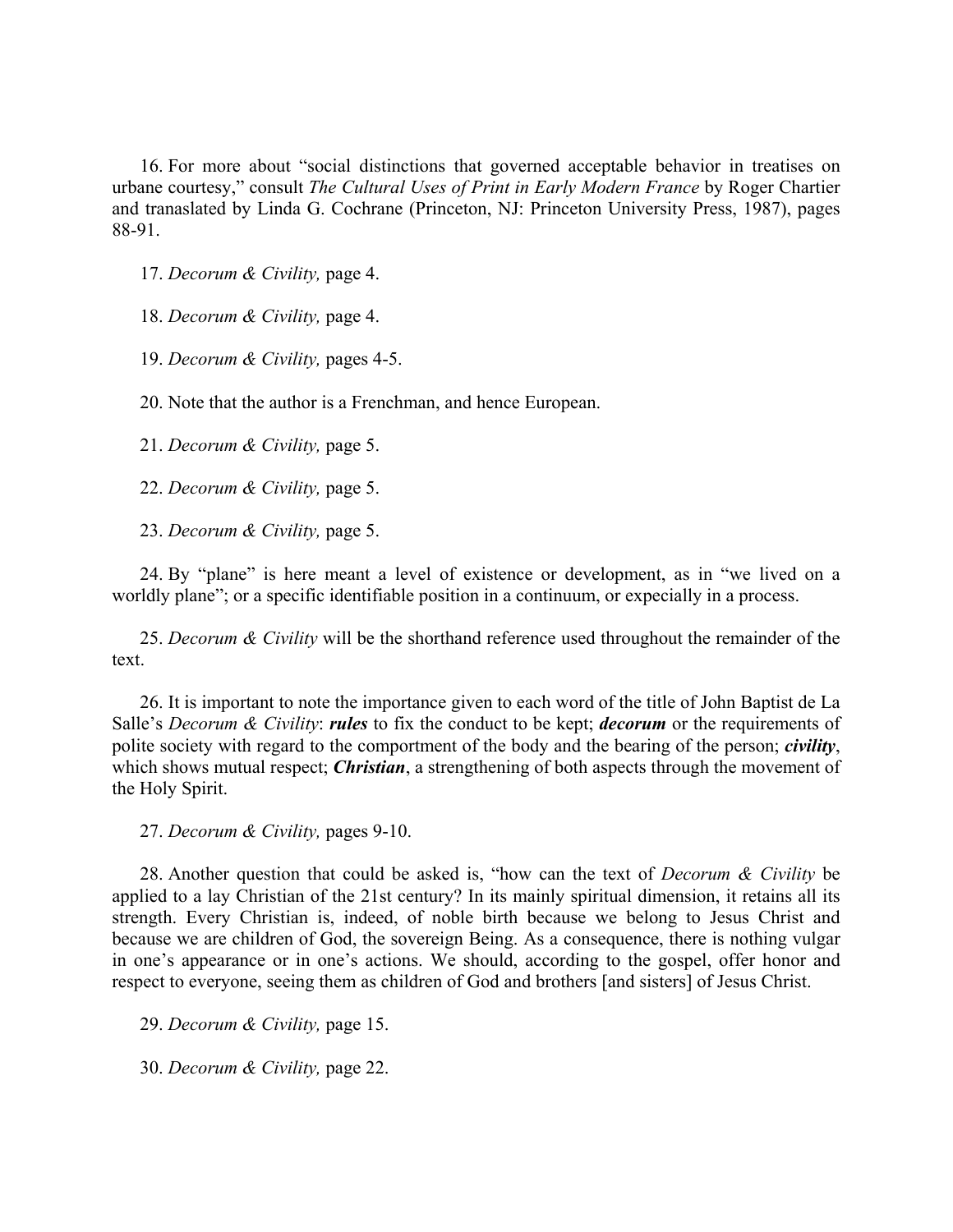31. *Decorum & Civility,* page 36.

32. *Decorum & Civility,* page 45.

33. *Decorum & Civility,* page 49.

34. So as to situate better the whole treatment of decorum and civility in the larger context of an evolving understanding of the new model of the body informing cultural practice and discourse in the seventeenth century ("the early-modern shift to a mechanical view of the body, often seen as the Cartesian view, and away from the Aristotelian-Galenic models of an organic union of body and psyche"), one might consult Erec R. Koch's *The Aesthetic Body: Passion, Sensibility, and Corporeality in Seventeenth-Century France* (Newark, NJ: University of Delaware Press, 2008).

- 35. *Decorum & Civility,* page 11.
- 36. *Decorum & Civility,* page 15.
- 37. *Decorum & Civility,* page 19.
- 38. *Decorum & Civility,* page 35.
- 39. *Decorum & Civility,* page 50.
- 40. *Decorum & Civility,* page 68.
- 41. *Decorum & Civility,* page 84.
- 42. *Decorum & Civility,* page 87.
- 43. *Decorum & Civility,* page 93.
- 44. *Decorum & Civility,* page 103.
- 45. *Decorum & Civility,* page 111.
- 46. *Decorum & Civility,* page 115.
- 47. *Decorum & Civility,* page 119.
- 48. *Decorum & Civility,* page 126.
- 49. *Decorum & Civility,* page 96.
- 50. *Decorum & Civility,* page 17.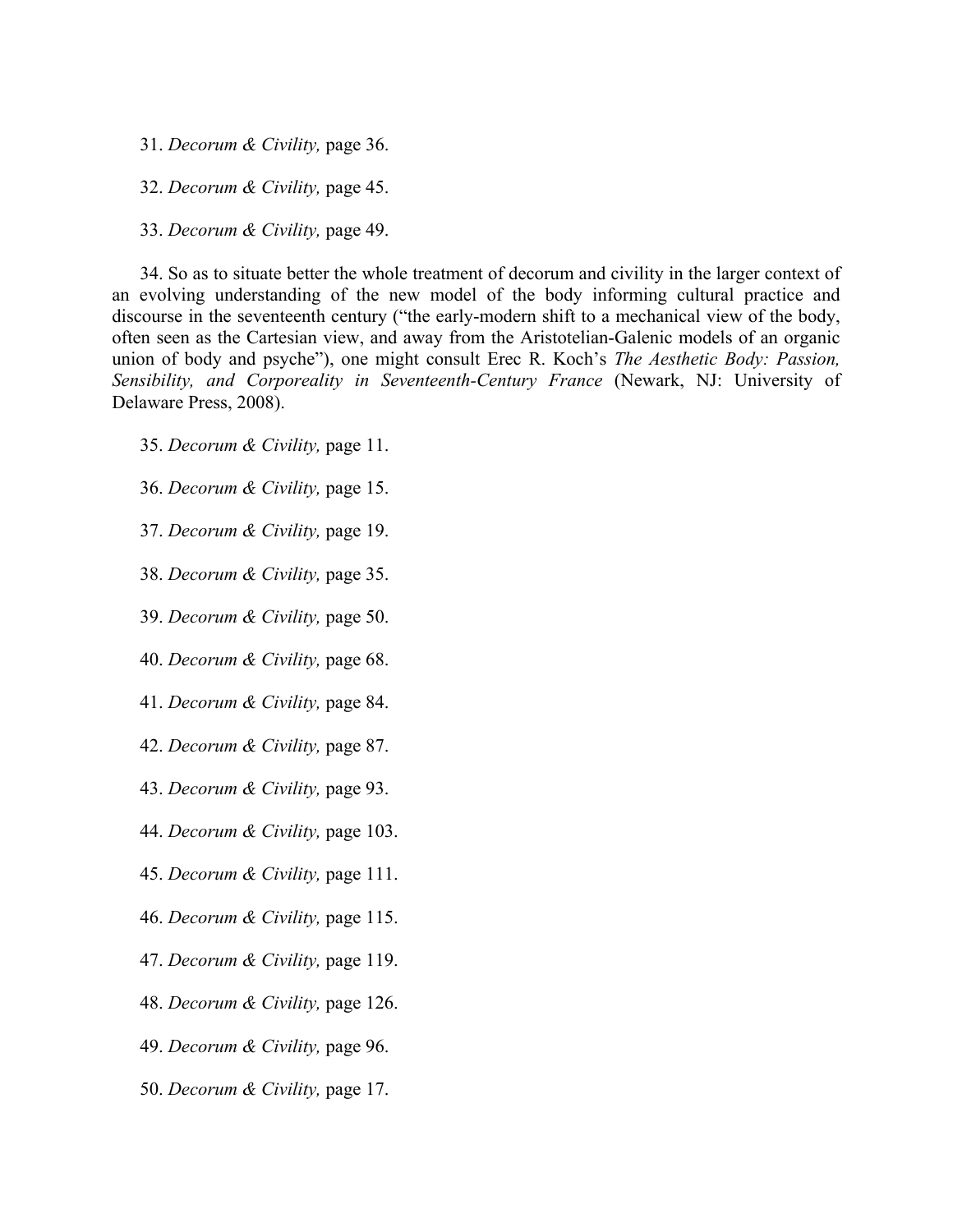- 51. *Decorum & Civility,* page 21.
- 52. *Decorum & Civility,* page 125.
- 53. *Decorum & Civility,* pages 85-86.
- 54. *Decorum & Civility,* page 50.
- 55. *Decorum & Civility,* page 4.
- 56. *Decorum & Civility,* page 9.
- 57. *Decorum & Civility,* page 119.
- 58. *Decorum & Civility,* page 129.
- 59. *Decorum & Civility,* page 51.
- 60. *Decorum & Civility,* page 36.

61. As *Decorum & Civility* was intended for use in school, the fact that it was read a few lines at a time by pupils explains this succession of more or less independent paragraphs.

- 62. *Decorum & Civility,* pages 36-37.
- 63. *Decorum & Civility,* pages 44-45.

64. So as to situate better these remarks in their proper context, one might consult J.-L. Flandrin's "Repression and Change in the Sexual Lives of Young People in Medieval and Early Modern Times" in *Family and Sexuality in French History* by Robert Wheaton and Tamara K. Hareven (Philadelphia, PA: University of Pennsylvania Press, 1980), pages 27-48. The author favors "the hypothesis that sexual repression intensified throughout the early modern period" (page 27) and notes that the "church and the upper classes had multiplied schools and colleges during the sixteenth and seventeenth centuries in order to preserve the chastity of young people" (page 41).

- 65. *Decorum & Civility,* page 45.
- 66. *Philippians* 4:5-7.
- 67. *Decorum & Civility,* pages 3-4.
- 68. *Decorum & Civility,* page 4.
- 69. *Decorum & Civility* was printed in 1703, the beginning of the eighteenth century.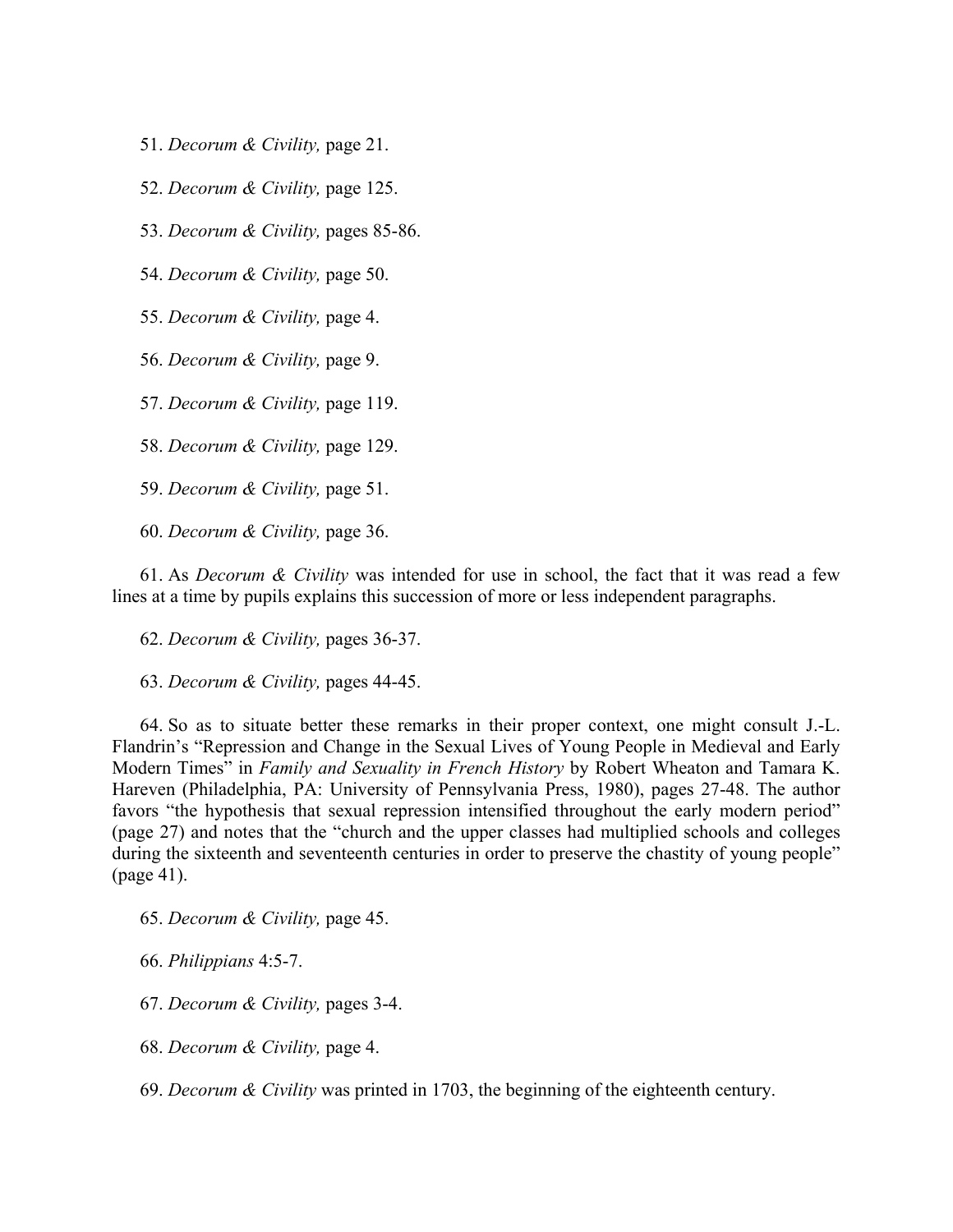70. More than 180 separate editions of *Decorum &* Civility appeared in the nineteenth century.

71. *Decorum & Civility,* page 19.

72. *Decorum & Civility,* pages 50-51.

73. *Decorum & Civility,* page 7.

74. *Decorum & Civility,* page 5.

75. John Baptist de La Salle, *The Duties of a Christian to God*, translated by Richard Arnandez and edited by Alexis Doval (Landover, MD: Lasallian Publications, 2002).

76. Cf. *Exodus* 20.

77. *Duties of a Christian*, page 75.

78. *Duties of a Christian*, pages 75-76.

79. *Duties of a Christian*, page 76.

80. *Duties of a Christian*, page 77.

81. *Decorum & Civility,* page 5.

82. *Decorum & Civility,* page 98.

83. *Decorum & Civility,* page 105.

84. *Decorum & Civility,* page 139.

85. *The Letters of John Baptist de La Salle*, translated by Colman Molloy and edited by Augustine Loes (Romeoville, IL: Lasallian Publications, 1988), Letter #133, pages 254-255.

86. Cf. page 256 of *The Letters of John Baptist de La Salle* to see a photocopy of this Letter #133.

87. *Decorum & Civility,* page 139.

88. *Decorum & Civility,* page 140.

89. *Decorum & Civility,* page 141.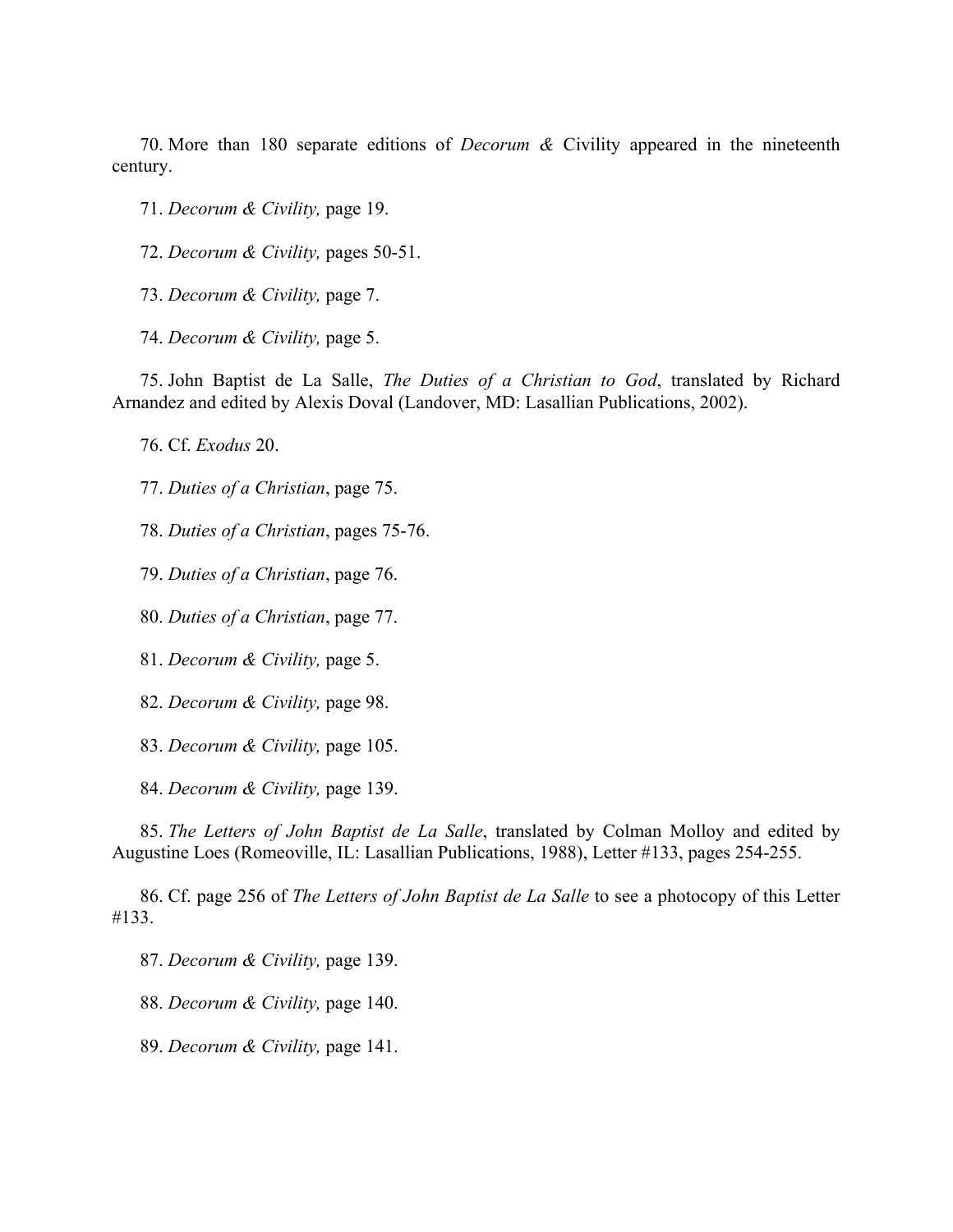90. What can we think about all these Lasallian prescriptions about *external marks of respect*? To what extent do they, or do they not, distance themselves from our present day customs? How would we now appropriately in our own socio-cultural milieu show *external marks of respect* in the family? between friends? at work? in public transport? And do these *expressions of respect* bear witness to our quality as Christians of the twenty-first century?

91. Cf. endnote #78, which references the fourth commandment in the context of De La Salle's catechism entitled *Duties of a Christian*.

92. *Decorum & Civility,* page 4.

93. *Decorum & Civility,* page 13.

94. *Decorum & Civility,* page 32.

95. *Decorum & Civility,* page 46.

- 96. *Decorum & Civility,* page 10.
- 97. *Decorum & Civility,* page 4.

98. *Decorum & Civility,* page 36.

99. *Decorum & Civility,* page 49.

100. Once again, this undoubtedly raises some additional questions, worthy of consideration, for readers of this manuscript, who are living in another socio-cultural context some three hundred years after the composition of *Decorum & Civility*. Does our way of looking upon ourselves, upon our bodies, and on other people reflect something of these spiritual and mystical Lasallian principles? On what occasions do these views of faith appear capable of modifying this or that personal or social behavior of ours? How do we acquire this view of faith with regard to ourselves? others? by prayer? by spiritual discussions?

- 101. *Decorum & Civility*, page 121.
- 102. *Decorum & Civility*, page 15.
- 103. *Decorum & Civility*, page 5.
- 104. *Decorum & Civility*, page 139.
- 105. *Decorum & Civility*, page 128.
- 106. *Decorum & Civility*, page 35.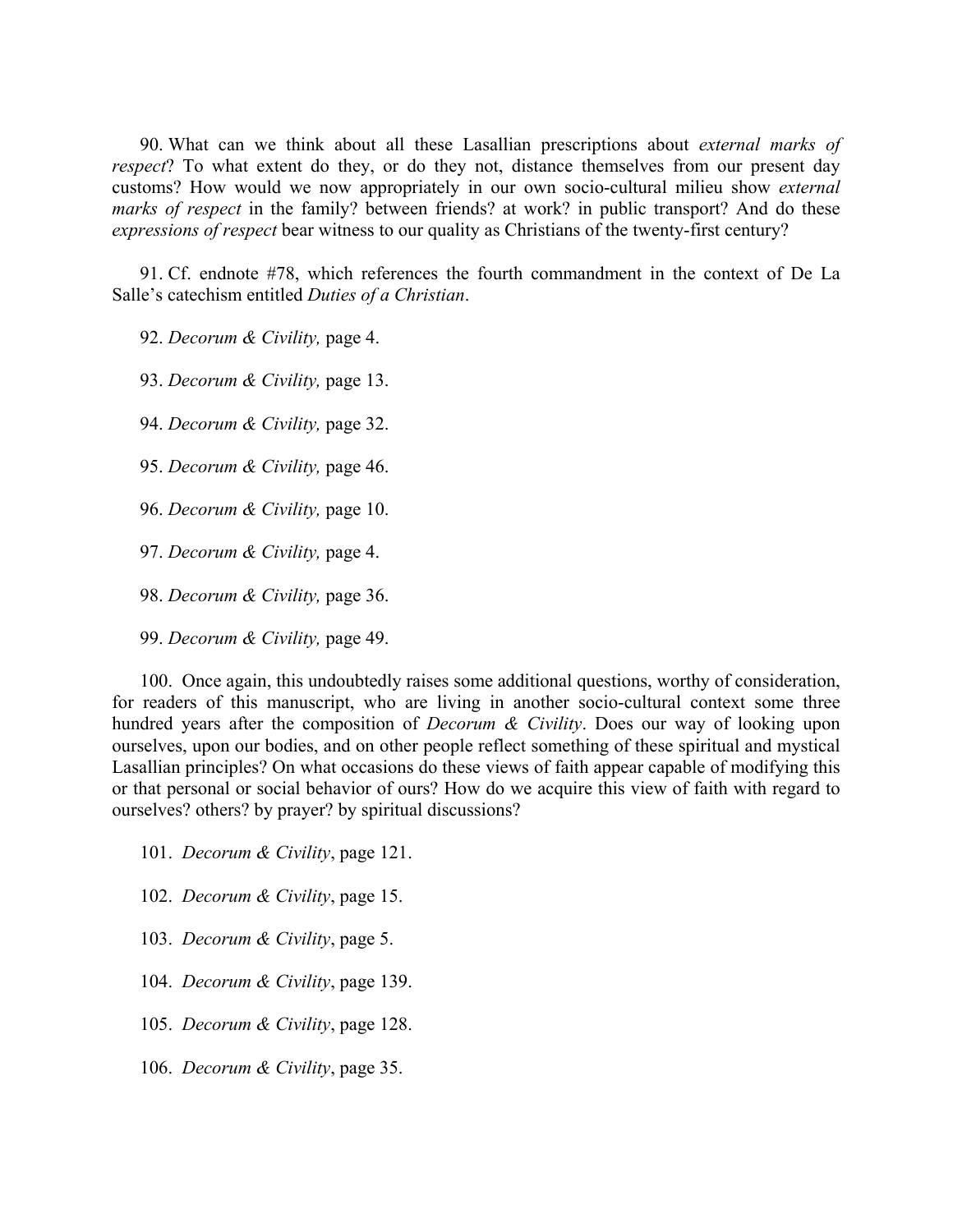- 107. *Decorum & Civility*, page 114.
- 108. *Duties of a Christian*, page 131.
- 109. *Decorum & Civility*, page 4.
- 110. *Duties of a Christian*, page 64.
- 111. *Duties of a Christian*, page 64.
- 112. *Duties of a Christian*, page 64.
- 113. *Decorum & Civility*, page 34.
- 114. *Decorum & Civility*, page 97.
- 115. *Decorum & Civility*, page 101.
- 116. *Decorum & Civility*, page 114.
- 117. *Decorum & Civility*, page 115.
- 118. *Decorum & Civility*, page 115.
- 119. *Decorum & Civility*, page 58.
- 120. *Decorum & Civility*, pages 117-118.
- 121. *Decorum & Civility*, pages 85-86.
- 122. *Decorum & Civility*, page 97.
- 123. *Decorum & Civility*, page 97.
- 124. *Decorum & Civility*, pages 97-98.

125. Some questions that might be considered are the following. How do I live my relationships as a Christian? With people engaged in my parish? With the priests and religious? With those who practice the Catholic religion? With those who are spiritual? With persons who are opposed to the church or indifferent to it? With the Jews and Moslems whom I encounter? How do I live the following delicate situations as a Christian? When malicious comments are made to us? When uncharitable conversations are being conducted in our presence? When we need to judge others? When people whom we hardly know need help and comfort? In all these situations that ordinary social life presents us with in public transport, travelling in a vehicle, in business? Yes, what kind of Chrisian perspective should I bring, in the light of what John Baptist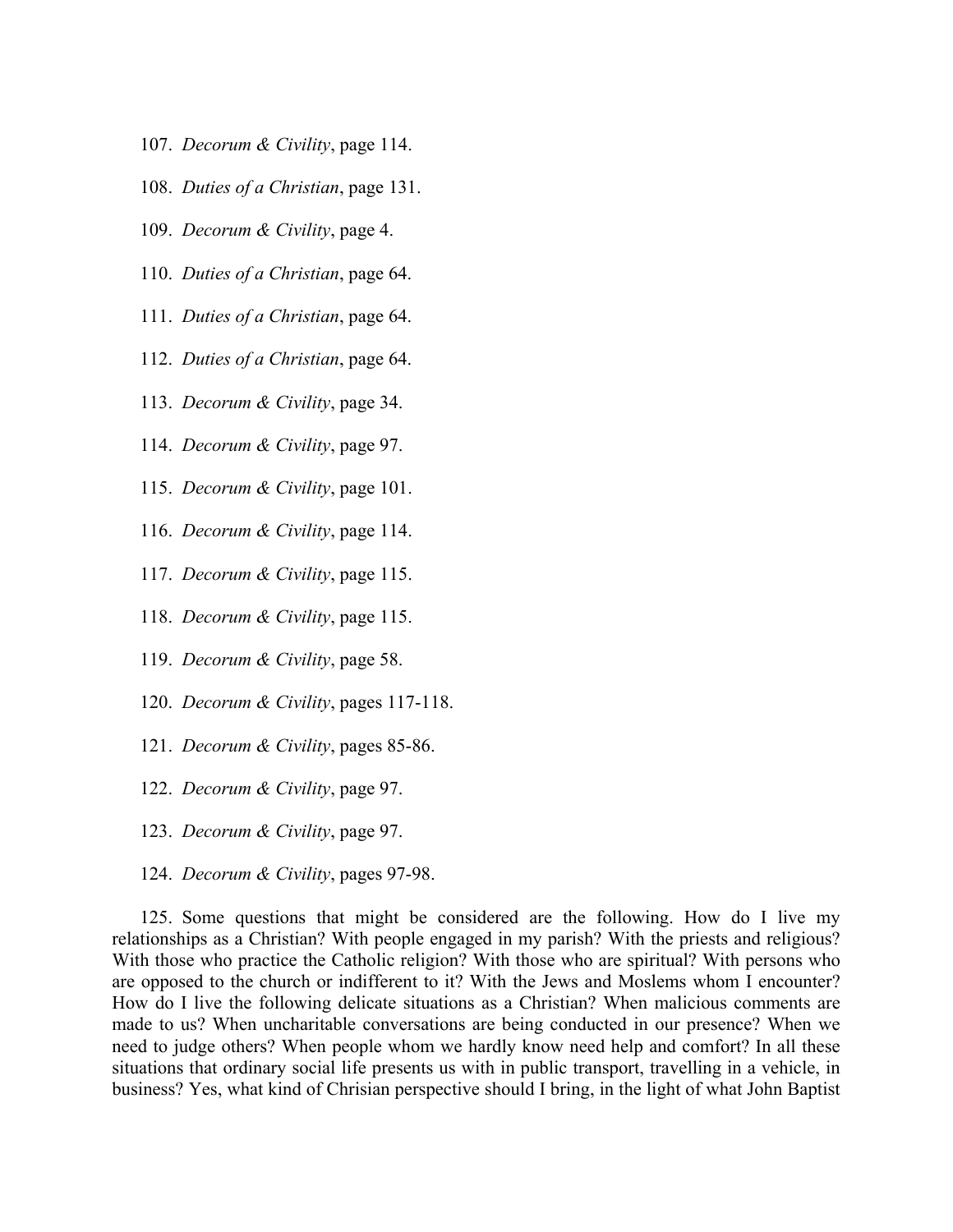de La Salle has written, to people far from any of these circumstances of life in our own twentyfirst century?

- 126. *Decorum & Civility*, page 3.
- 127. Galatians 5:25.
- 128. *Decorum & Civility*, page 3.
- 129. Galatians 5:16.
- 130. *Decorum & Civility*, page 3.
- 131. Colossians 3:17.
- 132. Galatians 5:13-25.
- 133. *Decorum & Civility*, page 20.
- 134. Psalm 118:37.
- 135. *Decorum & Civility*, page 43.
- 136. Romans 13:12-13.
- 137. Psalm 63:1.
- 138. *Decorum & Civility*, page 110.
- 139. Psalm 34:12-13.

140. Messieurs" is the plural of "monsieur," the conventional French title of respect and term of address for a man. The Abbey of Port-Royal was at the center of the Jansensist controversy in seventeenth-century France.

141. Isaac-Louis Le Maistre de Sacy was an important figure in the French Jansenist movement.

142. Ecclesiasticus is a book of the Old Testament that is also known as the Book of Sirach.

- 143. *Decorum & Civility*, page 15.
- 144. Sirach 19:29.
- 145. *Decorum & Civility*, pages 69-70.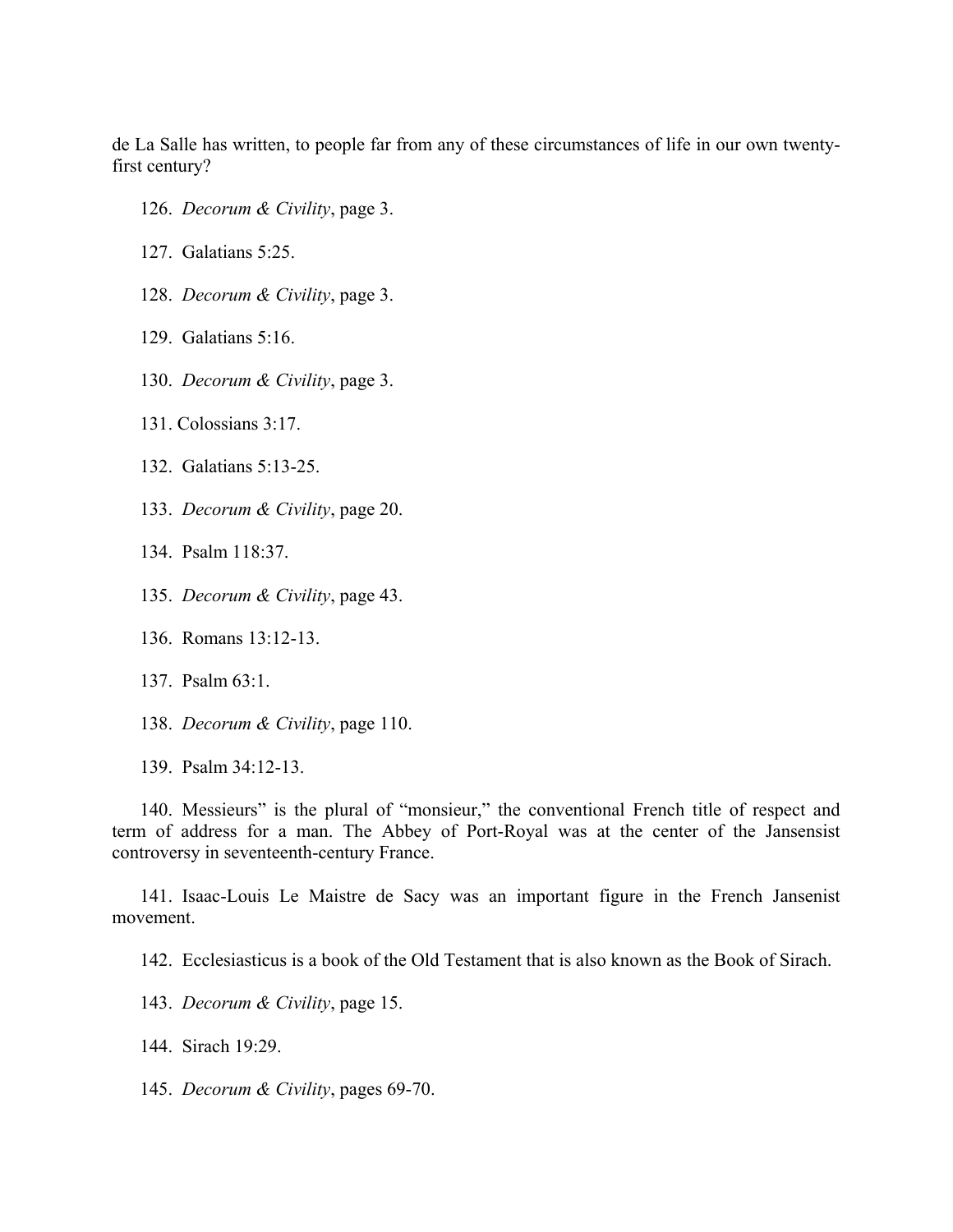146. Sirach 31:14-16.

147. Sirach 31:17.

148. Sirach 16:17-19.

149. *Decorum & Civility*, pages 110-111.

150. Sirach 27:16.

151. Sirach 27:19-21.

152. *Decorum & Civility*, page 114.

153. *Decorum & Civility*, page 114.

154. Sirach 28:24-25.

155. *Decorum & Civility*, page 117.

156. Sirach 5:12.

157. *Decorum & Civility*, page 128.

158. Sirach 10:6.

159. As people who are reading *Decorum & Civility* from the perspective of another sociocultural context, we might ask ourselves if we believe with Sacy and John Baptist de La Salle that the Holy Spirit has to be seen to be present in our most common actions? That these actions are not simply a matter of decorum and civility? That they testify to what is inside us? To the One who is inside us . . .?

160. Might scripture still enlighten the minds and direct the actions of the people of our day? For De La Salle, this should not be a question of an "arbitrary, superficial and mechanical application of an isolated passage of scripture to a determined action" but rather allowing oneself to "be impregnated by the Word of God" so that the habitual recourse to "scripture aims at the permanent transformation of a concrete existence" [cf. "Announcing the Gospel to the Poor: The Spiritual Experience and Spiritual Teaching of Saint John Baptist de La Salle" by Michel Sauvage and Miguel Campos in *AXIS: Journal of Lasallian Higher Education* 3, Issue 1 (2012), 24. *AXIS* has published here the two misisng chapters of the 1981 English translation of the book by the same name]. And, also, recall the meditations on biblical readings offered in *Meditations by John Baptist de La Salle* [Landover, MD: Lasallian Publications, 1994], which afforded his first disciples (as well as present readers) with this opportunity.

161. *Decorum & Civility*, page 57.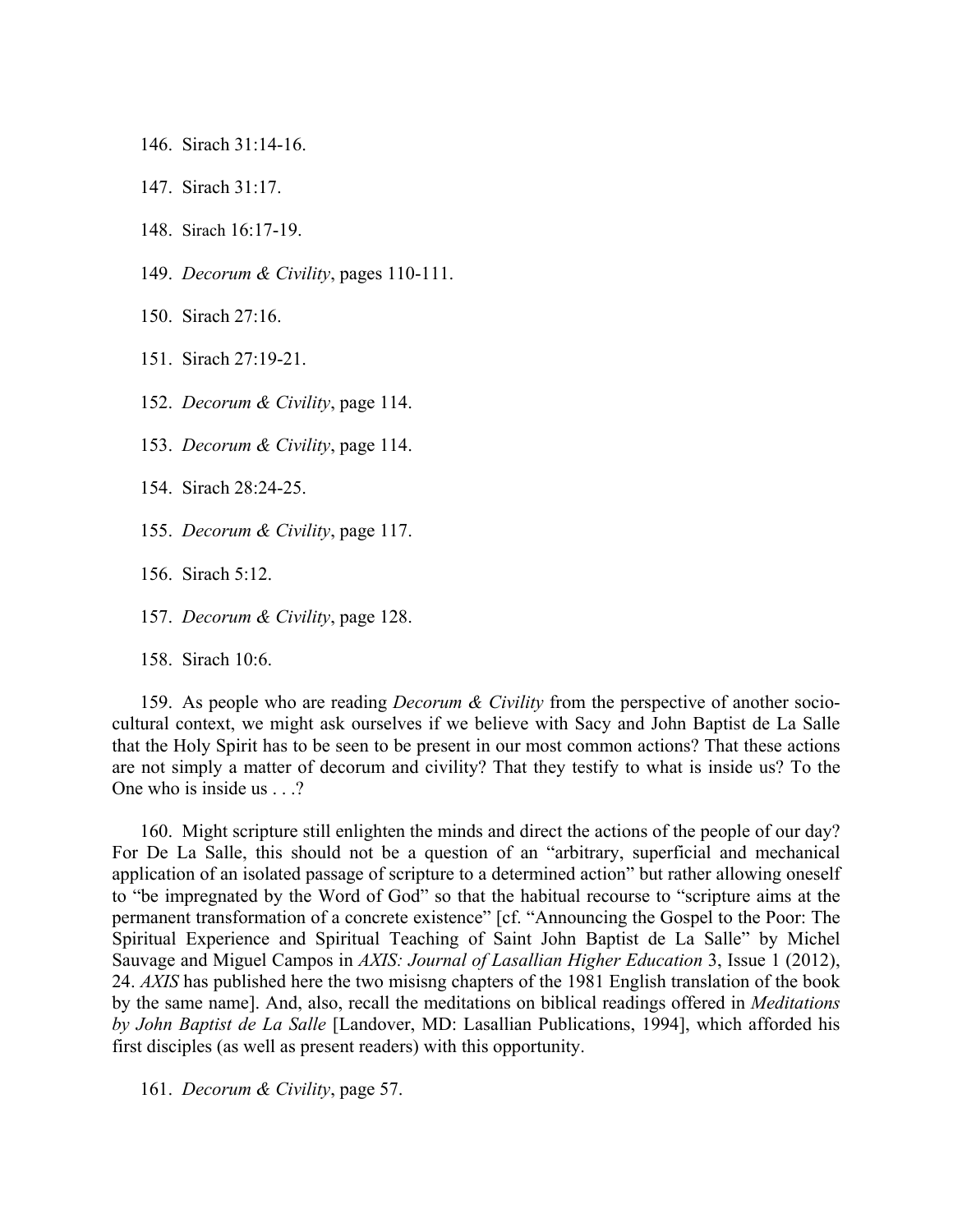- 162. Luke 21:34.
- 163. *Decorum & Civility*, page 59.
- 164. Matthew 15:20.
- 165. *Decorum & Civility*, page 84.
- 166. Mark 6:31.
- 167. *Decorum & Civility*, page 113.
- 168. Matthew 5:37.
- 169. *Decorum & Civility*, page 18.
- 170. Matthew 5:39.
- 171. *Decorum & Civility*, page 36.
- 172. John 4:23.
- 173. John 14:23.
- 174. *Decorum & Civility*, page 128.
- 175. Matthew 5:44.
- 176. *Decorum & Civility*, page 97.
- 177. Luke 19:1-6.
- 178. *Decorum & Civility*, page 3.
- 179. Galatians 5:16.
- 180. Galatians 5:25.
- 181. *Decorum & Civility*, page 43.
- 182. Romans 13:12-13.
- 183. *Decorum & Civility*, page 36.
- 184. 1 Corinthians 6:19.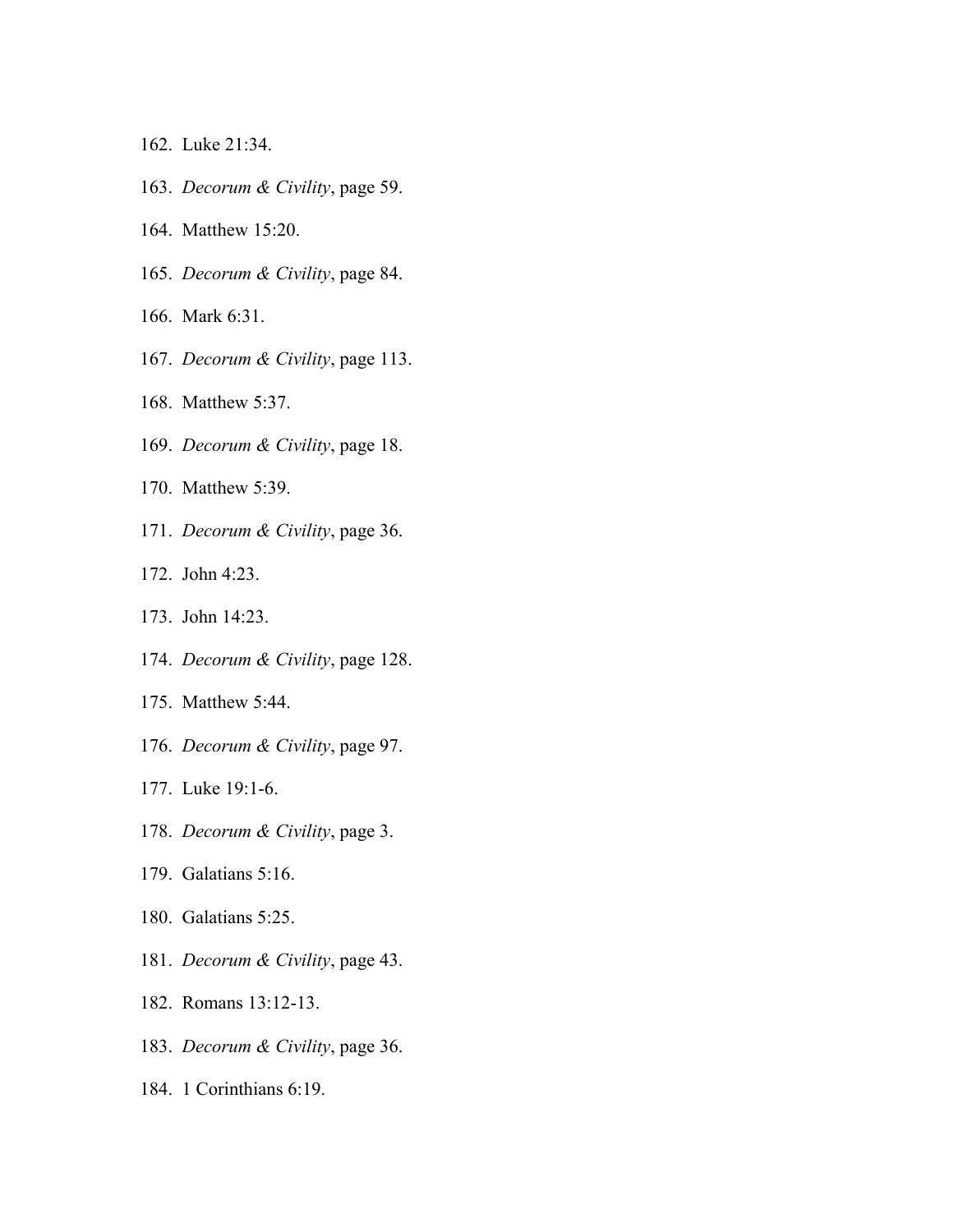185. *Decorum & Civility*, pages 50-51.

186. 1 Timothy 2:8-10.

187. *Decorum & Civility*, page 57.

188. 1 Corinthians 10:31.

189. *Decorum & Civility*, page 113.

190. Ephesians 4:29.

191. *Decorum & Civility*, page 133.

192. Romans 12:10.

193. As people who are reading *Decorum & Civility* from the perspective of another sociocultural context, we could pose some questions about this for us today. What place does scripture hold in our lives? Do we read it? What profit do we draw from it? Which of the gospel or epistle writers brings us the most benefit? Why? How do we respond before ths text of John Baptist de La Salle in his *Explanation of the Method of Interior Prayer*: "Some passages of holy scripture are often very useful to help us make reflections of this sort in few words, especially because, being the words of God as faith makes them known to us, they possess their own divine unction. Of themselves they lead us to God, and help us to keep God before our minds, and preserve within ourselves a delight for God." Cf. John Baptist de La Salle's *Explanation of the Method of Interior Prayer*, translated by Richard Arnandez and edited by Donald Mouton (Landover, MD: Lasallian Publications, 1995), page 66.

194. John Baptist de La Salle, *Religious Instructions and Exercises of Piety for Use in the Christian Schools*, translated by Richard Arnandez and edited by Eugen Lappin (Landover, MD: Lasallian Publications, 2002).

195. The sacrament of Holy Communion, according to Catholic doctrine, is the true receiving of the body and blood, soul and divinity of Jesus Christ.

196. Cf. page 12 of "Introduction" by Jean-Guy Rodirigue in *Meditations by John Baptist de La Salle*: "The emphasis on the nothingness and the sinfulness of the human person is a fundamental characteristic of the French School of Spirituality . . . De La Salle does not accept this dark view of the creature before God, but he does insist on the need to recognize 'the dependence we have on God and how undeserving we are of enjoying the benefits and happiness of his holy presence.'"

197. The sacrament of Baptism, according to Catholic doctrine, is "the basis of the whole Christian life, the gateway to the life of the Spirit, and the door which gives access to the other sacraments" [*Catechism of the Catholic Church* #1213].